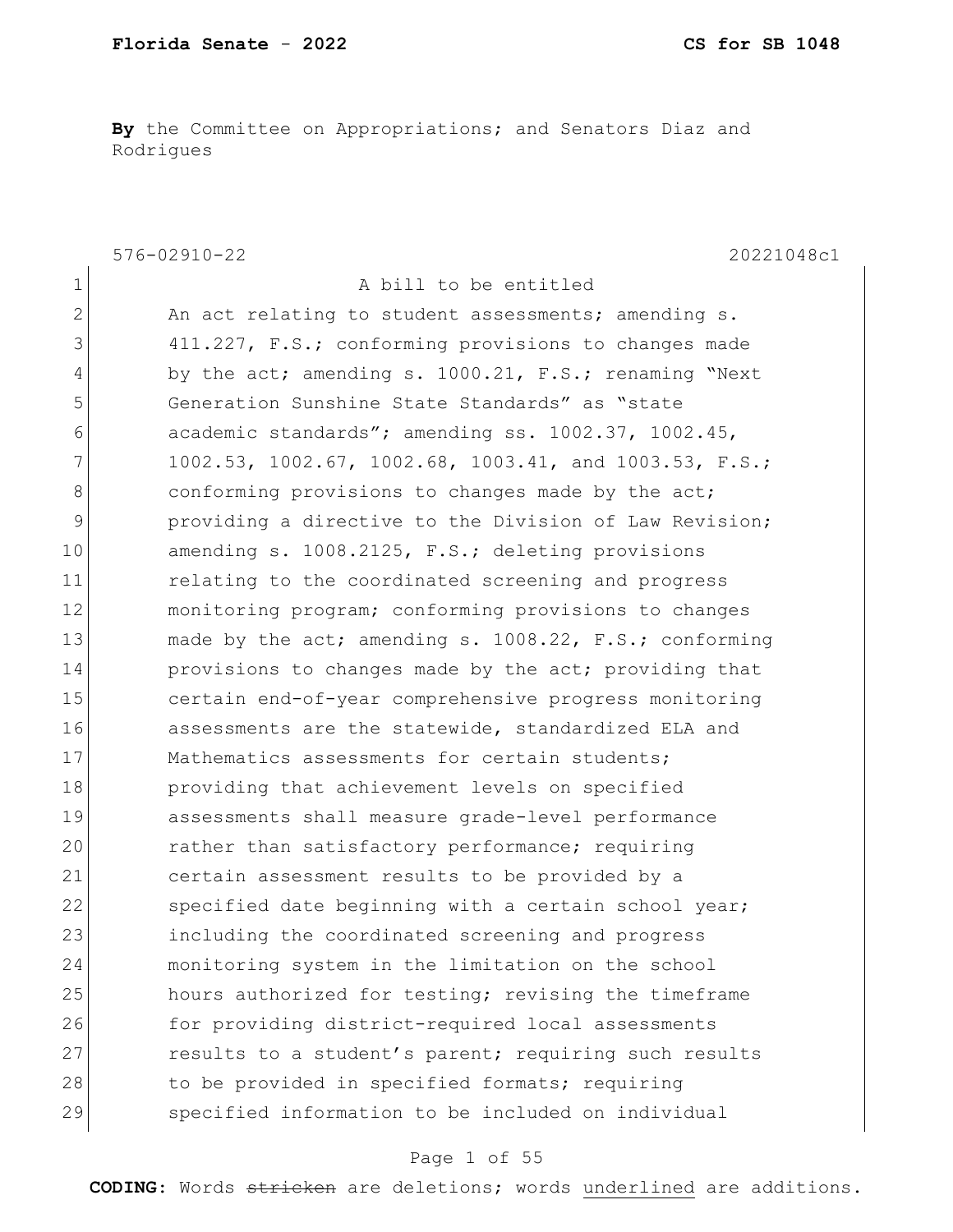|    | $576 - 02910 - 22$<br>20221048c1                       |
|----|--------------------------------------------------------|
| 30 | student reports; requiring the Commissioner of         |
| 31 | Education to provide specified recommendations from an |
| 32 | independent review of the coordinated screening and    |
| 33 | progress monitoring system to the Governor and         |
| 34 | Legislature by a specified date; providing             |
| 35 | requirements for the review and recommendations;       |
| 36 | providing for the future repeal of such requirements;  |
| 37 | amending s. 1008.25, F.S.; conforming provisions to    |
| 38 | changes made by the act; requiring the coordinated     |
| 39 | screening and progress monitoring system to identify   |
| 40 | the educational strengths and needs of students;       |
| 41 | revising requirements for such system; providing       |
| 42 | requirements for the administration of the coordinated |
| 43 | screenings and progress monitoring and the reporting   |
| 44 | of results; requiring a specified annual report to be  |
| 45 | accessible through certain web-based options; deleting |
| 46 | a requirement that district school boards print        |
| 47 | specified information in a local newspaper; amending   |
| 48 | s. 1008.34, F.S.; requiring 2022-2023 school and       |
| 49 | school district grades to serve as an informal         |
| 50 | baseline for schools and school districts; requiring   |
| 51 | baseline grades to be set so that the percentage of    |
| 52 | schools that earn specified letter grades is           |
| 53 | statistically equivalent to the 2021-2022 school grade |
| 54 | results; requiring the State Board of Education to     |
| 55 | review the school grading scale and determine if the   |
| 56 | scale should be adjusted after certain data becomes    |
| 57 | available; prohibiting a school from being required to |
| 58 | select and implement a turnaround option based on the  |
|    |                                                        |

## Page 2 of 55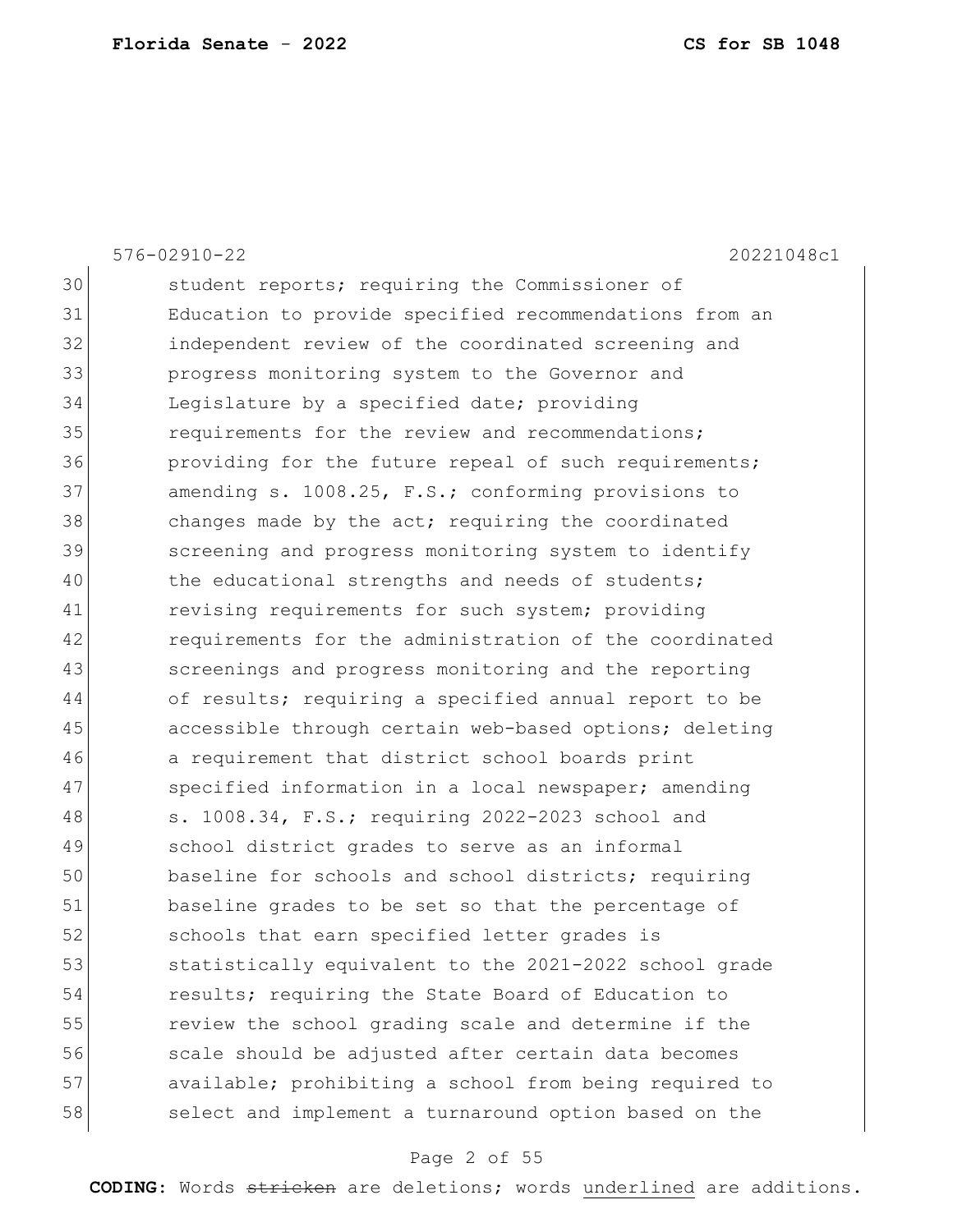|    | $576 - 02910 - 22$<br>20221048c1                                   |
|----|--------------------------------------------------------------------|
| 59 | school's grades in a specified school year; providing              |
| 60 | applicability; providing that certain public schools               |
| 61 | and approved providers that receive the same or lower              |
| 62 | school grade in a specified school year are not                    |
| 63 | subject to sanctions; providing that a charter school              |
| 64 | system or school district designated as high                       |
| 65 | performing may not lose the designation based on the               |
| 66 | school grades received during a certain school year by             |
| 67 | any of the schools within the charter school system or             |
| 68 | school district or based on a certain school year's                |
| 69 | district grade, as applicable; providing a transition              |
| 70 | for the calculation of school and district grades for              |
| 71 | the 2022-2023 school year; providing requirements for              |
| 72 | the calculation of such grades and exemption schools               |
| 73 | from specified provisions; providing requirements for              |
| 74 | determining grade 3 retention and high school                      |
| 75 | graduation for such school year; providing for the                 |
| 76 | future repeal of specified provisions; amending s.                 |
| 77 | 1008.341, F.S.; providing that school improvement                  |
| 78 | ratings will not be calculated for the 2022-2023                   |
| 79 | school year; providing for the future repeal of                    |
| 80 | specified provisions; providing an effective date.                 |
| 81 |                                                                    |
| 82 | Be It Enacted by the Legislature of the State of Florida:          |
| 83 |                                                                    |
| 84 | Section 1. Paragraph (d) of subsection (1) and paragraph           |
| 85 | (b) of subsection (3) of section $411.227$ , Florida Statutes, are |
| 86 | amended to read:                                                   |
| 87 | 411.227 Components of the Learning Gateway. - The Learning         |
|    |                                                                    |

### Page 3 of 55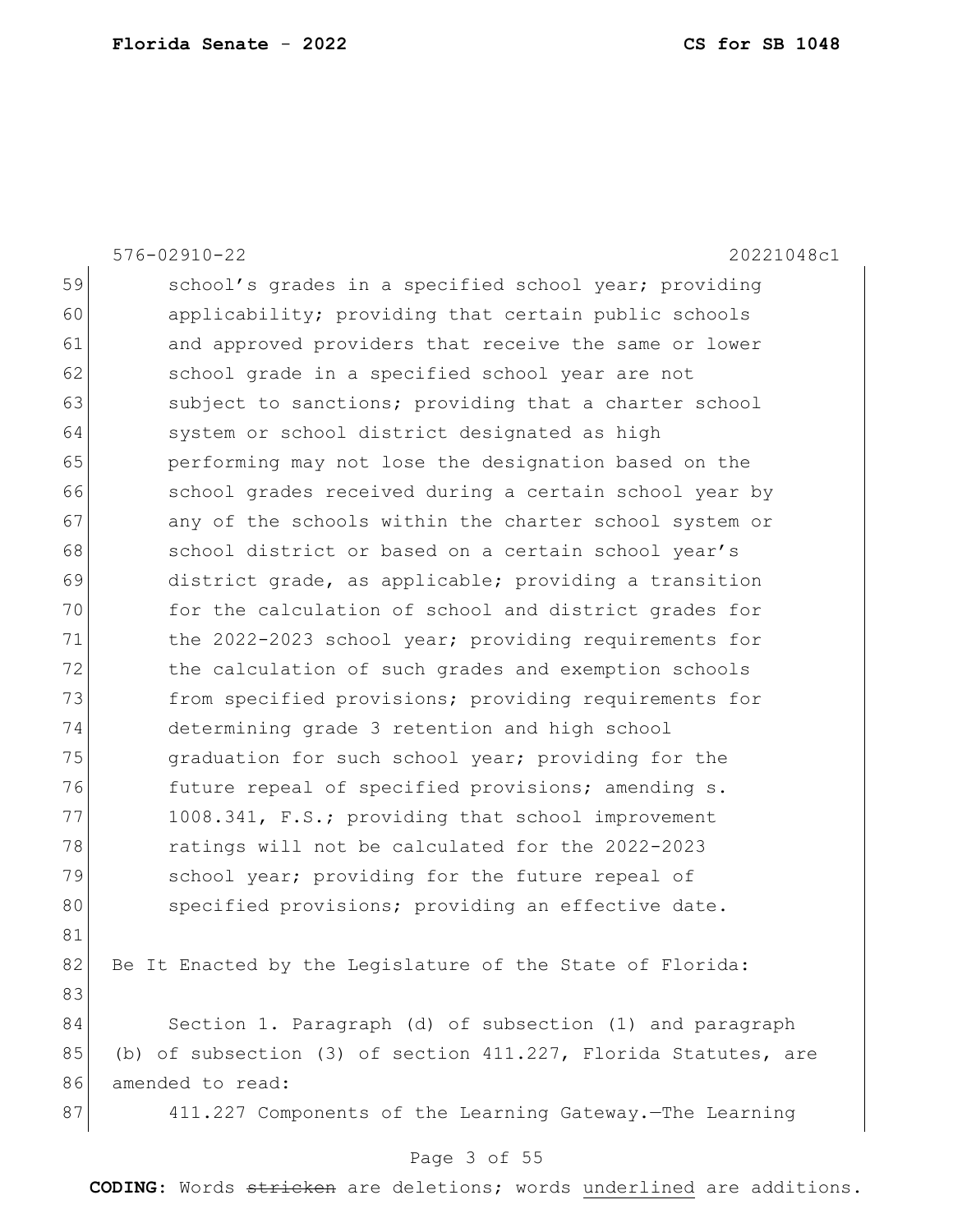105 information.

576-02910-22 20221048c1 88 Gateway system consists of the following components: 89 (1) COMMUNITY EDUCATION STRATEGIES AND FAMILY-ORIENTED 90 ACCESS.-91 (d) In collaboration with other local resources, the 92 demonstration projects shall develop public awareness strategies 93 to disseminate information about developmental milestones, 94 precursors of learning problems and other developmental delays, 95 and the service system that is available. The information should 96 target parents of children from birth through age 9 and should 97 be distributed to parents, health care providers, and caregivers 98 of children from birth through age 9. A variety of media should 99 be used as appropriate, such as print, television, radio, and a 100 community-based Internet website, as well as opportunities such 101 as those presented by parent visits to physicians for well-child 102 checkups. The Learning Gateway Steering Committee shall provide 103 technical assistance to the local demonstration projects in 104 developing and distributing educational materials and

106 1. Public awareness strategies targeting parents of 107 children from birth through age 5 shall be designed to provide 108 information to public and private preschool programs, child care 109 providers, pediatricians, parents, and local businesses and 110 organizations. These strategies should include information on 111 the school readiness performance standards adopted by the 112 Department of Education.

113 2. Public awareness strategies targeting parents of children from ages 6 through 9 must be designed to disseminate training materials and brochures to parents and public and private school personnel, and must be coordinated with the local

#### Page 4 of 55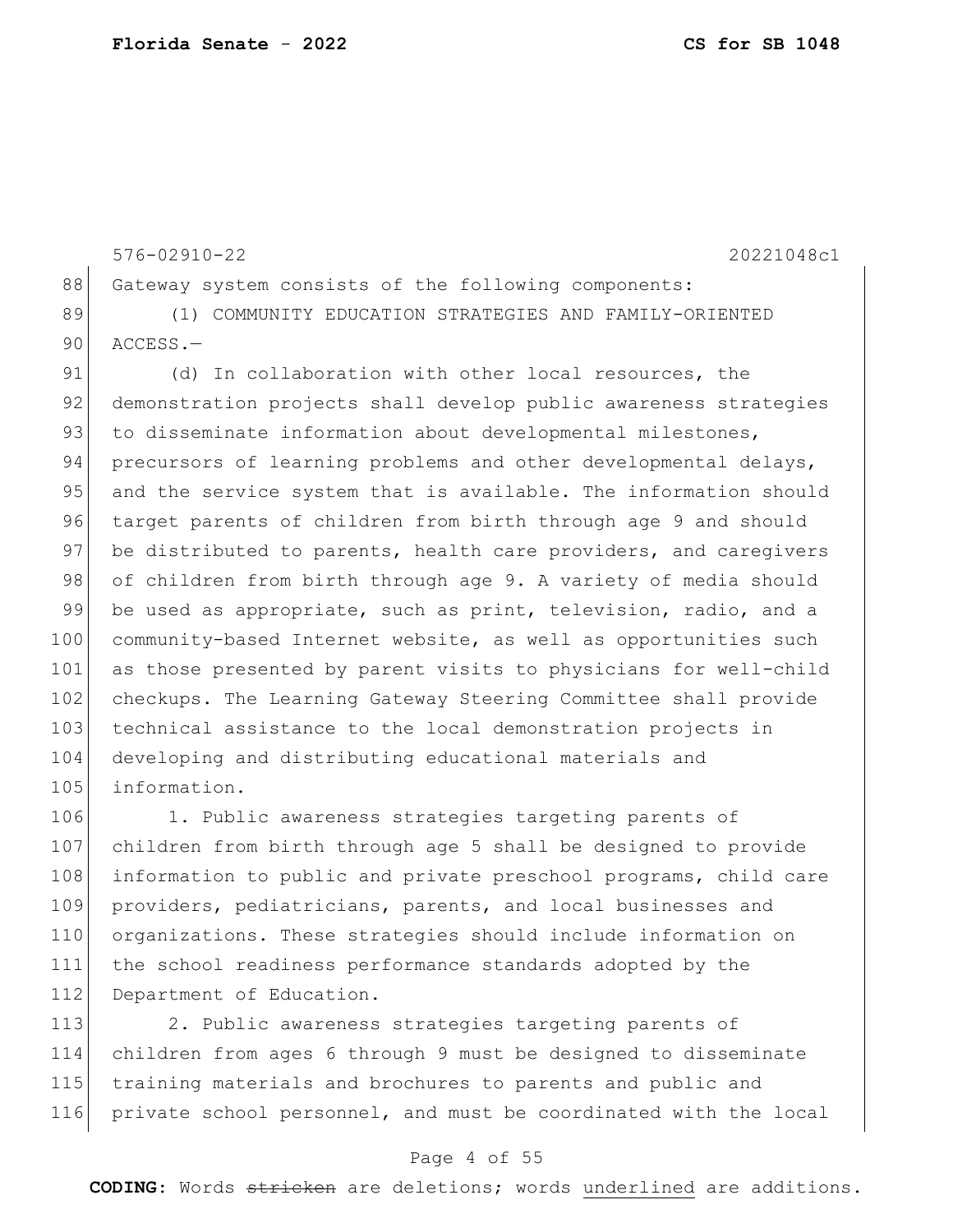576-02910-22 20221048c1 117 school board and the appropriate school advisory committees in 118 the demonstration projects. The materials should contain 119 information on state and district achievement proficiency levels 120 for grades K-3. 121 (3) EARLY EDUCATION, SERVICES AND SUPPORTS. 122 (b) Demonstration projects shall develop strategies to 123 increase the use of appropriate intervention practices with 124 children who have learning problems and learning disabilities 125 within public and private early care and education programs and 126 K-3 public and private school settings. Strategies may include 127 training and technical assistance teams. Intervention must be 128 coordinated and must focus on providing effective supports to 129 children and their families within their regular education and 130 community environment. These strategies must incorporate, as 131 appropriate, school and district activities related to the 132 student's progress monitoring plan and must provide parents with 133 greater access to community-based services that should be 134 available beyond the traditional school day. Academic 135 expectations for public school students in grades K-3 must be 136 based upon the local school board's adopted achievement 137 proficiency levels. When appropriate, school personnel shall 138 consult with the local Learning Gateway to identify other 139 community resources for supporting the child and the family. 140 Section 2. Subsection (7) of section 1000.21, Florida 141 Statutes, is amended to read:

142 1000.21 Systemwide definitions.—As used in the Florida 143 Early Learning-20 Education Code:

144 (7) Wext Generation Sunshine State academic standards" 145 means the state's public K-12 curricular standards adopted under

### Page 5 of 55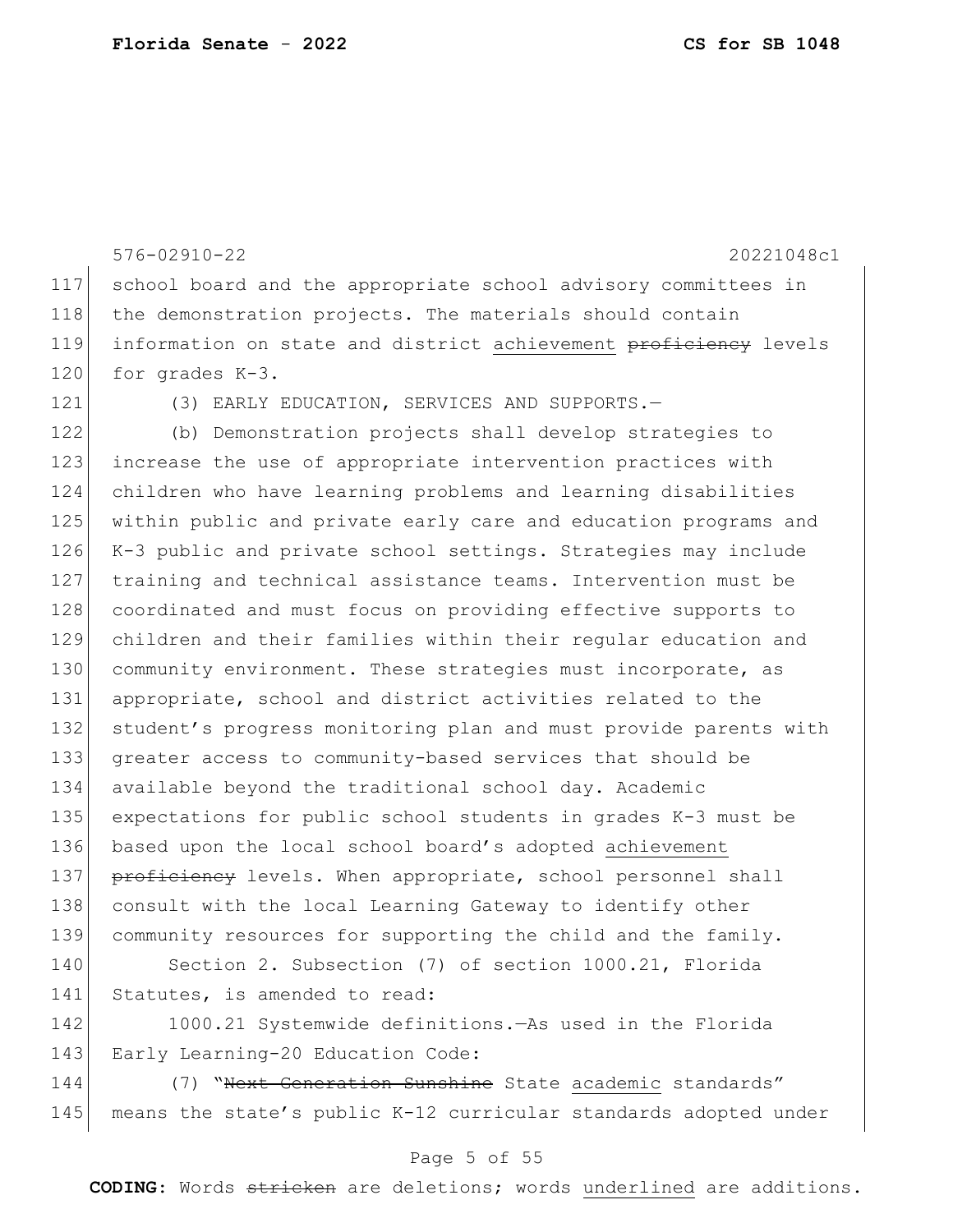|     | $576 - 02910 - 22$<br>20221048c1                                   |
|-----|--------------------------------------------------------------------|
| 146 | s. 1003.41.                                                        |
| 147 | Section 3. Paragraph (f) of subsection (3) and paragraphs          |
| 148 | (a) and (d) of subsection $(10)$ of section $1002.37$ , Florida    |
| 149 | Statutes, are amended to read:                                     |
| 150 | 1002.37 The Florida Virtual School.-                               |
| 151 | (3) Funding for the Florida Virtual School shall be                |
| 152 | provided as follows:                                               |
| 153 | (f) The Florida Virtual School shall receive state funds           |
| 154 | for operating purposes as provided in the General Appropriations   |
| 155 | Act. The calculation to determine the amount of state funds        |
| 156 | includes: the sum of the base Florida Education Finance Program    |
| 157 | funding, the state-funded discretionary contribution and a per-    |
| 158 | full-time equivalent share of the discretionary millage            |
| 159 | compression supplement, the exceptional student education          |
| 160 | quaranteed allocation, the instructional materials allocation,     |
| 161 | the evidence-based research-based reading instruction              |
| 162 | allocation, the mental health assistance allocation, and the       |
| 163 | teacher salary increase allocation. For the purpose of             |
| 164 | calculating the state-funded discretionary contribution,           |
| 165 | multiply the maximum allowable nonvoted discretionary millage      |
| 166 | for operations pursuant to s. $1011.71(1)$ and (3) by the value of |
| 167 | 96 percent of the current year's taxable value for school          |
| 168 | purposes for the state; divide the result by the total full-time   |
| 169 | equivalent membership of the state; and multiply the result by     |
| 170 | the full-time equivalent membership of the school. Funds may not   |
| 171 | be provided for the purpose of fulfilling the class size           |
| 172 | requirements in ss. 1003.03 and 1011.685.                          |
| 173 | (10) (a) Public school students receiving full-time                |

# 174 instruction in kindergarten through grade 12 by the Florida

### Page 6 of 55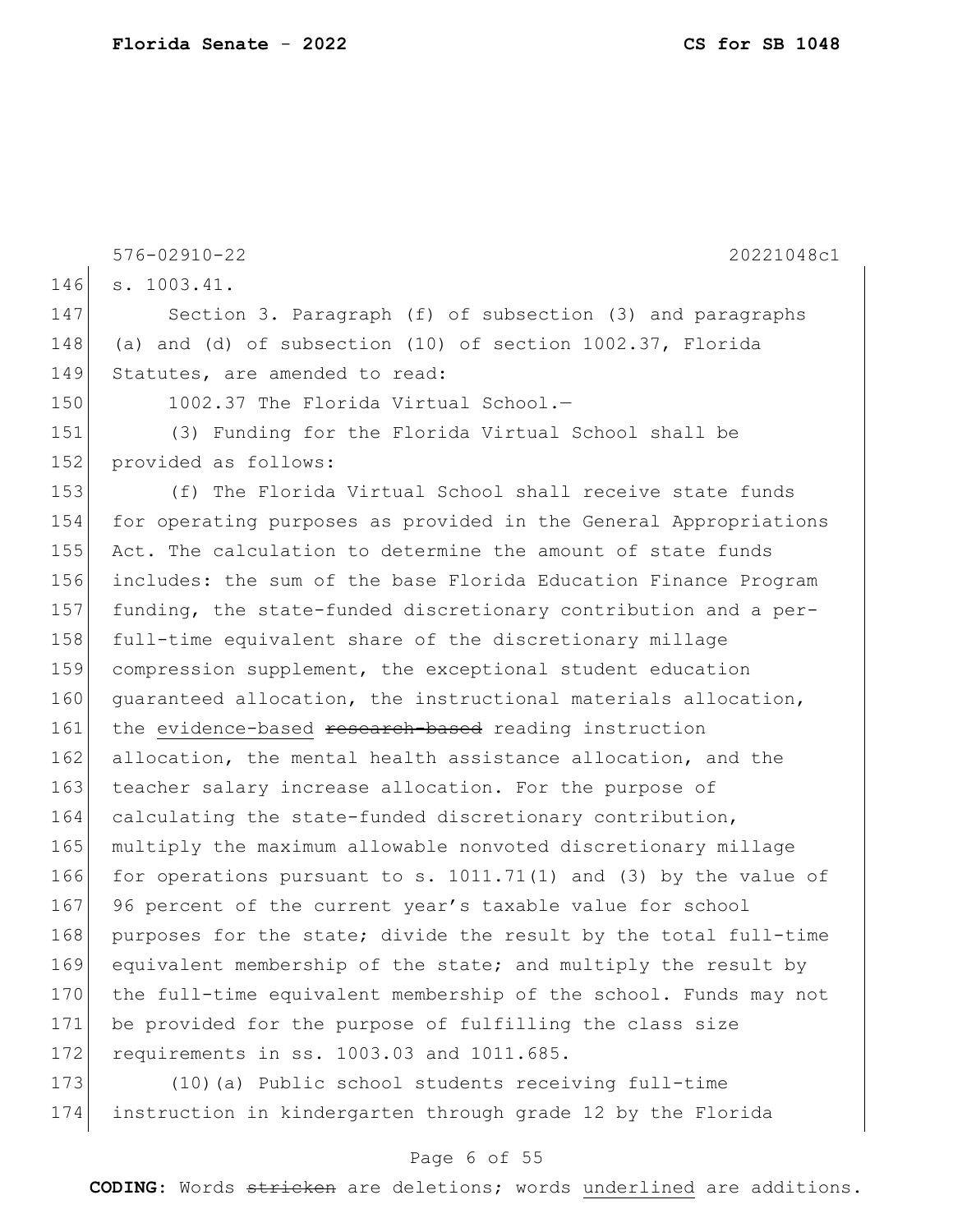|     | 20221048c1<br>$576 - 02910 - 22$                                 |
|-----|------------------------------------------------------------------|
| 175 | Virtual School must take all statewide assessments required      |
| 176 | pursuant to s. 1008.22 and participate in the coordinated        |
| 177 | screening and progress monitoring system under s. 1008.25(8).    |
| 178 | (d) Unless an alternative testing site is mutually agreed        |
| 179 | to by the Florida Virtual School and the school district or as   |
| 180 | contracted under s. 1008.24, all industry certification          |
| 181 | examinations, national assessments, progress monitoring under s. |
| 182 | 1008.25(8), and statewide assessments must be taken at the       |
| 183 | school to which the student would be assigned according to       |
| 184 | district school board attendance areas. A school district must   |
| 185 | provide the student with access to the school's testing          |
| 186 | facilities and the date and time of the administration of        |
| 187 | progress monitoring and each examination or assessment.          |
| 188 | Section 4. Paragraph (b) of subsection (6) of section            |
| 189 | 1002.45, Florida Statutes, is amended to read:                   |
| 190 | 1002.45 Virtual instruction programs.-                           |
| 191 | (6) STUDENT PARTICIPATION REQUIREMENTS. - Each student           |
| 192 | enrolled in a virtual instruction program or virtual charter     |
| 193 | school must:                                                     |
| 194 | (b) Take statewide assessments pursuant to s. 1008.22 and        |
| 195 | participate in the coordinated screening and progress monitoring |
| 196 | system under s. 1008.25(8). Statewide assessments and progress   |
| 197 | monitoring may be administered within the school district in     |
| 198 | which such student resides, or as specified in the contract in   |
| 199 | accordance with s. 1008.24(3). If requested by the approved      |
| 200 | provider or virtual charter school, the district of residence    |
| 201 | must provide the student with access to the district's testing   |
| 202 | facilities.                                                      |
| 203 | Section 5. Paragraph (d) of subsection (6) of section            |

## Page 7 of 55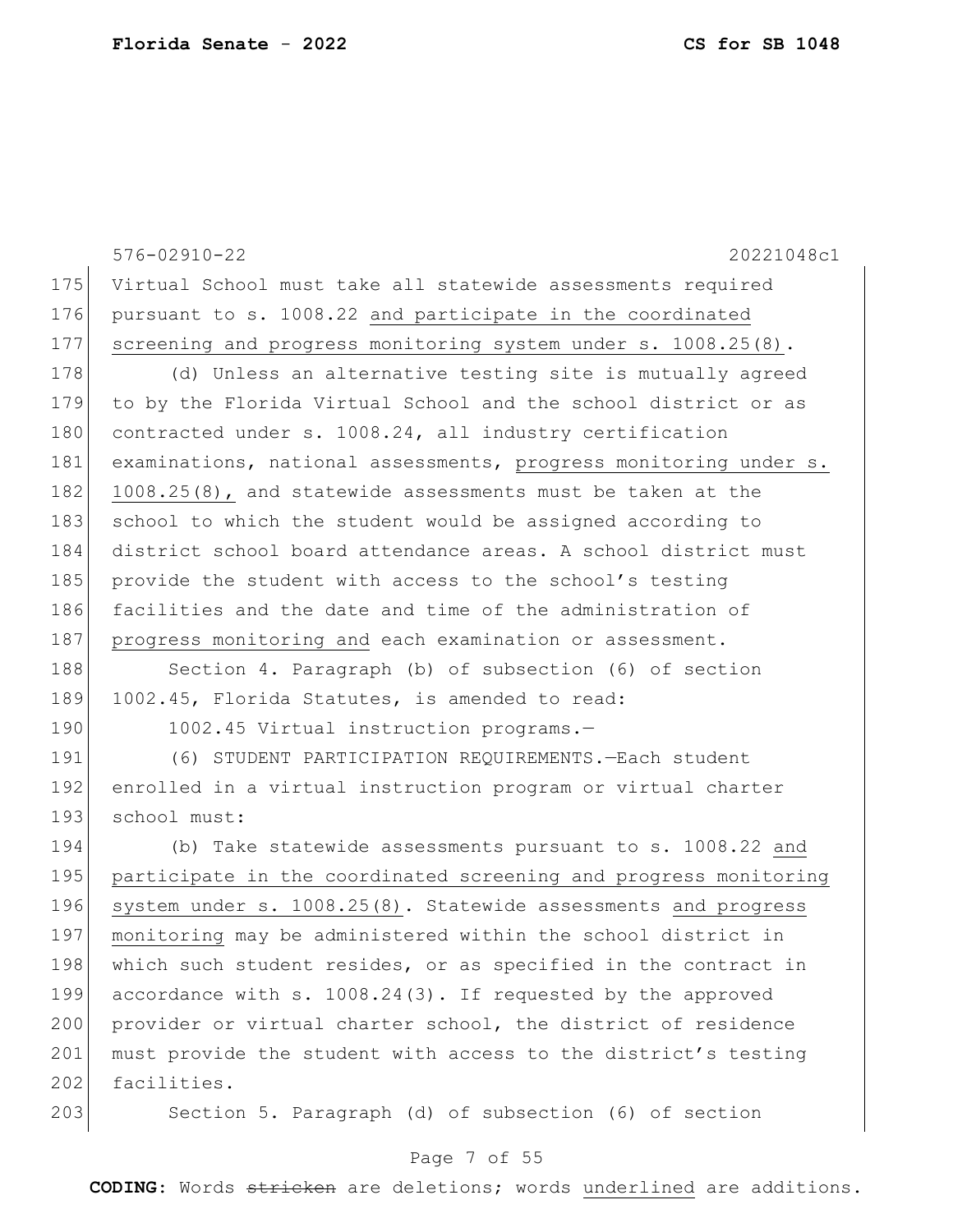576-02910-22 20221048c1 204 1002.53, Florida Statutes, is amended to read: 205 1002.53 Voluntary Prekindergarten Education Program;  $206$  eligibility and enrollment. $-$ 207 (6) 208 (d) Each parent who enrolls his or her child in the 209 Voluntary Prekindergarten Education Program must allow his or 210 her child to participate in the coordinated screening and 211 progress monitoring program under s.  $1008.25(8)$   $\overline{\phantom{0}3.1008.2125.}$ 212 Section 6. Paragraph (b) of subsection (2) of section 213 1002.67, Florida Statutes, is amended to read: 214 1002.67 Performance standards and curricula.— 215 (2) 216 (b) Each private prekindergarten provider's and public 217 school's curriculum must be developmentally appropriate and 218 must: 219 1. Be designed to prepare a student for early literacy and 220 provide for instruction in early math skills; 221 2. Enhance the age-appropriate progress of students in 222 attaining the performance standards adopted by the department 223 under subsection  $(1)$ ; and 224 3. Support student learning gains through differentiated 225 instruction that shall be measured by the coordinated screening 226 and progress monitoring program under s.  $1008.25(8)$   $\rightarrow$ 227 | 1008.2125. 228 Section 7. Paragraphs (a) and (b) of subsection  $(1)$ , 229 paragraphs (b) and (e) of subsection  $(4)$ , and paragraph (c) of 230 subsection (6) of section 1002.68, Florida Statutes, are amended 231 to read: 232 1002.68 Voluntary Prekindergarten Education Program

#### Page 8 of 55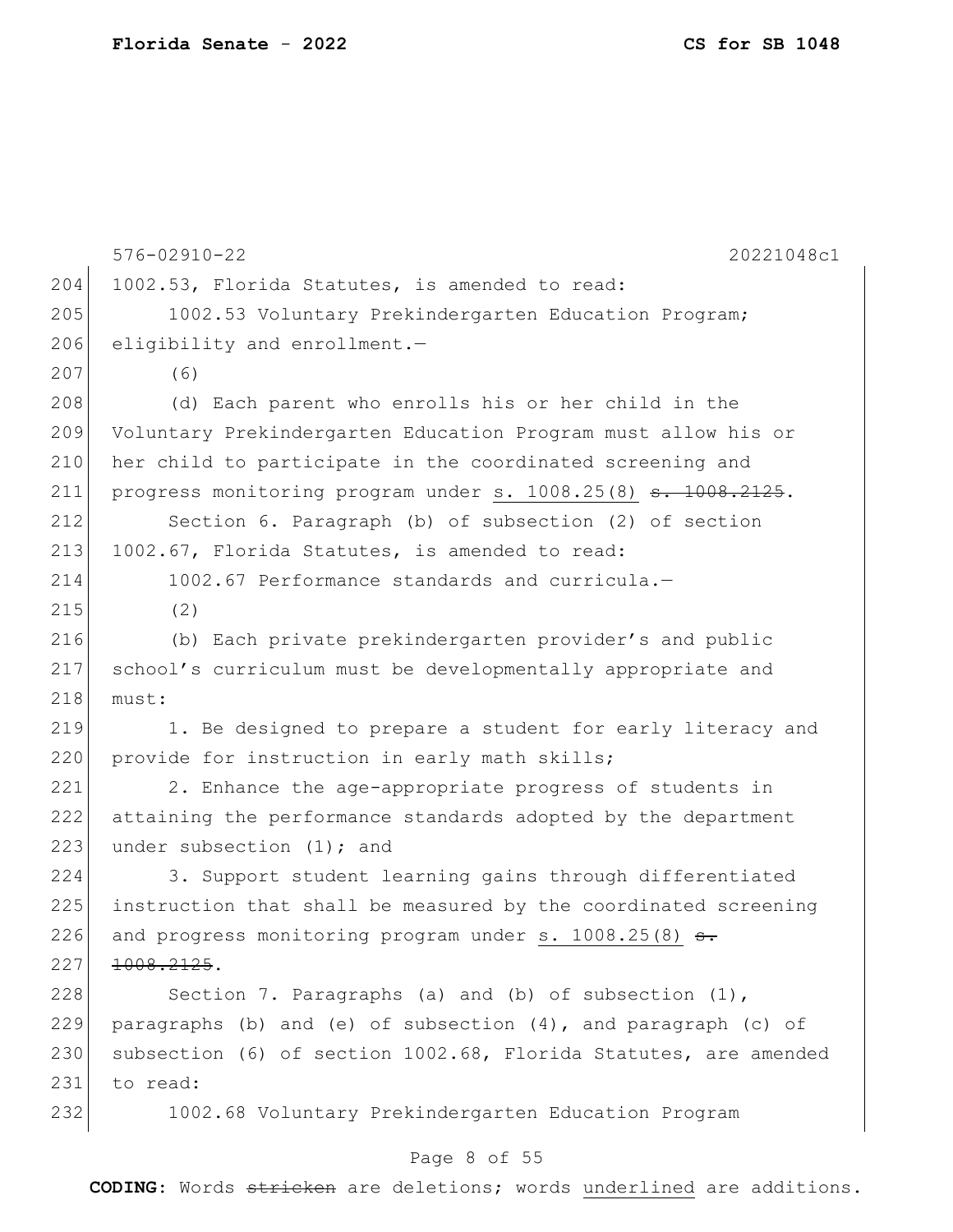576-02910-22 20221048c1

 $233$  accountability.

234 (1) (a) Beginning with the 2022-2023 program year, each 235 private prekindergarten provider and public school participating 236 in the Voluntary Prekindergarten Education Program must 237 participate in the coordinated screening and progress monitoring 238 program in accordance with s.  $1008.25(8)$   $\overline{\phantom{0}3}$ .  $1008.2125$ . The 239 coordinated screening and progress monitoring program results 240 shall be used by the department to identify student learning 241 gains, index development learning outcomes upon program 242 completion relative to the performance standards established 243 under s. 1002.67 and representative norms, and inform a private 244 prekindergarten provider's and public school's performance 245 metric.

246 (b) At a minimum, the initial and final progress monitoring 247 or screening must be administered by individuals meeting 248 requirements adopted by the department under s.  $1008.25(8)$  s. 249 <del>1008.2125</del>.

250 (4)

251 (b) The methodology for calculating a provider's 252 performance metric may not include students who are not 253 administered the coordinated screening and progress monitoring 254 program under s. 1008.25(8) <del>s. 1008.2125</del>.

255 (e) Subject to an appropriation, the department shall 256 provide for a differential payment to a private prekindergarten 257 provider and public school based on the provider's designation. 258 The maximum differential payment may not exceed a total of 15 259 percent of the base student allocation per full-time equivalent 260 student under s. 1002.71 attending in the consecutive program 261 year for that program. A private prekindergarten provider or

#### Page 9 of 55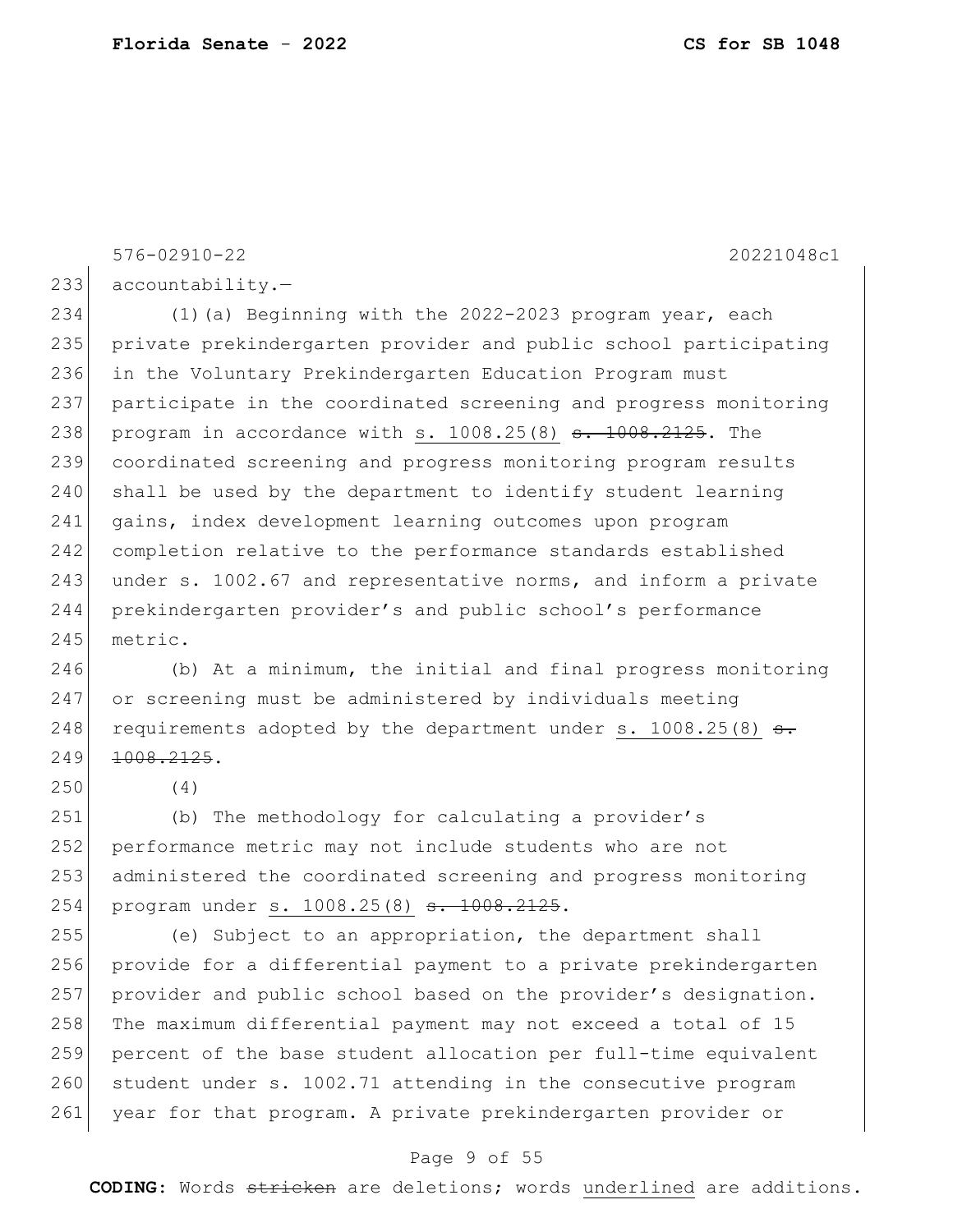|     | $576 - 02910 - 22$<br>20221048c1                                 |
|-----|------------------------------------------------------------------|
| 262 | public school may not receive a differential payment if it       |
| 263 | receives a designation of "proficient" or lower. Before the      |
| 264 | adoption of the methodology, the department shall confer with    |
| 265 | the Council for Early Grade Success under s. 1008.2125 before    |
| 266 | receiving approval from the State Board of Education for the     |
| 267 | final recommendations on the designation system and differential |
| 268 | payments.                                                        |
| 269 | (6)                                                              |
| 270 | (c) The department shall adopt criteria for granting good        |
| 271 | cause exemptions. Such criteria must include, but are not        |
| 272 | limited to, all of the following:                                |
| 273 | 1. Child demographic data that evidences a private               |
| 274 | prekindergarten provider or public school serves a statistically |
| 275 | significant population of children with special needs who have   |
| 276 | individual education plans and can demonstrate progress toward   |
| 277 | meeting the goals outlined in the students' individual education |
| 278 | plans.                                                           |
| 279 | 2. Learning gains of children served in the Voluntary            |
| 280 | Prekindergarten Education Program by the private prekindergarten |
| 281 | provider or public school on an alternative measure that has     |
| 282 | comparable validity and reliability of the coordinated screening |
| 283 | and progress monitoring program in accordance with s. 1008.25(8) |
| 284 | $-1008.2125.$                                                    |
| 285 | 3. Program assessment data under subsection (2) which            |
| 286 | demonstrates effective teaching practices as recognized by the   |
| 287 | tool developer.                                                  |
| 288 | 4. Verification that local and state health and safety           |
| 289 | requirements are met.                                            |
| 290 | Section 8. Section 1003.41, Florida Statutes, is amended to      |

## Page 10 of 55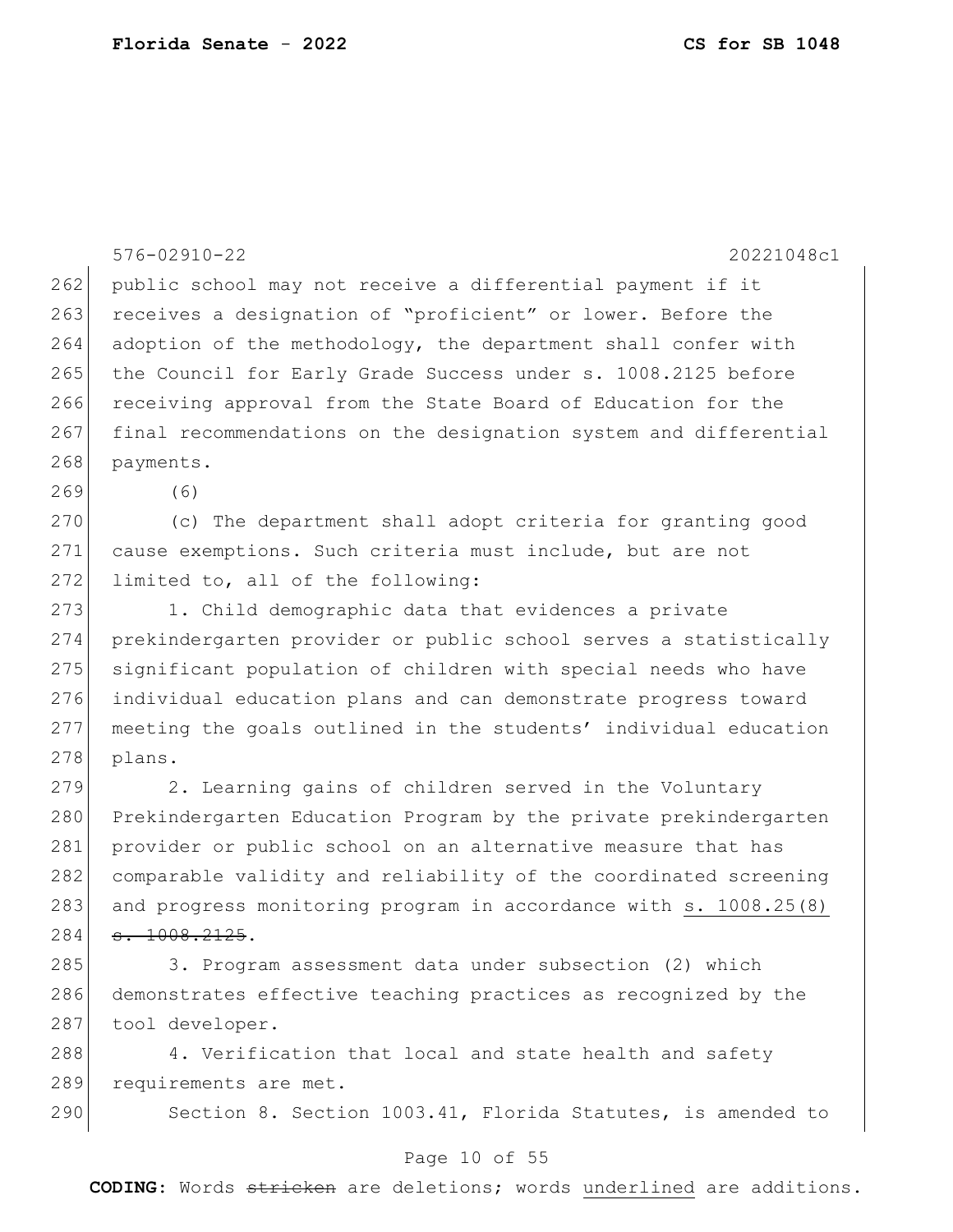291 read: 292 1003.41 Next Generation Sunshine State academic standards.-293 (1) The Next Generation Sunshine state academic standards establish the core content of the curricula to be taught in the 295 state and specify the core content knowledge and skills that  $K-$ 296 12 public school students are expected to acquire. Standards 297 must be rigorous and relevant and provide for the logical, 298 sequential progression of core curricular content that incrementally increases a student's core content knowledge and skills over time. Curricular content for all subjects must 301 integrate critical-thinking, problem-solving, and workforce- literacy skills; communication, reading, and writing skills; mathematics skills; collaboration skills; contextual and applied-learning skills; technology-literacy skills; information and media-literacy skills; and civic-engagement skills. The standards must include distinct grade-level expectations for the core content knowledge and skills that a student is expected to have acquired by each individual grade level from kindergarten through grade 8. The standards for grades 9 through 12 may be organized by grade clusters of more than one grade level except as otherwise provided for visual and performing arts, physical education, health, and foreign language standards.

576-02910-22 20221048c1

313 (2) The Next Generation Sunshine state academic standards 314 must meet the following requirements:

315 (a) English Language Arts standards must establish specific 316 curricular content for, at a minimum, reading, writing, speaking 317 and listening, and language.

318 (b) Science standards must establish specific curricular 319 content for, at a minimum, the nature of science, earth and

### Page 11 of 55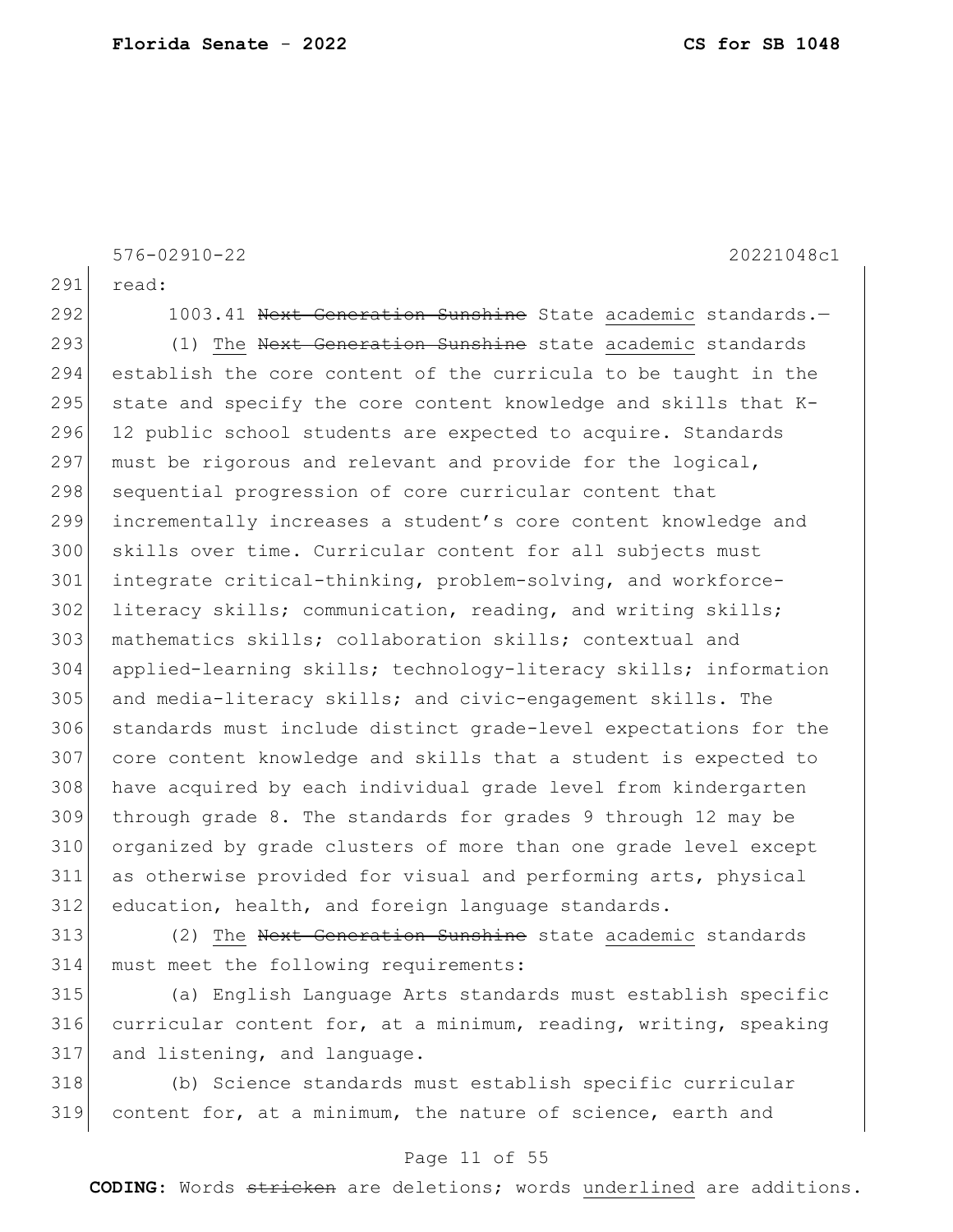576-02910-22 20221048c1 320 | space science, physical science, and life science. (c) Mathematics standards must establish specific curricular content for, at a minimum, algebra, geometry, 323 statistics and probability, number and quantity, functions, and modeling. (d) Social Studies standards must establish specific 326 curricular content for, at a minimum, geography, United States and world history, government, civics, humanities, economics, 328 and financial literacy. (e) Visual and performing arts, physical education, health, and foreign language standards must establish specific curricular content and include distinct grade level expectations for the core content knowledge and skills that a student is expected to have acquired by each individual grade level from kindergarten through grade 5. The standards for grades 6 through 12 may be organized by grade clusters of more than one grade level. 337 (3) The Commissioner of Education, as needed, shall develop and submit proposed revisions to the standards for review and comment by Florida educators, school administrators, 340 representatives of the Florida College System institutions and state universities who have expertise in the content knowledge and skills necessary to prepare a student for postsecondary 343 education and careers, business and industry leaders, and the public. The commissioner, after considering reviews and comments, shall submit the proposed revisions to the State Board

 (4) The State Board of Education shall adopt rules to 348 administer this section.

346 of Education for adoption.

### Page 12 of 55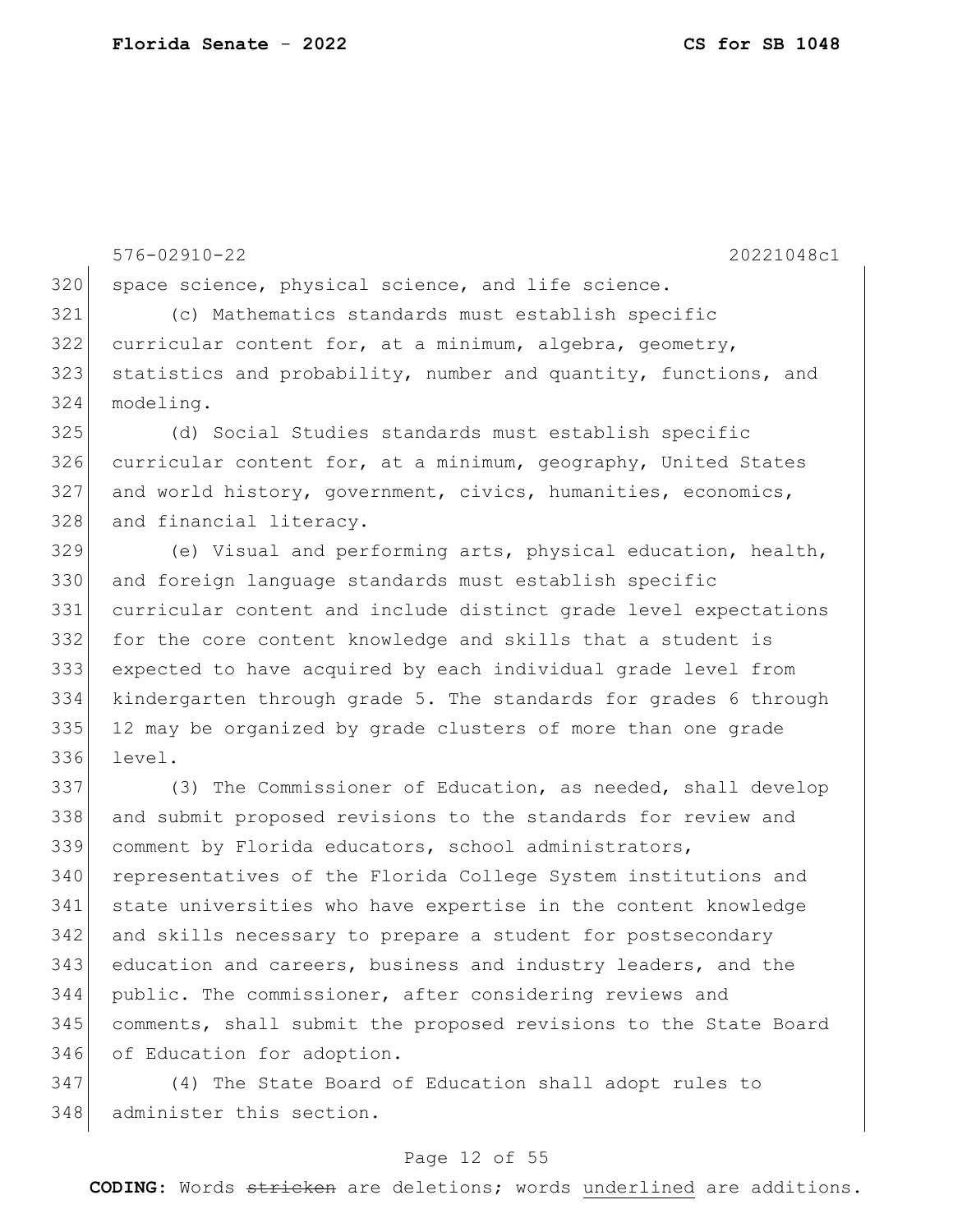576-02910-22 20221048c1 Section 9. Paragraph (c) of subsection (1) of section 350 1003.53, Florida Statutes, is amended to read: 351 1003.53 Dropout prevention and academic intervention. (1) (c) A student shall be identified as being eligible to receive services funded through the dropout prevention and academic intervention program based upon one of the following criteria: 1. The student is academically unsuccessful as evidenced by 358 low test scores, retention, failing grades, low grade point average, falling behind in earning credits, or not meeting the 360 state or district achievement proficiency levels in reading, 361 mathematics, or writing. 2. The student has a pattern of excessive absenteeism or 363 has been identified as a habitual truant. 364 3. The student has a history of disruptive behavior in school or has committed an offense that warrants out-of-school suspension or expulsion from school according to the district 367 school board's code of student conduct. For the purposes of this program, "disruptive behavior" is behavior that: a. Interferes with the student's own learning or the 370 educational process of others and requires attention and assistance beyond that which the traditional program can provide or results in frequent conflicts of a disruptive nature while the student is under the jurisdiction of the school either in or out of the classroom; or

 b. Severely threatens the general welfare of students or others with whom the student comes into contact.

4. The student is identified by a school's early warning

### Page 13 of 55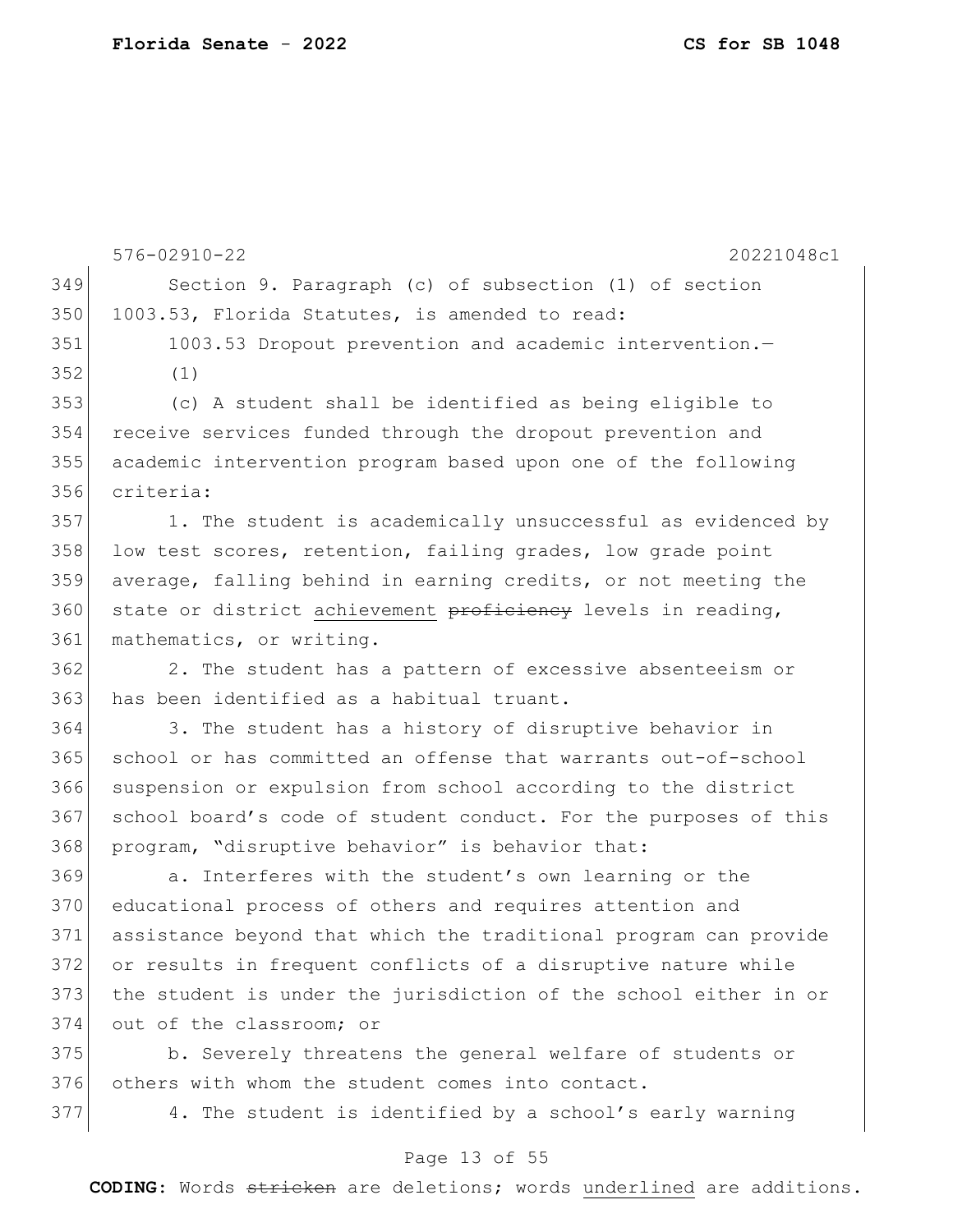|     | $576 - 02910 - 22$<br>20221048c1                                 |
|-----|------------------------------------------------------------------|
| 378 | system pursuant to s. 1001.42(18)(b).                            |
| 379 | Section 10. The Division of Law Revision is directed to          |
| 380 | prepare a reviser's bill for the 2023 Regular Session of the     |
| 381 | Legislature to change the term "Next Generation Sunshine State   |
| 382 | Standards" to "state academic standards" wherever the term       |
| 383 | appears in the Florida Statutes.                                 |
| 384 | Section 11. Section 1008.2125, Florida Statutes, is amended      |
| 385 | to read:                                                         |
| 386 | 1008.2125 The Council for Early Grade Success Coordinated        |
| 387 | screening and progress monitoring program for students in the    |
| 388 | Voluntary Prekindergarten Education Program through grade 3.-    |
| 389 | (1) The primary purpose of the coordinated screening and         |
| 390 | progress monitoring program for students in the Voluntary        |
| 391 | Prekindergarten Education Program through grade 3 is to provide  |
| 392 | information on students' progress in mastering the appropriate   |
| 393 | grade-level standards and to provide information on their        |
| 394 | progress to parents, teachers, and school and program            |
| 395 | administrators. Data shall be used by Voluntary Prekindergarten  |
| 396 | Education Program providers and school districts to improve      |
| 397 | instruction, by parents and teachers to quide learning           |
| 398 | objectives and provide timely and appropriate supports and       |
| 399 | interventions to students not meeting grade-level expectations,  |
| 400 | and by the public to assess the cost benefit of the expenditure  |
| 401 | of taxpayer dollars. The coordinated screening and progress      |
| 402 | monitoring program must:                                         |
| 403 | (a) Measure student progress in the Voluntary                    |
| 404 | Prekindergarten Education Program through grade 3 in meeting the |
| 405 | appropriate expectations in early literacy and math skills and   |
| 406 | in English Language Arts and mathematics, as required by ss.     |

## Page 14 of 55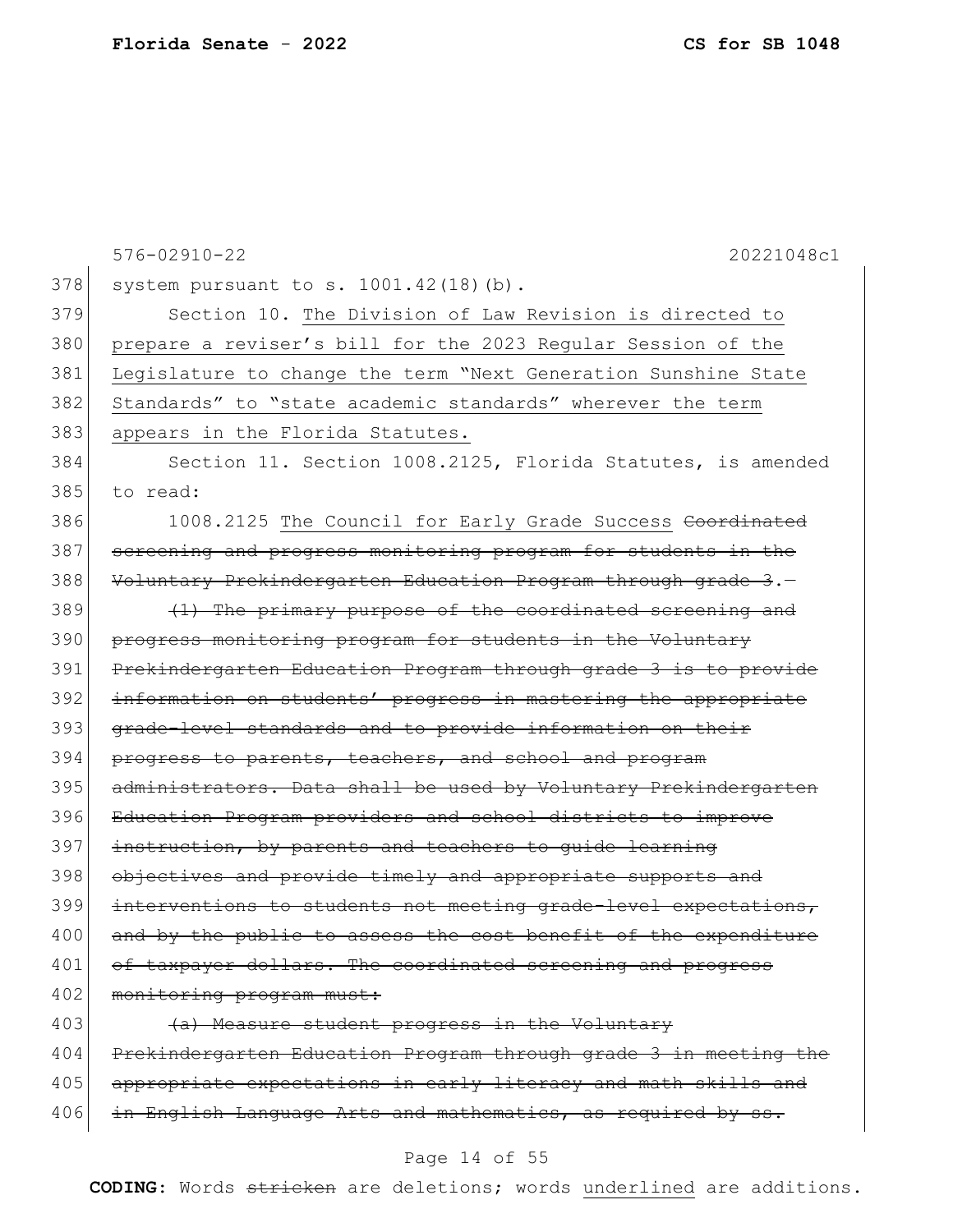|     | $576 - 02910 - 22$<br>20221048c1                                 |
|-----|------------------------------------------------------------------|
| 407 | $1002.67(1)(a)$ and $1003.41$ .                                  |
| 408 | (b) Provide data for accountability of the Voluntary             |
| 409 | Prekindergarten Education Program, as required by s. 1002.68.    |
| 410 | (c) Provide baseline data to the department of each              |
| 411 | student's readiness for kindergarten, which must be based on     |
| 412 | each kindergarten student's progress monitoring results that was |
| 413 | administered no later than the first 30 instructional days in    |
| 414 | accordance with paragraph $(2)$ $(a)$ . The methodology for      |
| 415 | determining a student's readiness for kindergarten shall be      |
| 416 | developed by the department and aligned to the methodology       |
| 417 | adopted pursuant to s. 1002.68(4).                               |
| 418 | (d) Identify the educational strengths and needs of              |
| 419 | students in the Voluntary Prekindergarten Education Program      |
| 420 | through grade 3.                                                 |
| 421 | (e) Provide teachers with progress monitoring data to            |
| 422 | provide timely interventions and supports pursuant to s.         |
| 423 | $1008.25(4)$ .                                                   |
| 424 | (f) Assess how well educational goals and curricular             |
| 425 | standards are met at the provider, school, district, and state   |
| 426 | levels.                                                          |
| 427 | (g) Provide information to aid in the evaluation and             |
| 428 | development of educational programs and policies.                |
| 429 | (2) The Commissioner of Education shall design a statewide,      |
| 430 | standardized coordinated screening and progress monitoring       |
| 431 | program to assess early literacy and mathematics skills and the  |
| 432 | English Language Arts and mathematics standards established in   |
| 433 | ss. 1002.67(1)(a) and 1003.41, respectively. The coordinated     |
| 434 | screening and progress monitoring program must provide interval  |
| 435 | level and norm-referenced data that measures equivalent levels   |

## Page 15 of 55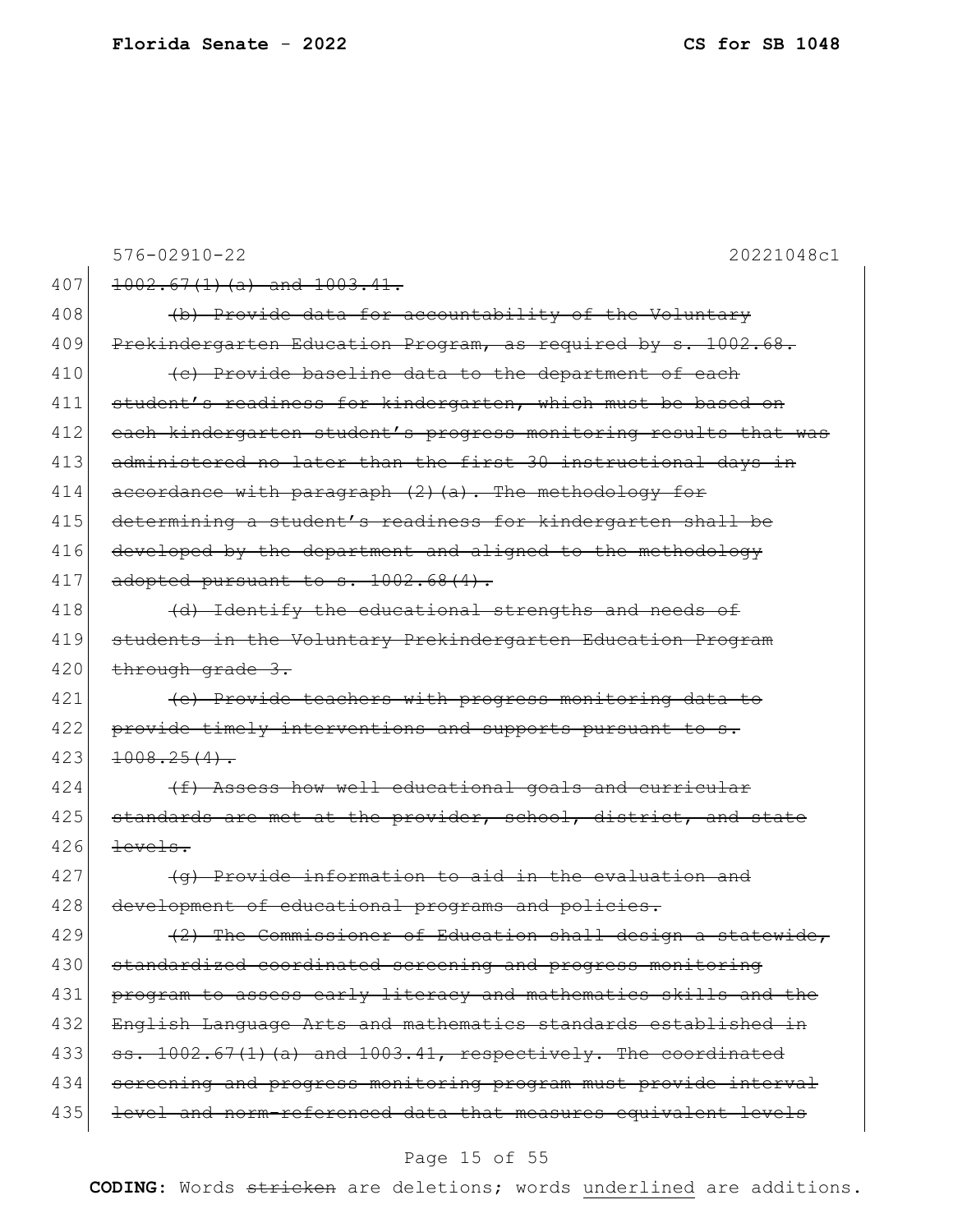|     | $576 - 02910 - 22$<br>20221048c1                                 |
|-----|------------------------------------------------------------------|
| 436 | of growth; be a developmentally appropriate, valid, and reliable |
| 437 | direct assessment; be able to capture data on students who may   |
| 438 | be performing below grade or developmental level and which may   |
| 439 | enable the identification of early indicators of dyslexia or     |
| 440 | other developmental delays; accurately measure the core content  |
| 441 | in the applicable grade level standards; document learning gains |
| 442 | for the achievement of these standards; and provide teachers     |
| 443 | with progress monitoring supports and materials that enhance     |
| 444 | differentiated instruction and parent communication.             |
| 445 | Participation in the coordinated screening and progress          |
| 446 | monitoring program is mandatory for all students in the          |
| 447 | Voluntary Prekindergarten Education Program and enrolled in a    |
| 448 | public school in kindergarten through grade 3. The coordinated   |
| 449 | screening and progress monitoring program shall be implemented   |
| 450 | beginning in the 2022-2023 school year for students in the       |
| 451 | Voluntary Prekindergarten Education Program and kindergarten     |
| 452 | students, as follows:                                            |
| 453 | (a) The coordinated screening and progress monitoring            |
| 454 | program shall be administered within the first 30 days after     |
| 455 | enrollment, midyear, and within the last 30 days of the program  |
| 456 | or school year, in accordance with the rules adopted by the      |
| 457 | State Board of Education. The state board may adopt alternate    |
| 458 | timeframes to address nontraditional school year calendars or    |
| 459 | summer programs to ensure the coordinated screening and progress |
| 460 | monitoring program is administered a minimum of three times      |
| 461 | within a year or program.                                        |
| 462 | (b) The results of the coordinated screening and progress        |
| 463 | monitoring program shall be reported to the department, in       |
| 464 | accordance with the rules adopted by the state board, and        |

## Page 16 of 55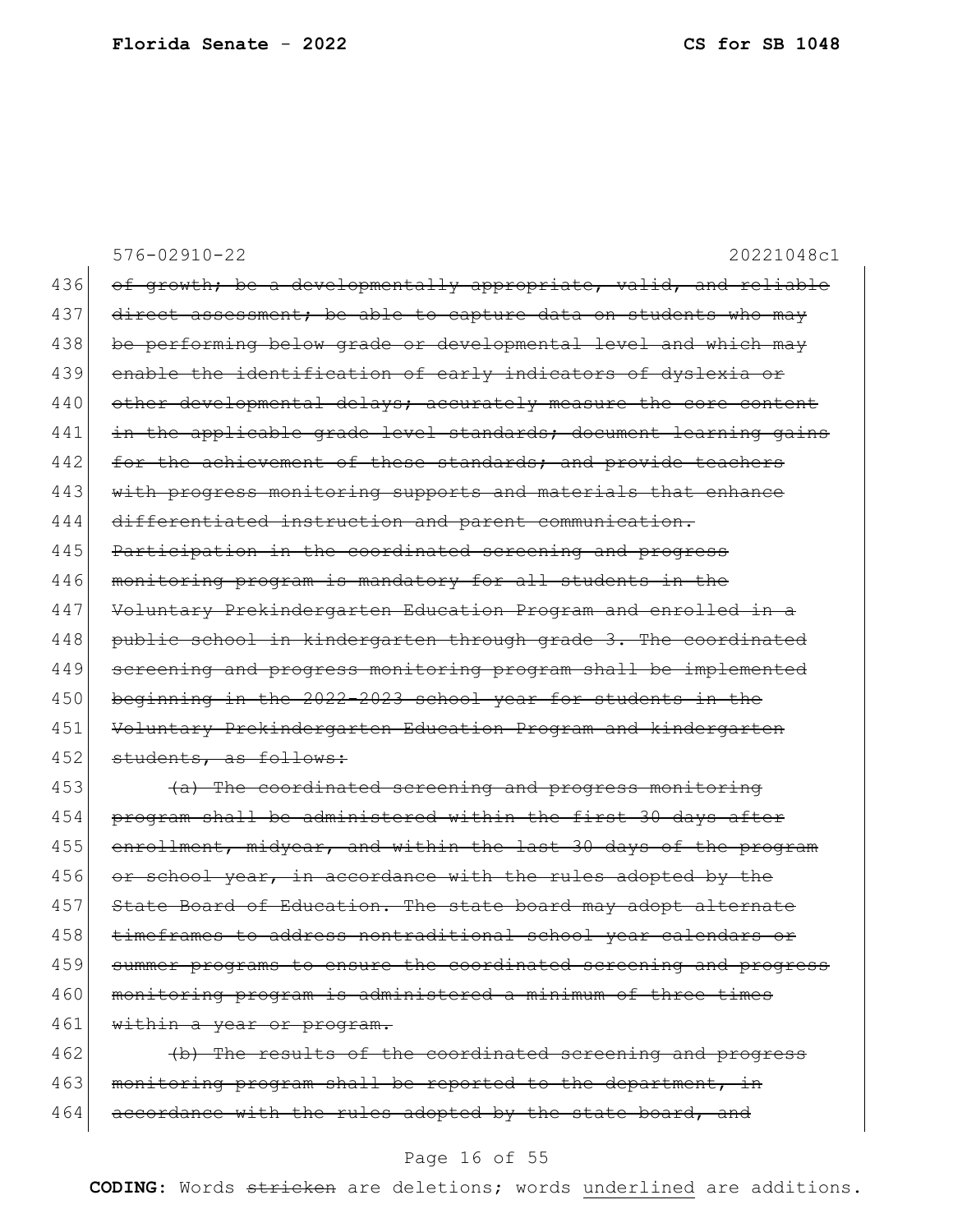```
576-02910-22 20221048c1
465 maintained in the department's educational data warehouse.
466 (3) The Commissioner of Education shall:
467 (a) Develop a plan, in coordination with the Council for
468 Early Grade Success, for implementing the coordinated screening
469 and progress monitoring program in consideration of timelines
470 for implementing new early literacy and mathematics skills and
471 the English Language Arts and mathematics standards established
472 in ss. 1002.67(1)(a) and 1003.41, as appropriate.
473 (b) Provide data, reports, and information as requested to
474 the Council for Early Grade Success.
475 (1) (4) The Council for Early Grade Success, a council as
476 defined in s. 20.03(7), is created within the Department of
477 Education to oversee the coordinated screening and progress 
478 monitoring program under s. 1008.25(8) for students in the
479 Voluntary Prekindergarten Education Program through grade 3 and,
480 except as otherwise provided in this section, shall operate
481 consistent with s. 20.052.
482 (a) The council shall be responsible for reviewing the
483 implementation of, training for, and outcomes from the 
484 coordinated screening and progress monitoring program to provide
```
485 recommendations to the department that support grade 3 students 486 reading at or above grade level. The council, at a minimum,  $487$  shall:

488 1. Provide recommendations on the implementation of the 489 coordinated screening and progress monitoring program, including 490 reviewing any procurement solicitation documents and criteria 491 before being published.

492 2. Develop training plans and timelines for such training. 493 3. Identify appropriate personnel, processes, and

#### Page 17 of 55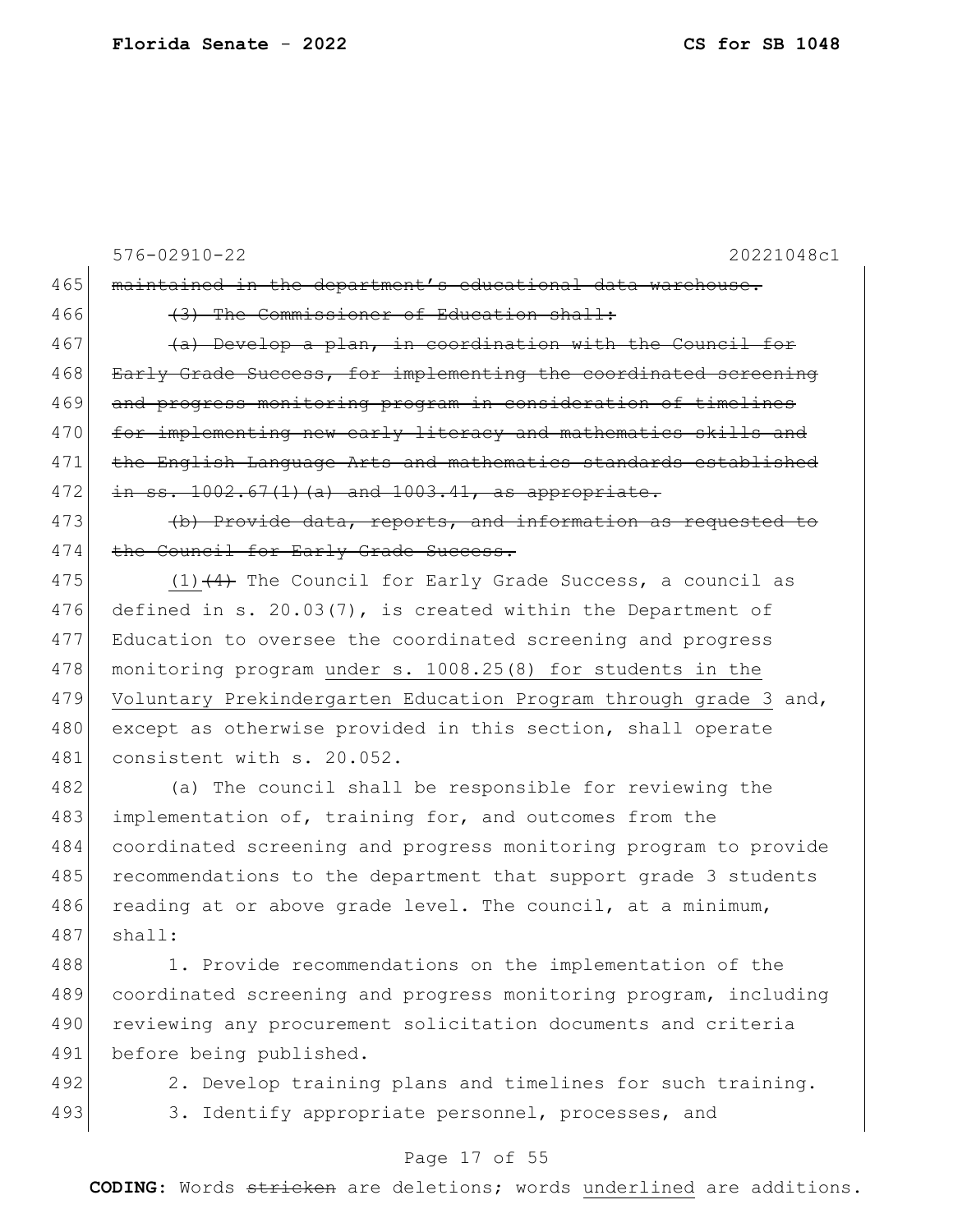576-02910-22 20221048c1 494 procedures required for the administration of the coordinated 495 screening and progress monitoring program. 496 4. Provide input on the methodology for calculating a 497 provider's or school's performance metric and designations under 498 s. 1002.68(4). 499 5. Work with the department to review the methodology for 500 determining a child's kindergarten readiness. 501 6. Review data on age-appropriate learning gains by grade 502 level that a student would need to attain in order to 503 demonstrate proficiency in reading by grade 3. 504 7. Continually review anonymized data from the results of 505 the coordinated screening and progress monitoring program for 506 students in the Voluntary Prekindergarten Education Program 507 through grade 3 to help inform recommendations to the department 508 that support practices that will enable grade 3 students to read 509 at or above grade level. 510 (b) The council shall be composed of 17 members who are  $511$  residents of this the state and appointed as follows: 512 1. Three members appointed by the Governor, as follows: 513 a. One representative from the Department of Education. 514 b. One parent of a child who is 4 to 9 years of age. 515 c. One representative that is an elementary school 516 administrator. 517 2. Seven members appointed by the President of the Senate, 518 as follows: 519 a. One senator who serves at the pleasure of the President 520 of the Senate. 521 b. One representative of an urban school district. 522 c. One representative of a rural early learning coalition.

### Page 18 of 55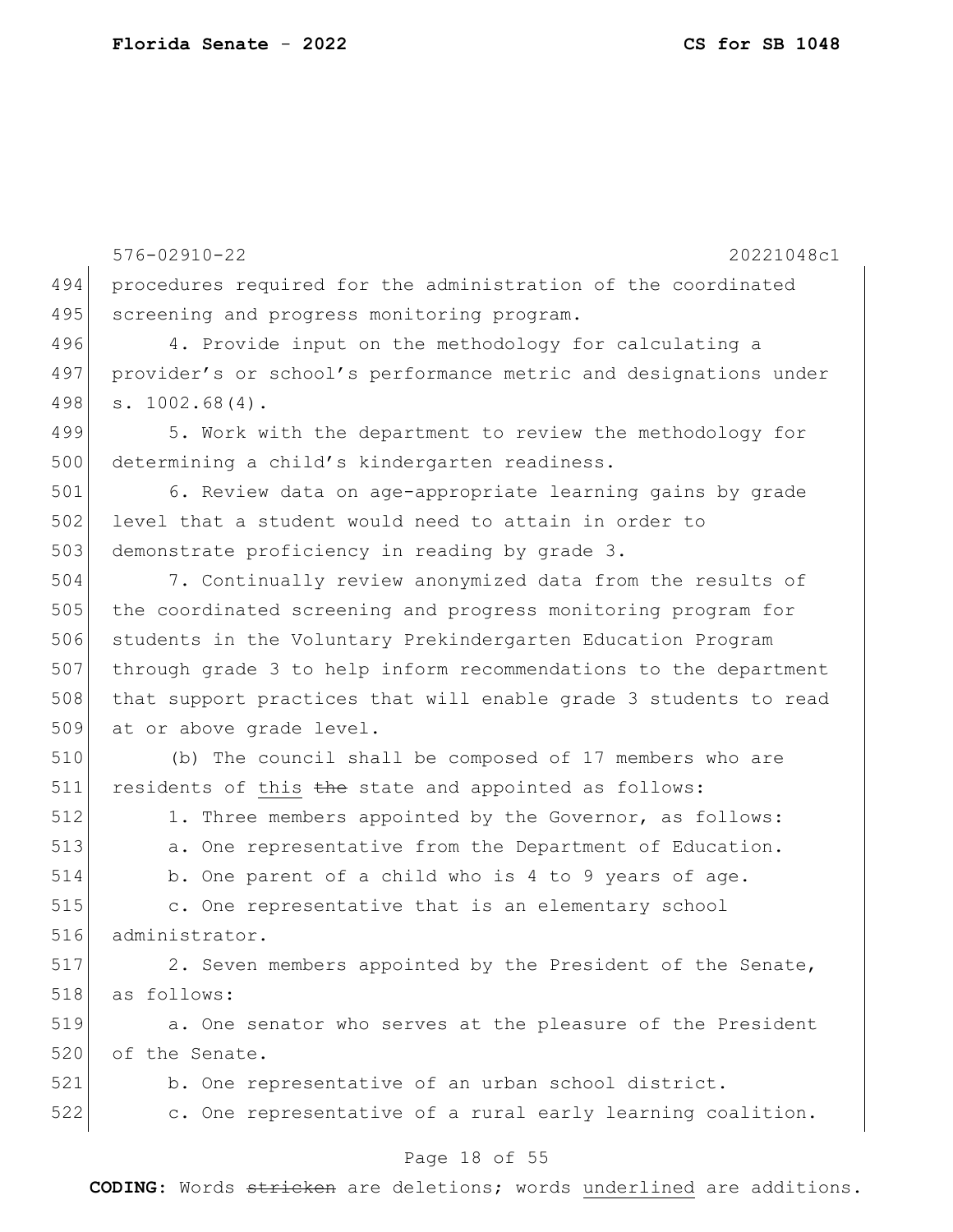|     | $576 - 02910 - 22$<br>20221048c1                                 |
|-----|------------------------------------------------------------------|
| 523 | d. One representative of a faith-based early learning            |
| 524 | provider who offers the Voluntary Prekindergarten Education      |
| 525 | Program.                                                         |
| 526 | e. One representative who is a second grade teacher who has      |
| 527 | at least 5 years of teaching experience.                         |
| 528 | f. Two representatives with subject matter expertise in          |
| 529 | early learning, early grade success, or child assessments.       |
| 530 | 3. Seven members appointed by the Speaker of the House of        |
| 531 | Representatives, as follows:                                     |
| 532 | a. One member of the House of Representatives who serves at      |
| 533 | the pleasure of the Speaker of the House.                        |
| 534 | b. One representative of a rural school district.                |
| 535 | c. One representative of an urban early learning coalition.      |
| 536 | d. One representative of an early learning provider who          |
| 537 | offers the Voluntary Prekindergarten Education Program.          |
| 538 | e. One member who is a kindergarten teacher who has at           |
| 539 | least 5 years of teaching experience.                            |
| 540 | f. Two representatives with subject matter expertise in          |
| 541 | early learning, early grade success, or child assessment.        |
| 542 | 4. The four representatives with subject matter expertise        |
| 543 | in sub-subparagraphs 2.f. and 3.f. may not be direct             |
| 544 | stakeholders within the early learning or public school systems. |
| 545 | (2) The Commissioner of Education shall:                         |
| 546 | (a) Develop a plan, in coordination with the Council for         |
| 547 | Early Grade Success, for implementing the coordinated screening  |
| 548 | and progress monitoring program in consideration of timelines    |
| 549 | for implementing new early literacy and mathematics skills and   |
| 550 | the English Language Arts and mathematics standards established  |
| 551 | in ss. 1002.67(1)(a) and 1003.41, as appropriate.                |

## Page 19 of 55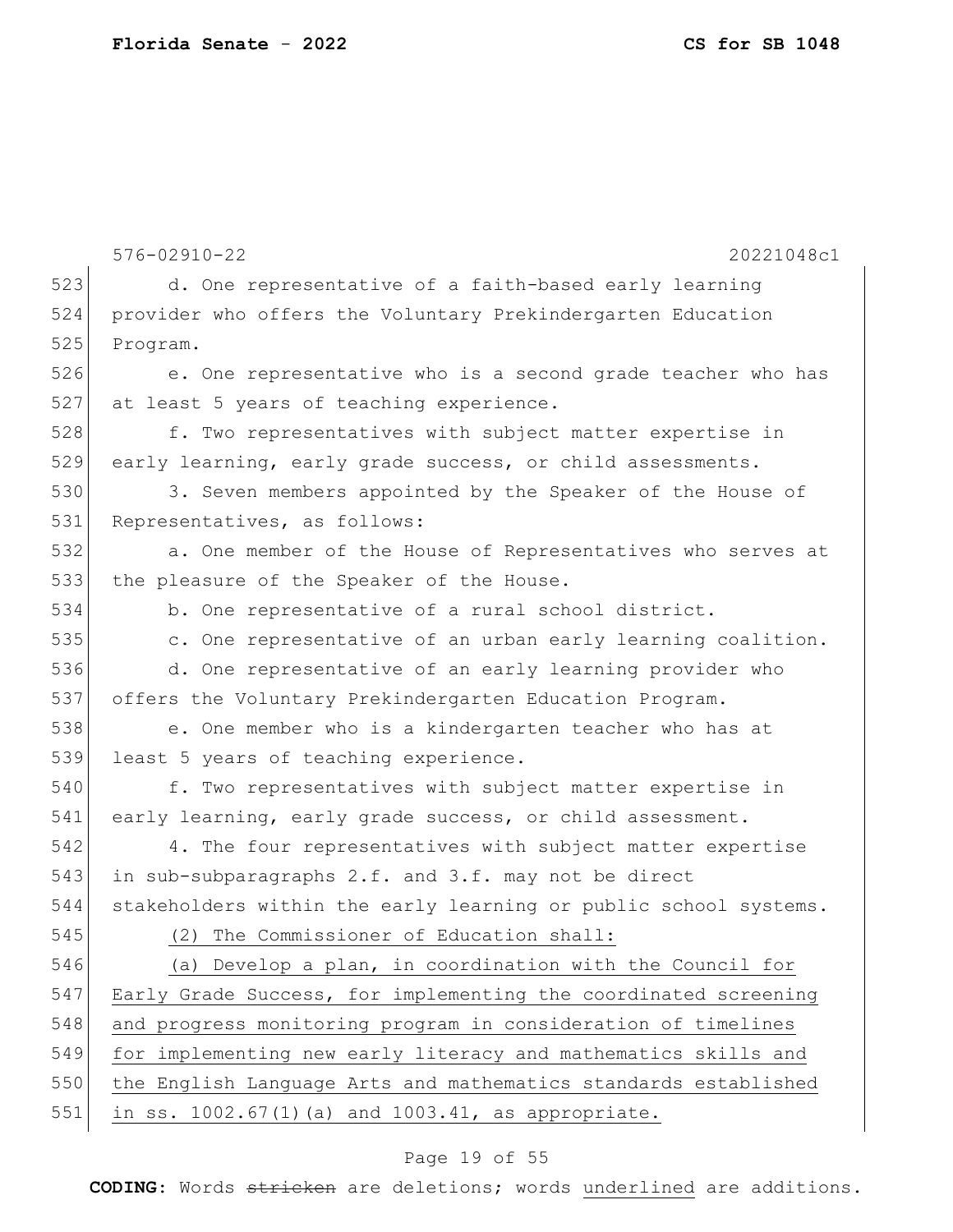576-02910-22 20221048c1 552 (b) Provide data, reports, and information as requested to 553 the Council for Early Grade Success. 554 (3)  $(5)$  The council shall elect a chair and vice chair, one 555 of whom must be a member who has subject matter expertise in 556 early learning, early grade success, or child assessments. The 557 vice chair must be a member appointed by the President of the 558 Senate or the Speaker of the House of Representatives who is not 559 one of the four members with subject matter expertise in early 560 learning, early grade success, or child assessments appointed 561 pursuant to sub-subparagraphs  $(1)(b)$  2.f. and 3.f.  $(4)(b)$   $2.1$ . 562  $\frac{3.1}{1.5}$  Members of the council shall serve without compensation but 563 are entitled to reimbursement for per diem and travel expenses 564 pursuant to s. 112.061. 565 Section 12. Present subsection (13) of section 1008.22, 566 Florida Statutes, is redesignated as subsection (14), a new 567 subsection (13) is added to that section, and subsections (3) 568 and (6) and paragraphs (a), (b), (c), (e), (g), (h), and (i) of 569 subsection (7) of that section are amended, to read: 570 1008.22 Student assessment program for public schools.-571 (3) STATEWIDE, STANDARDIZED ASSESSMENT PROGRAM.—The 572 Commissioner of Education shall design and implement a 573 statewide, standardized assessment program aligned to the core 574 curricular content established in the Next Generation Sunshine 575 state academic standards. The commissioner also must develop or 576 select and implement a common battery of assessment tools that 577 will be used in all juvenile justice education programs in the 578 state. These tools must accurately measure the core curricular 579 content established in the Next Generation Sunshine state 580 academic standards. Participation in the assessment program is

#### Page 20 of 55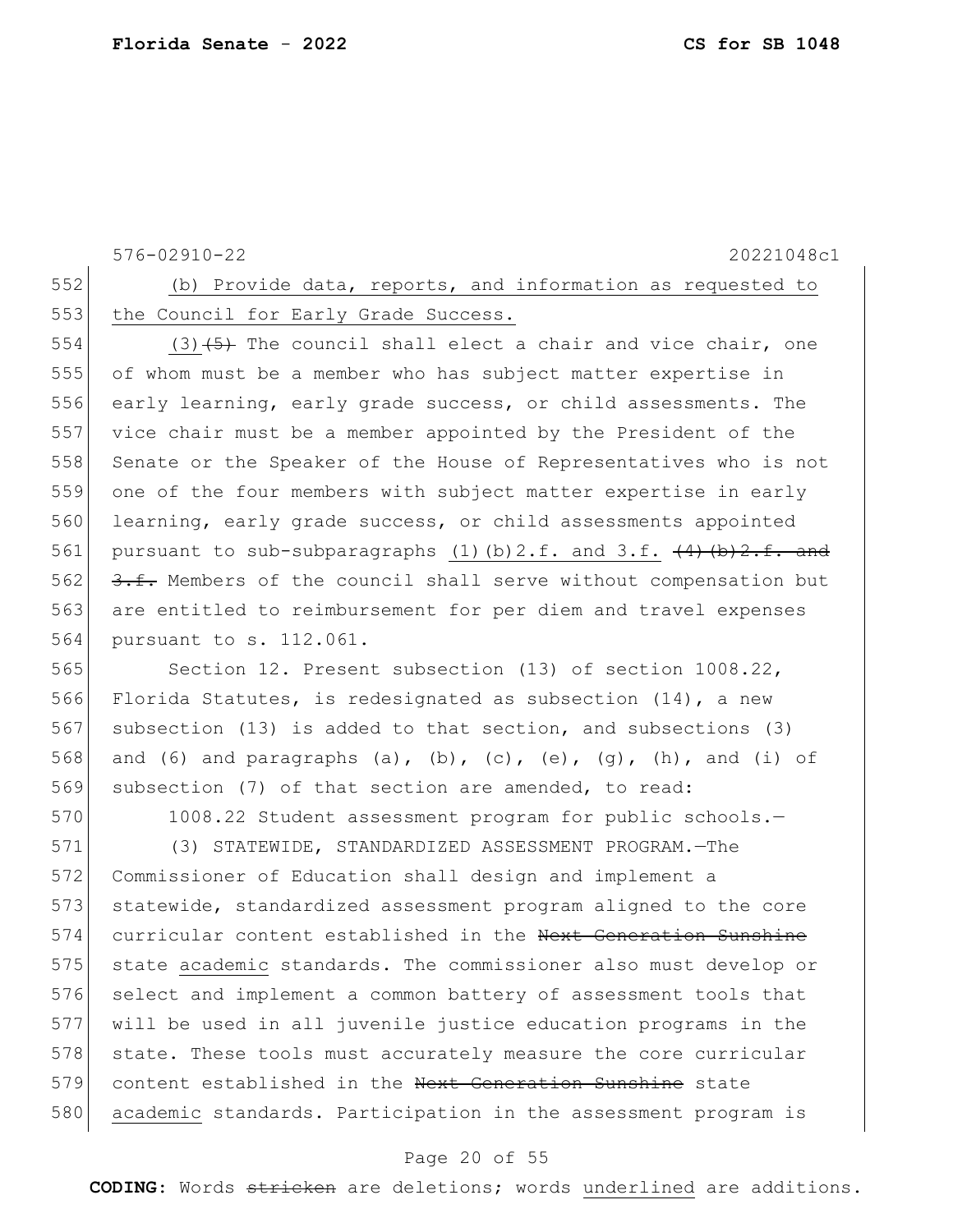### 576-02910-22 20221048c1

 mandatory for all school districts and all students attending public schools, including adult students seeking a standard high 583 school diploma under s. 1003.4282 and students in Department of Juvenile Justice education programs, except as otherwise provided by law. If a student does not participate in the assessment program, the school district must notify the 587 student's parent and provide the parent with information 588 regarding the implications of such nonparticipation. The statewide, standardized assessment program shall be designed and 590 implemented as follows:

(a) *Statewide, standardized comprehensive assessments.*—

 1. The statewide, standardized English Language Arts (ELA) assessments shall be administered to students in grades 3 through 10. Retake opportunities for the grade 10 ELA assessment must be provided. Reading passages and writing prompts for ELA assessments shall incorporate grade-level core curricula content from social studies. The statewide, standardized Mathematics assessments shall be administered annually in grades 3 through 8. The statewide, standardized Science assessment shall be administered annually at least once at the elementary and middle grades levels. In order to earn a standard high school diploma, a student who has not earned a passing score on the grade 10 ELA assessment must earn a passing score on the assessment retake or earn a concordant score as authorized under subsection (9). Statewide, standardized ELA and Mathematics assessments in 606 grades 3 through 6 must be delivered in a paper-based format. 2. Beginning with the 2022-2023 school year, the end-of-608 year comprehensive progress monitoring assessment administered 609 pursuant to s. 1008.25(8)(b)2. is the statewide, standardized

#### Page 21 of 55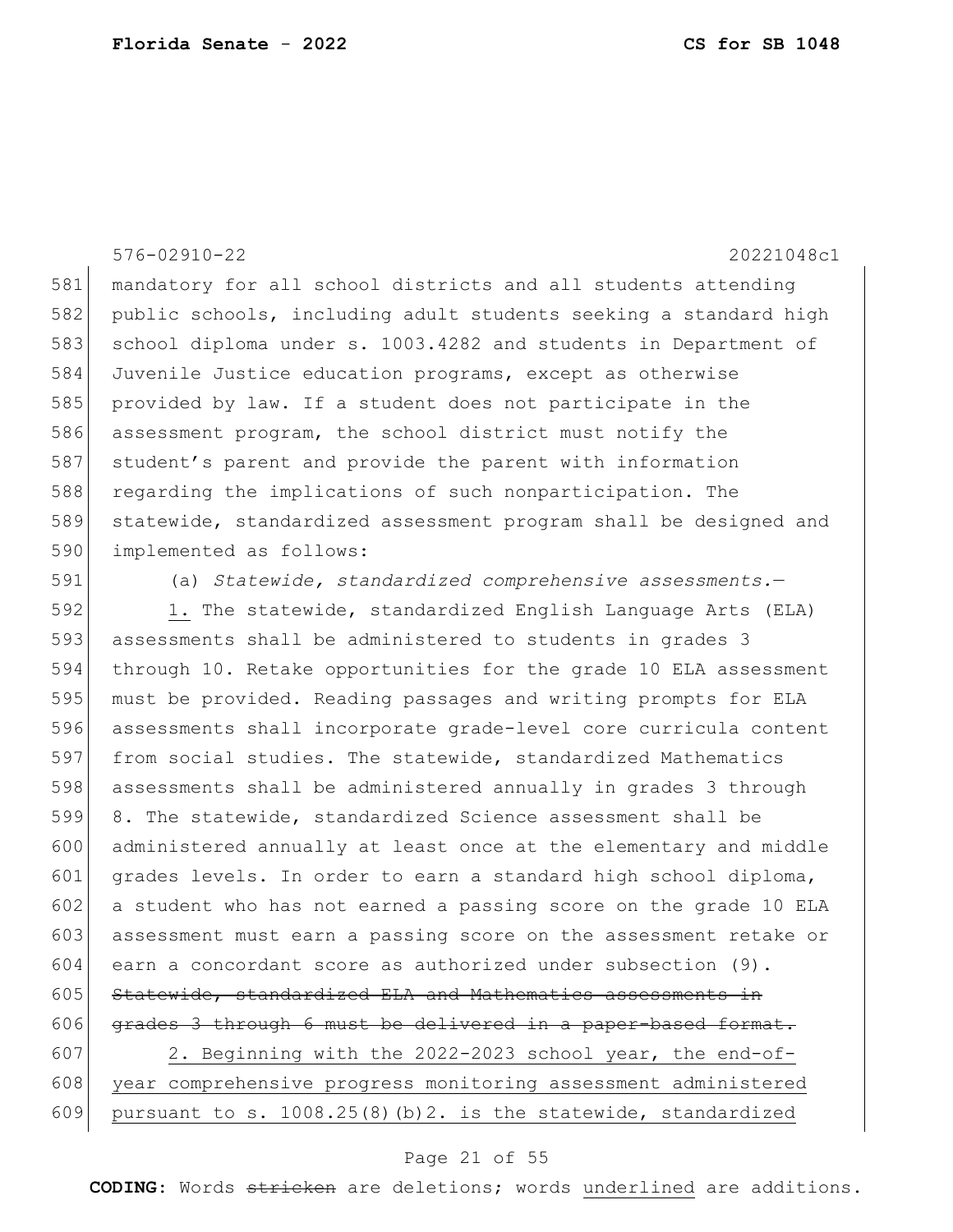610 ELA assessment for students in grades 3 through 10 and the 611 statewide, standardized Mathematics assessment for students in 612 grades 3 through 8. 613 (b) *End-of-course (EOC) assessments.*—EOC assessments must 614 be statewide, standardized, and developed or approved by the 615 Department of Education as follows: 616 1. EOC assessments for Algebra I, Geometry, Biology I, 617 United States History, and Civics shall be administered to 618 students enrolled in such courses as specified in the course 619 code directory.  $620$  2. Students enrolled in a course, as specified in the 621 course code directory, with an associated statewide, 622 standardized EOC assessment must take the EOC assessment for 623 such course and may not take the corresponding subject or grade-624 level statewide, standardized assessment pursuant to paragraph 625 (a). Sections  $1003.4156$  and  $1003.4282$  govern the use of 626 statewide, standardized EOC assessment results for students. 627 3. The commissioner may select one or more nationally 628 developed comprehensive examinations, which may include 629 examinations for a College Board Advanced Placement course, 630 International Baccalaureate course, or Advanced International 631 Certificate of Education course, or industry-approved 632 examinations to earn national industry certifications identified 633 in the CAPE Industry Certification Funding List, for use as EOC 634 assessments under this paragraph if the commissioner determines 635 that the content knowledge and skills assessed by the 636 examinations meet or exceed the grade-level expectations for the 637 core curricular content established for the course in the Next 638 Generation Sunshine state academic standards. Use of any such

576-02910-22 20221048c1

### Page 22 of 55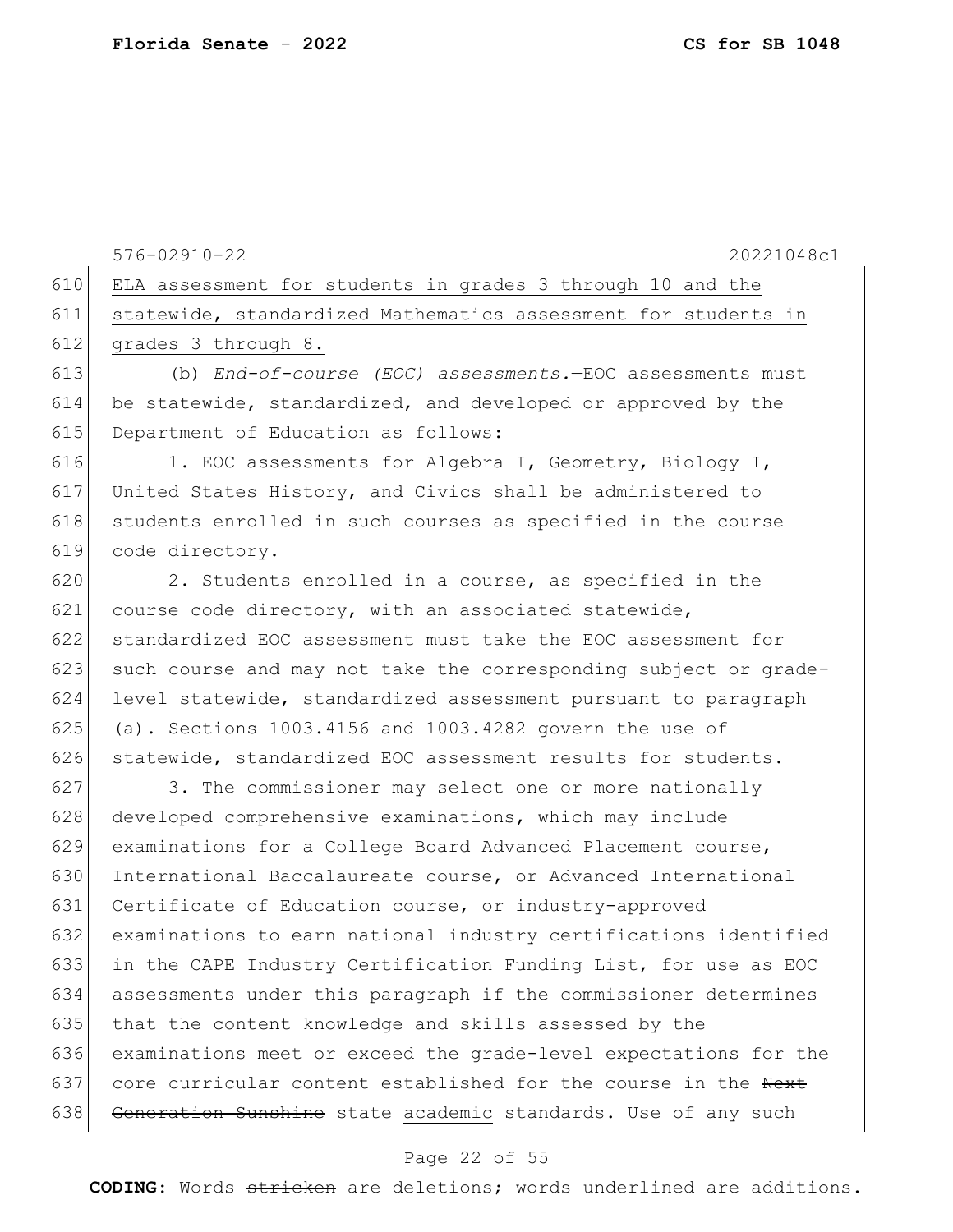576-02910-22 20221048c1 examination as an EOC assessment must be approved by the state board in rule. 4. Contingent upon funding provided in the General 642 Appropriations Act, including the appropriation of funds 643 received through federal grants, the commissioner may establish

 an implementation schedule for the development and administration of additional statewide, standardized EOC assessments that must be approved by the state board in rule. If approved by the state board, student performance on such 648 assessments constitutes 30 percent of a student's final course grade.

 5. All statewide, standardized EOC assessments must be administered online except as otherwise provided in paragraph (d).

 6. A student enrolled in an Advanced Placement (AP), International Baccalaureate (IB), or Advanced International Certificate of Education (AICE) course who takes the respective AP, IB, or AICE assessment and earns the minimum score necessary 657 to earn college credit, as identified in s. 1007.27(2), meets 658 the requirements of this paragraph and does not have to take the EOC assessment for the corresponding course.

 (c) *Nationally recognized high school assessments.*—Each school district shall, by the 2021-2022 school year and subject 662 to appropriation, select either the SAT or ACT for districtwide 663 administration to each public school student in grade , including students attending public high schools, alternative 665 schools, and Department of Juvenile Justice education programs.

 (d) *Students with disabilities; Florida Alternate Assessment.*—

### Page 23 of 55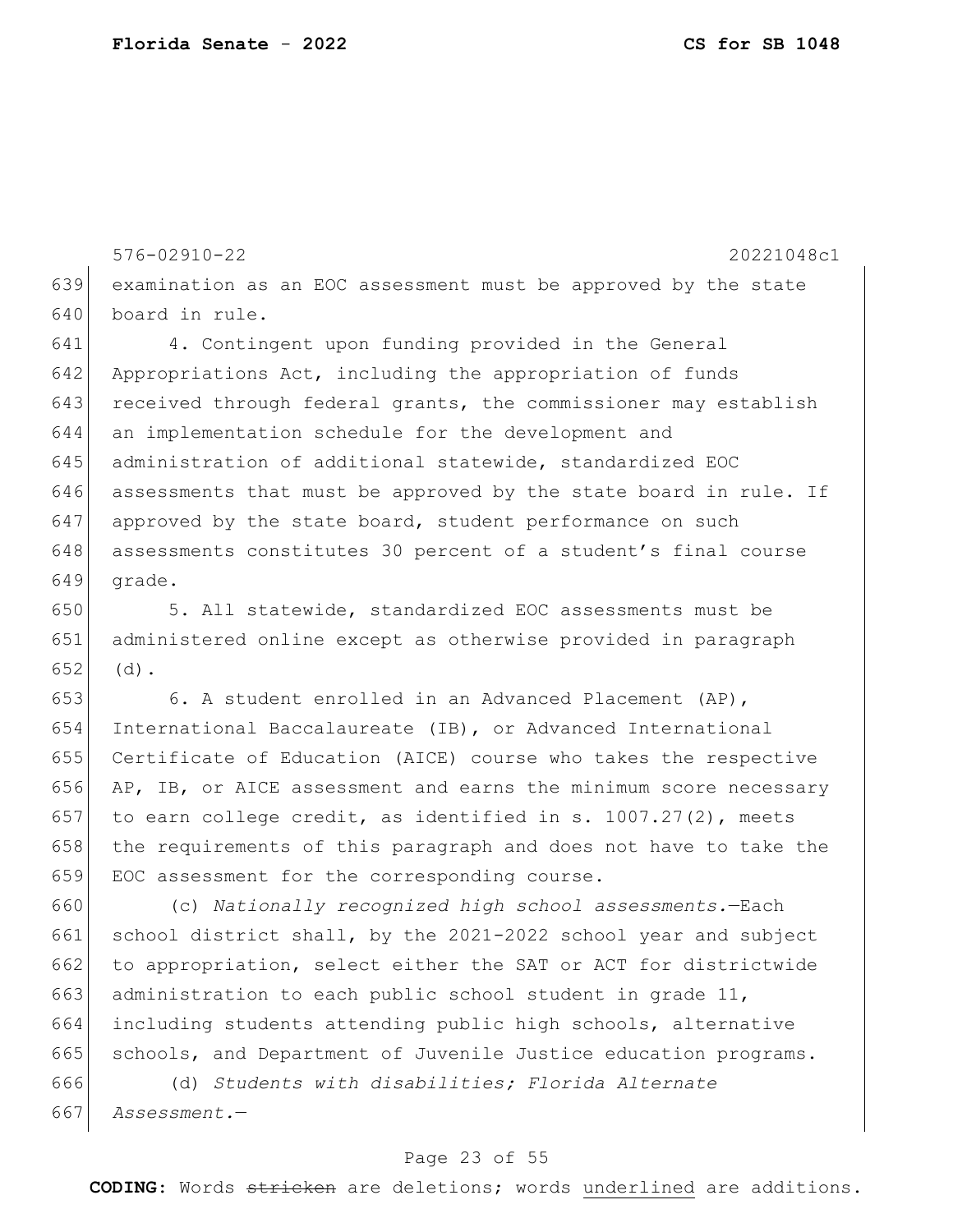576-02910-22 20221048c1 668 1. Each district school board must provide instruction to 669 prepare students with disabilities in the core content knowledge 670 and skills necessary for successful grade-to-grade progression 671 and high school graduation. 672 2. A student with a disability, as defined in s. 1007.02, 673 for whom the individual education plan (IEP) team determines 674 that the statewide, standardized assessments under this section 675 cannot accurately measure the student's abilities, taking into  $676$  consideration all allowable accommodations, shall have 677 assessment results waived for the purpose of receiving a course  $678$  grade and a standard high school diploma. Such waiver shall be 679 designated on the student's transcript. The statement of waiver 680 shall be limited to a statement that performance on an 681 assessment was waived for the purpose of receiving a course 682 grade or a standard high school diploma, as applicable. 683 3. The State Board of Education shall adopt rules, based 684 upon recommendations of the commissioner, for the provision of 685 assessment accommodations for students with disabilities and for 686 students who have limited English proficiency. 687  $\vert$  a. Accommodations that negate the validity of a statewide, 688 standardized assessment are not allowed during the 689 administration of the assessment. However, instructional 690 accommodations are allowed in the classroom if identified in a 691 student's IEP. Students using instructional accommodations in 692 the classroom that are not allowed on a statewide, standardized

693 assessment may have assessment results waived if the IEP team 694 determines that the assessment cannot accurately measure the 695 student's abilities.

696 b. If a student is provided with instructional

### Page 24 of 55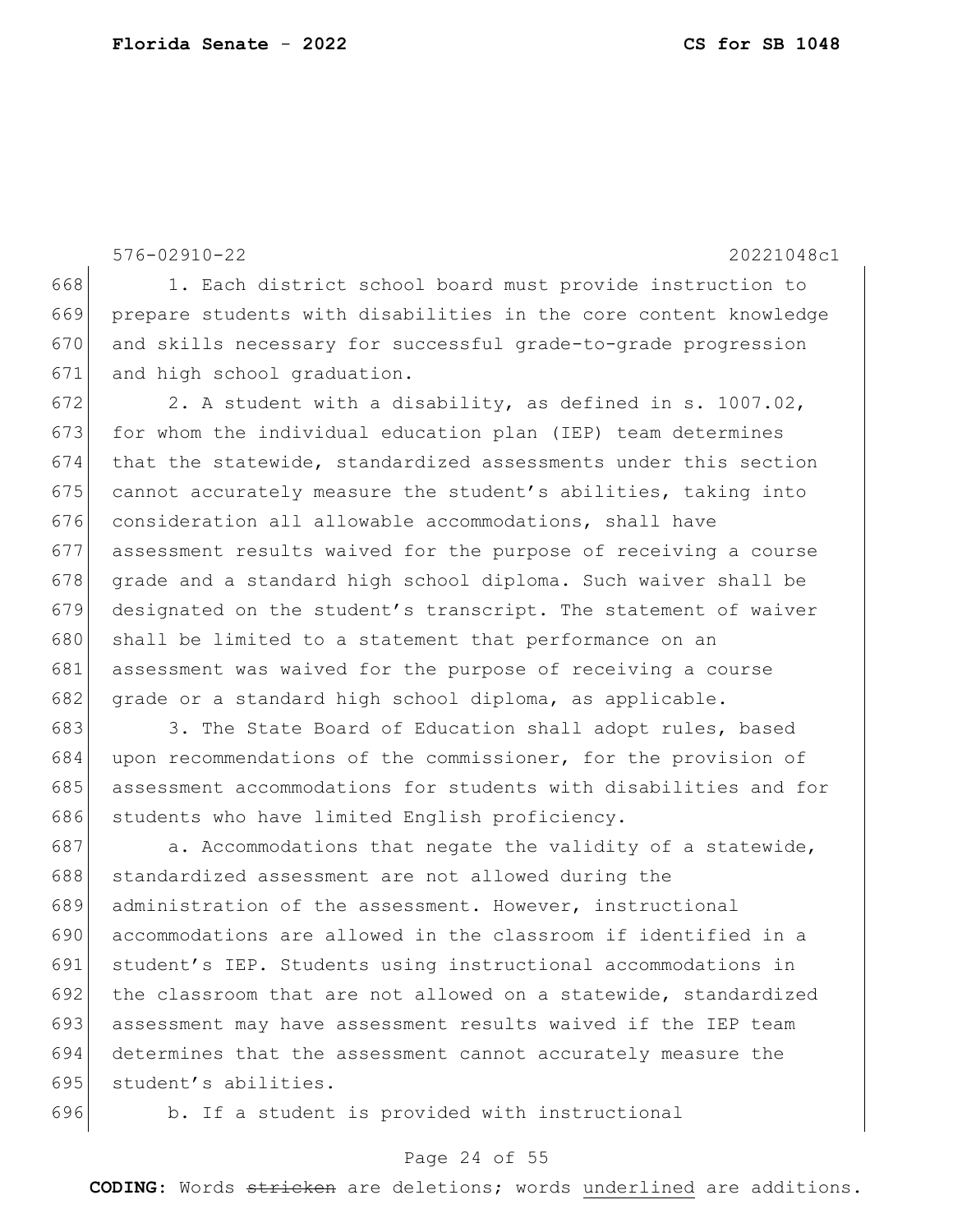576-02910-22 20221048c1

697 accommodations in the classroom that are not allowed as 698 accommodations for statewide, standardized assessments, the district must inform the parent in writing and provide the 700 parent with information regarding the impact on the student's ability to meet expected performance levels. A parent must provide signed consent for a student to receive classroom instructional accommodations that would not be available or permitted on a statewide, standardized assessment and acknowledge in writing that he or she understands the implications of such instructional accommodations.

707 c. If a student's IEP states that online administration of 708 a statewide, standardized assessment will significantly impair 709 the student's ability to perform, the assessment shall be 710 administered in hard copy.

 $711$  4. For students with significant cognitive disabilities, 712 the Department of Education shall provide for implementation of 713 the Florida Alternate Assessment to accurately measure the core 714 curricular content established in the Next Generation Sunshine 715 state academic standards.

716 (e) *Assessment scores and achievement levels.*—

 $717$  1. All statewide, standardized EOC assessments and ELA, 718 Mathematics, and Science assessments shall use scaled scores and 719 achievement levels. Achievement levels shall range from 1 720 through 5, with level 1 being the lowest achievement level, 721 level 5 being the highest achievement level, and level 3 722 indicating grade-level satisfactory performance on an 723 assessment.

 $724$  2. The state board shall designate by rule a passing score, 725 indicating grade-level performance, for each statewide,

### Page 25 of 55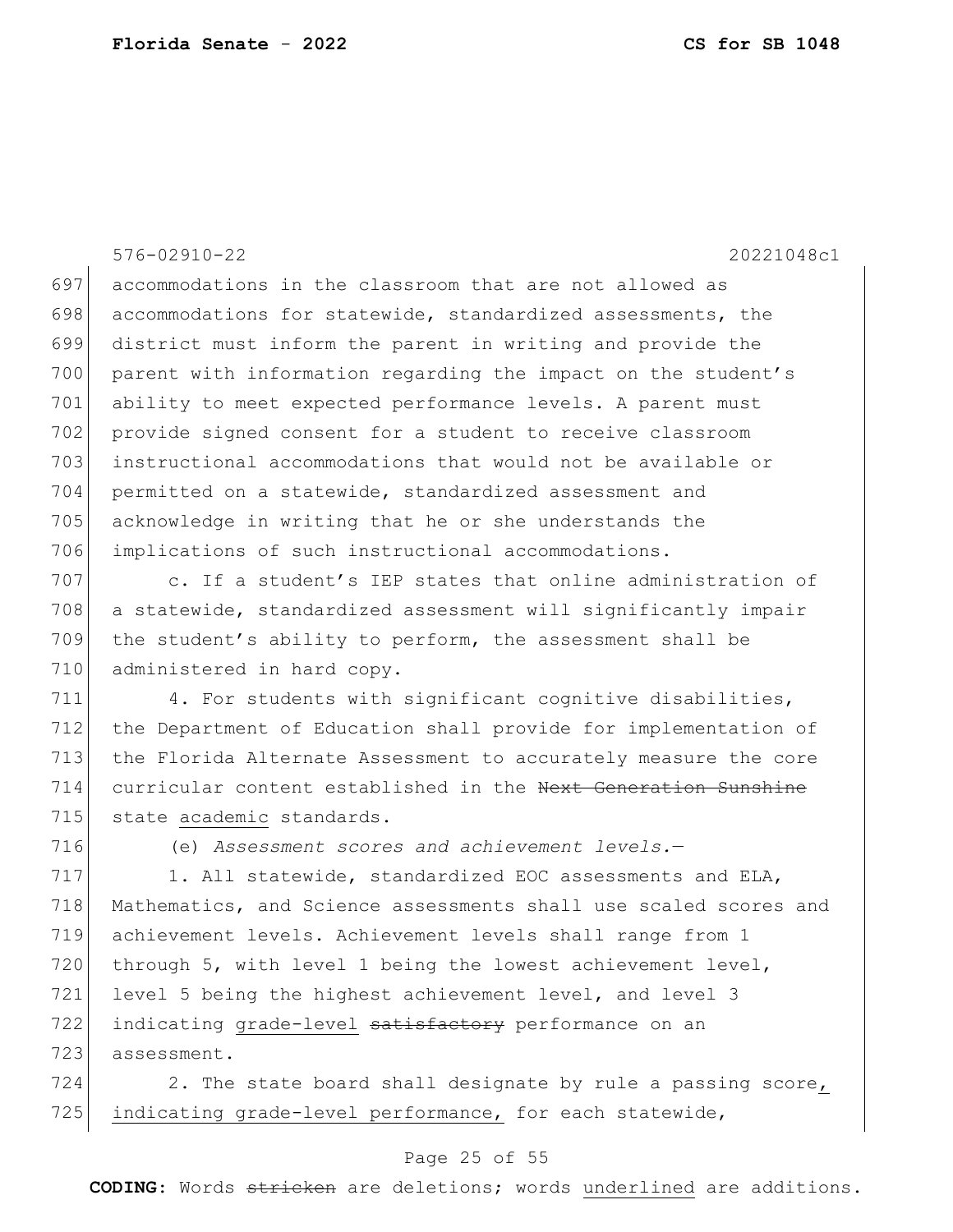576-02910-22 20221048c1

726 standardized assessment.

727 3. If the commissioner seeks to revise a statewide, 728 standardized assessment and the revisions require the state 729 board to modify performance level scores, including the passing 730 score, the commissioner shall provide a copy of the proposed 731 scores and implementation plan to the President of the Senate 732 and the Speaker of the House of Representatives at least 45  $90$ 733 days before submission to the state board for review. Until the 734 state board adopts the modifications by rule, the commissioner 735 shall use calculations for scoring the assessment that adjust 736 student scores on the revised assessment for statistical 737 equivalence to student scores on the former assessment. The 738 state board shall adopt by rule the passing score for the 739 revised assessment that is statistically equivalent to the 740 passing score on the discontinued assessment for a student who 741 is required to attain a passing score on the discontinued 742 assessment. The commissioner may, with approval of the state 743 board, discontinue administration of the former assessment upon 744 the graduation, based on normal student progression, of students 745 participating in the final regular administration of the former 746 assessment. If the commissioner revises a statewide, 747 standardized assessment and the revisions require the state 748 board to modify the passing score, only students taking the 749 assessment for the first time after the rule is adopted are 750 affected.

 (f) *Prohibited activities.*—A district school board shall prohibit each public school from suspending a regular program of curricula for purposes of administering practice assessments or engaging in other assessment-preparation activities for a

### Page 26 of 55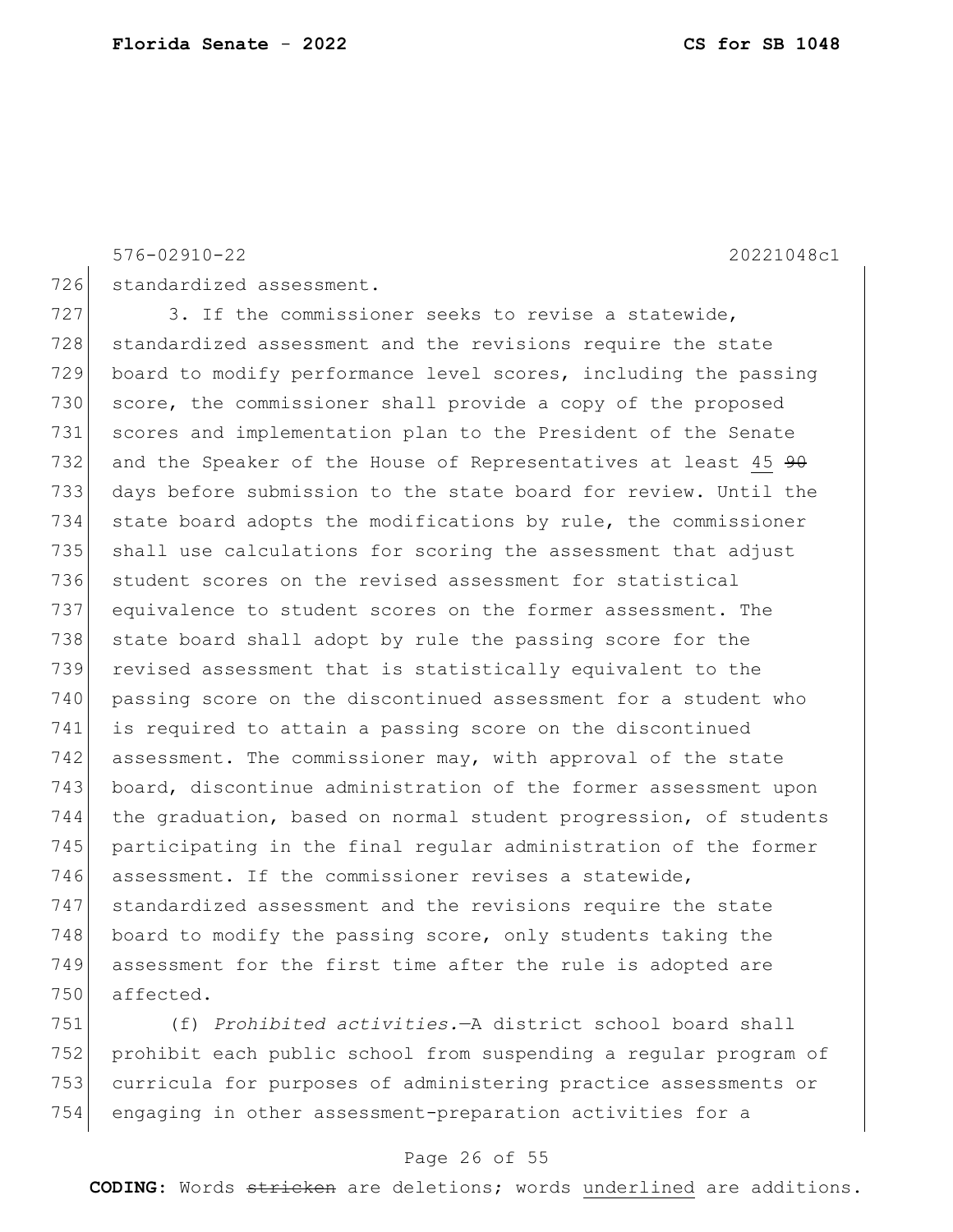576-02910-22 20221048c1 755 statewide, standardized assessment. However, a district school 756 board may authorize a public school to engage in the following 757 assessment-preparation activities: 758 1. Distributing to students sample assessment books and 759 answer keys published by the Department of Education. 760 2. Providing individualized instruction in assessment-761 taking strategies, without suspending the school's regular 762 program of curricula, for a student who scores Level 1 or Level 763 2 on a prior administration of an assessment. 764 3. Providing individualized instruction in the content 765 knowledge and skills assessed, without suspending the school's 766 regular program of curricula, for a student who scores Level 1 767 or Level 2 on a prior administration of an assessment or a 768 student who, through a diagnostic assessment administered by the 769 school district, is identified as having a deficiency in the 770 content knowledge and skills assessed. 771 4. Administering a practice assessment or engaging in other 772 assessment-preparation activities that are determined necessary 773 to familiarize students with the organization of the assessment, 774 the format of assessment items, and the assessment directions or 775 that are otherwise necessary for the valid and reliable 776 administration of the assessment, as set forth in rules adopted 777 by the State Board of Education with specific reference to this 778 paragraph.

779 (g) *Contracts for assessments.*—The commissioner shall 780 provide for the assessments to be developed or obtained, as 781 appropriate, through contracts and project agreements with 782 private vendors, public vendors, public agencies, postsecondary 783 educational institutions, or school districts. The commissioner

#### Page 27 of 55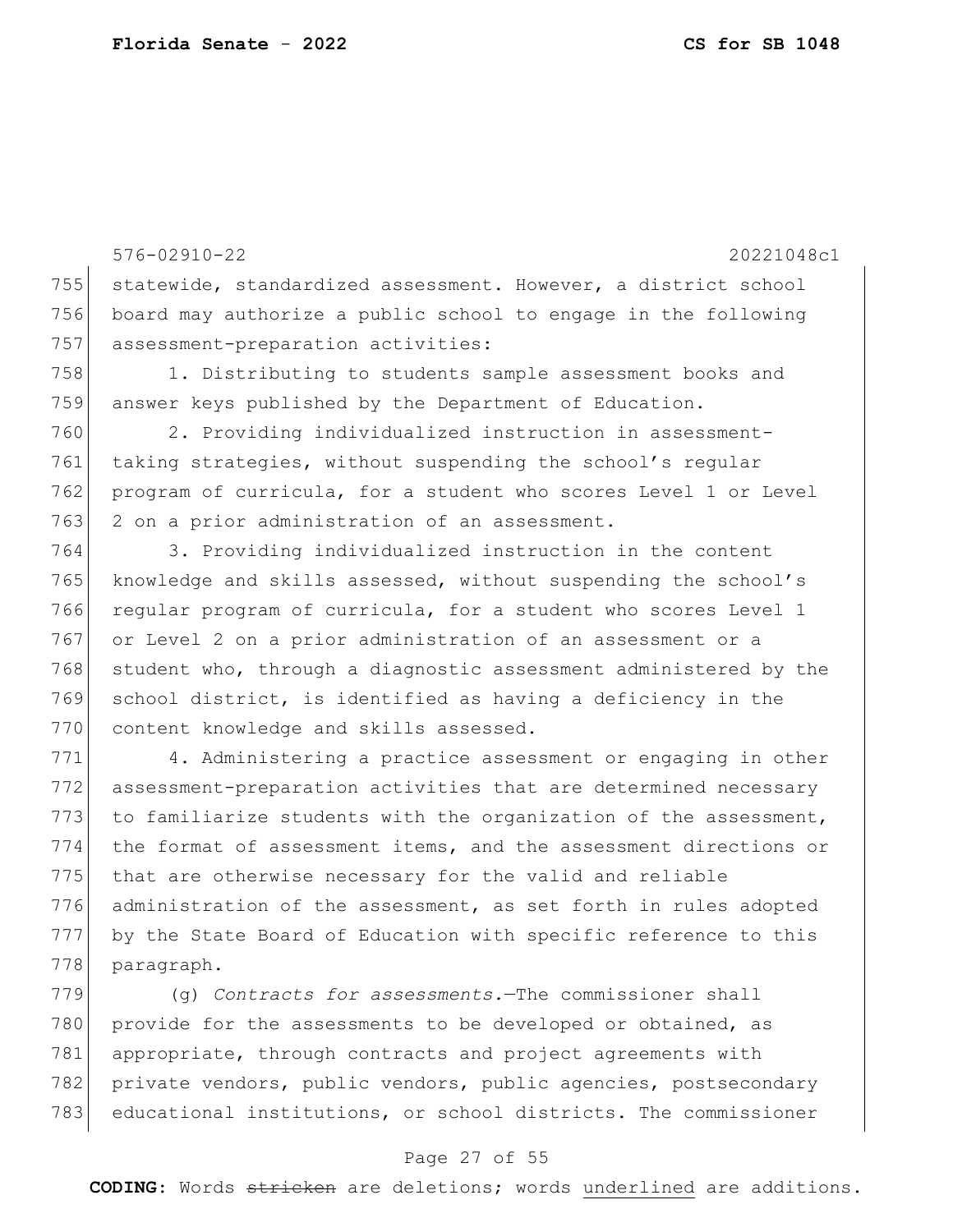|     | $576 - 02910 - 22$<br>20221048c1                                 |
|-----|------------------------------------------------------------------|
| 784 | may enter into contracts for the continued administration of the |
| 785 | assessments authorized and funded by the Legislature. Contracts  |
| 786 | may be initiated in 1 fiscal year and continue into the next     |
| 787 | fiscal year and may be paid from the appropriations of either or |
| 788 | both fiscal years. The commissioner may negotiate for the sale   |
| 789 | or lease of tests, scoring protocols, test scoring services, and |
| 790 | related materials developed pursuant to law.                     |
| 791 | (6) LOCAL ASSESSMENT OF STUDENT PERFORMANCE ON STATE             |
| 792 | STANDARDS.-Measurement of student performance is the             |
| 793 | responsibility of school districts except in those subjects and  |
| 794 | grade levels measured under the statewide, standardized          |
| 795 | assessment program described in this section and the coordinated |
| 796 | screening and progress monitoring system under s. 1008.25(8).    |
| 797 | When available, instructional personnel must be provided with    |
| 798 | information on student achievement of standards and benchmarks   |
| 799 | in order to improve instruction.                                 |
| 800 | (7) ASSESSMENT SCHEDULES AND REPORTING OF RESULTS. -             |
| 801 | (a) The Commissioner of Education shall establish schedules      |
| 802 | for the administration of statewide, standardized assessments    |
| 803 | and the reporting of student assessment results. The             |
| 804 | commissioner shall consider the observance of religious and      |
| 805 | school holidays when developing the schedules. The assessment    |
| 806 | and reporting schedules must provide the earliest possible       |
| 807 | reporting of student assessment results to the school districts. |
| 808 | Assessment results for the statewide, standardized ELA and       |
| 809 | Mathematics assessments and all statewide, standardized EOC      |
| 810 | assessments must be made available no later than June 30, except |
| 811 | for results for the grade 3 statewide, standardized ELA          |
| 812 | assessment, which must be made available no later than May 31.   |

## Page 28 of 55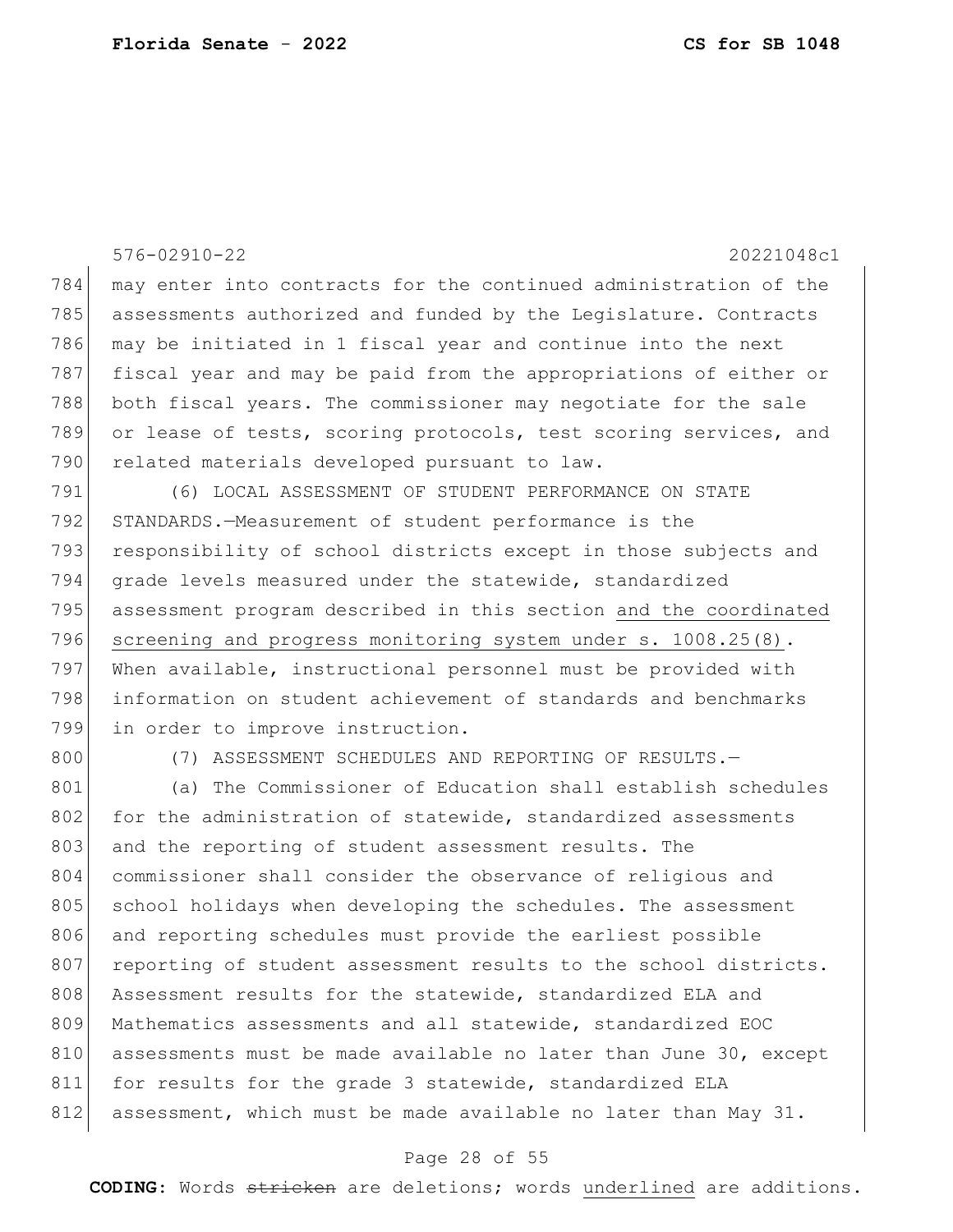|     | $576 - 02910 - 22$<br>20221048c1                                  |
|-----|-------------------------------------------------------------------|
| 813 | Beginning with the 2023-2024 school year, assessment results for  |
| 814 | the statewide, standardized ELA and Mathematics assessments must  |
| 815 | be available no later than May 31. School districts shall         |
| 816 | administer statewide, standardized assessments in accordance      |
| 817 | with the schedule established by the commissioner.                |
| 818 | (b) By January of each year, the commissioner shall publish       |
| 819 | on the department's website a uniform calendar that includes the  |
| 820 | assessment and reporting schedules for, at a minimum, the next 2  |
| 821 | school years. The uniform calendar must be provided to school     |
| 822 | districts in an electronic format that allows each school         |
| 823 | district and public school to populate the calendar with, at      |
| 824 | minimum, the following information for reporting the district     |
| 825 | assessment schedules under paragraph (d):                         |
| 826 | 1. Whether the assessment is a district-required assessment       |
| 827 | or a state-required assessment.                                   |
| 828 | 2. The specific date or dates that each assessment will be        |
| 829 | administered, including administrations of the coordinated        |
| 830 | screening and progress monitoring system under s. 1008.25(8) (b). |
| 831 | 3. The time allotted to administer each assessment.               |
| 832 | 4. Whether the assessment is a computer-based assessment or       |
| 833 | a paper-based assessment.                                         |
| 834 | 5. The grade level or subject area associated with the            |
| 835 | assessment.                                                       |
| 836 | 6. The date that the assessment results are expected to be        |
| 837 | available to teachers and parents.                                |
| 838 | 7. The type of assessment, the purpose of the assessment,         |
| 839 | and the use of the assessment results.                            |
| 840 | 8. A glossary of assessment terminology.                          |
| 841 | 9. Estimates of average time for administering state-             |
|     |                                                                   |

## Page 29 of 55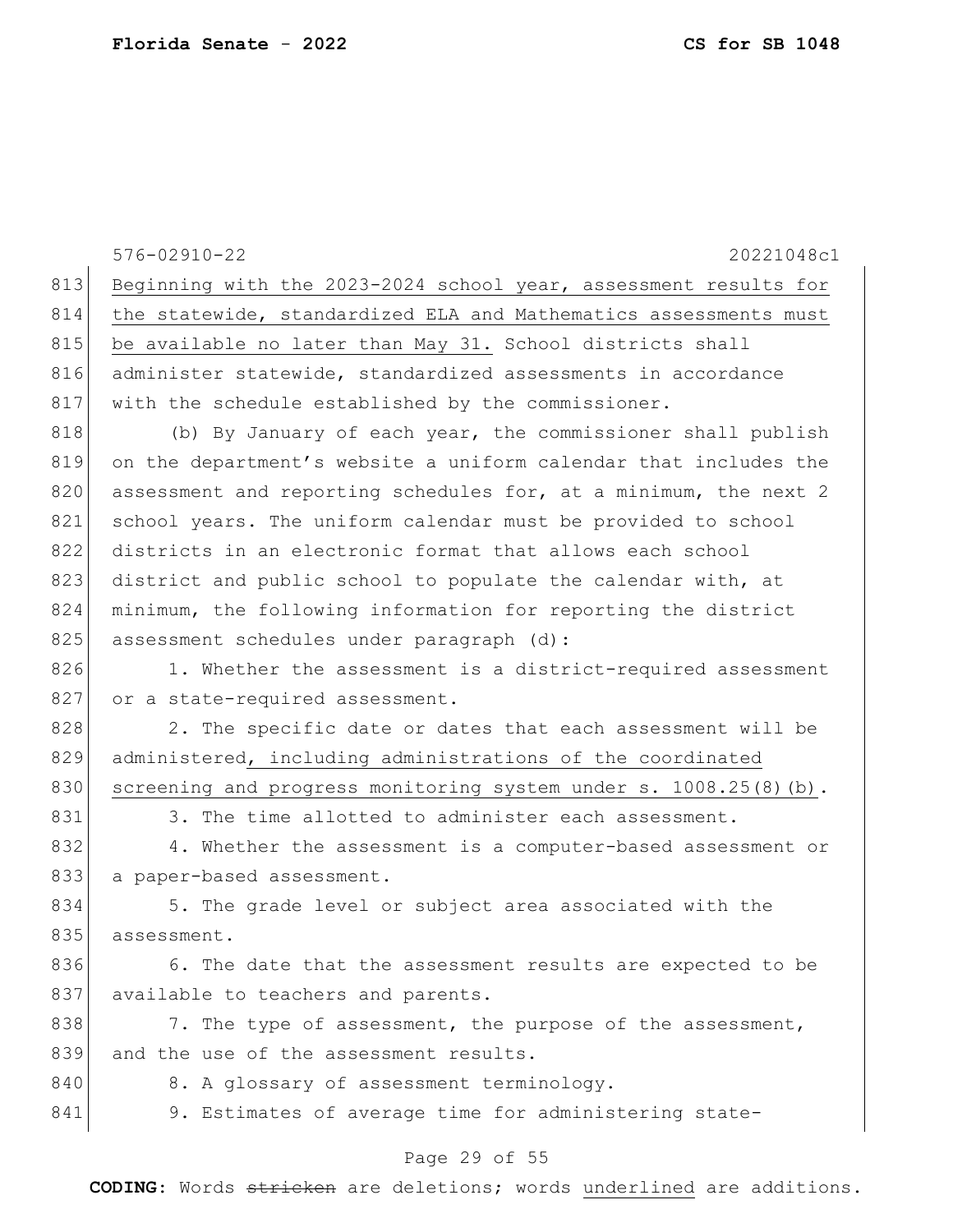576-02910-22 20221048c1 842 required and district-required assessments, by grade level. 843 (c) The spring administration of the statewide, 844 standardized assessments in paragraphs  $(3)$  (a) and  $(b)$ , excluding 845 assessment retakes, must be in accordance with the following 846 schedule: 847 1. The grade 3 statewide, standardized ELA assessment and 848 the writing portion of the statewide, standardized ELA 849 assessment must be administered no earlier than April 1 each 850 year within an assessment window not to exceed 2 weeks. 851 2. With the exception of assessments identified in 852 subparagraph 1., any statewide, standardized assessment that is 853 delivered in a paper-based format must be administered no 854 earlier than May 1 each year within an assessment window not to 855 exceed 2 weeks. 856 3. With the exception of assessments identified in 857 subparagraphs 1. and 2., any statewide, standardized assessment 858 must be administered within a 4-week assessment window that 859 opens no earlier than May 1 each year. 860 (e) A school district may not schedule more than 5 percent 861 of a student's total school hours in a school year to administer 862 statewide, standardized assessments, the coordinated screening 863 and progress monitoring system under s. 1008.25(8)(b)2., and 864 district-required local assessments. The district must secure 865 written consent from a student's parent before administering

867 statewide, standardized assessments and coordinated screening 868 and progress monitoring are scheduled, exceed the 5 percent test 869 administration limit for that student under this paragraph. The 870 5 percent test administration limit for a student under this

866 district-required local assessments that, after applicable

#### Page 30 of 55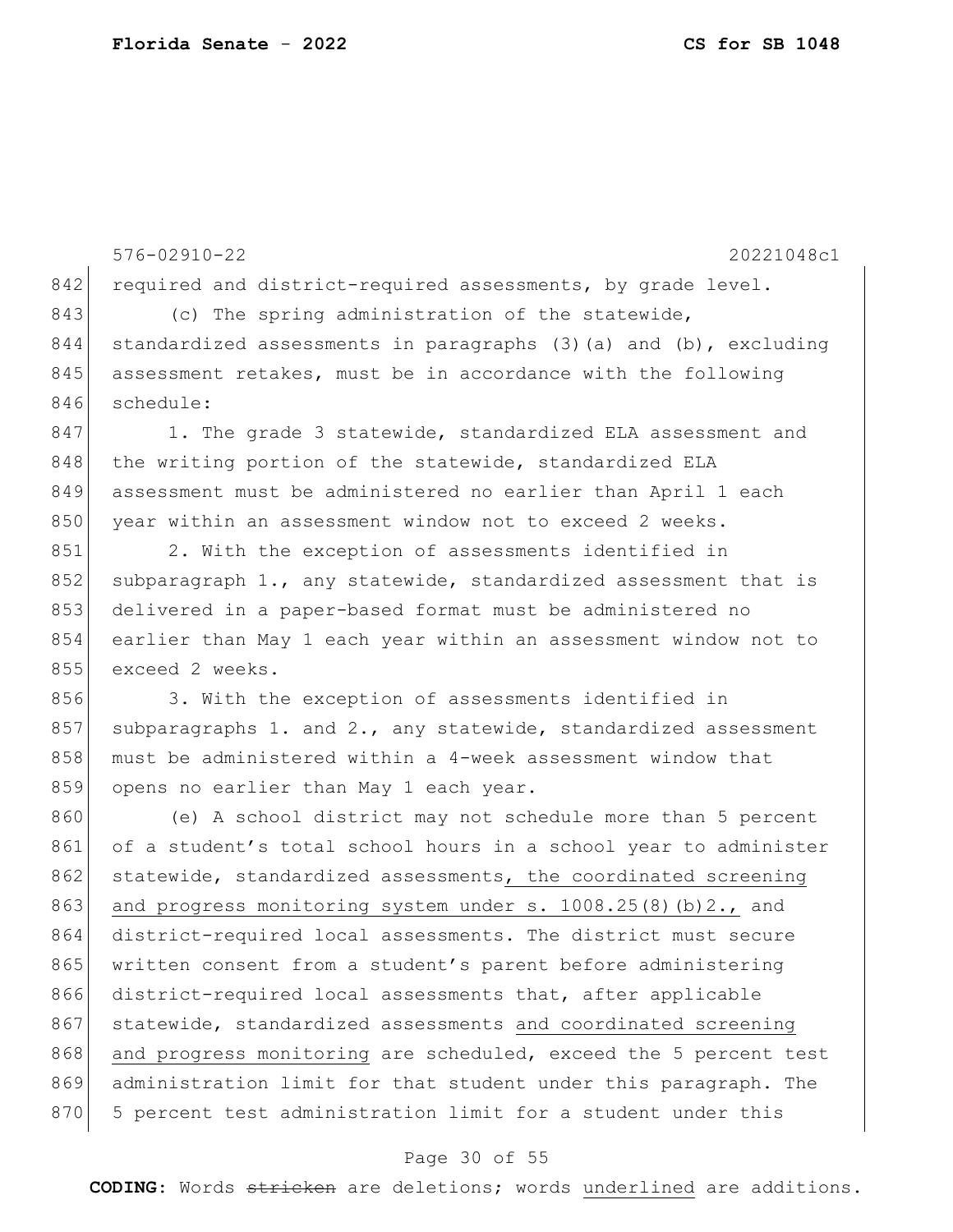576-02910-22 20221048c1

871 paragraph may be exceeded as needed to provide test 872 accommodations that are required by an IEP or are appropriate 873 for an English language learner who is currently receiving 874 services in a program operated in accordance with an approved 875 English language learner district plan pursuant to s. 1003.56. 876 Notwithstanding this paragraph, a student may choose within a 877 school year to take an examination or assessment adopted by 878 State Board of Education rule pursuant to this section and ss. 879 1007.27, 1008.30, and 1008.44.

880 (g) A school district must provide a student's performance 881 results on district-required local assessments to the student's 882 teachers and parent within 1 week and to the student's parents 883 no later than 30 days after administering such assessments, 884 unless the superintendent determines in writing that extenuating 885 circumstances exist and reports the extenuating circumstances to 886 the district school board. Results must be made available 887 through a web-based portal as part of the school district's 888 learning management system and in a printed format upon request 889 by a student's parent.

890 (h) The results of statewide, standardized assessment in 891 ELA and mathematics, science, and social studies, including 892 assessment retakes, shall be reported in an easy-to-read and 893 understandable format and delivered in time to provide useful, 894 actionable information to students, parents, and each student's 895 current teacher of record and teacher of record for the 896 subsequent school year; however, in any case, the district shall 897 provide the results pursuant to this paragraph within 1 week 898 after receiving the results from the department. A report of 899 student assessment results must, at a minimum, contain:

### Page 31 of 55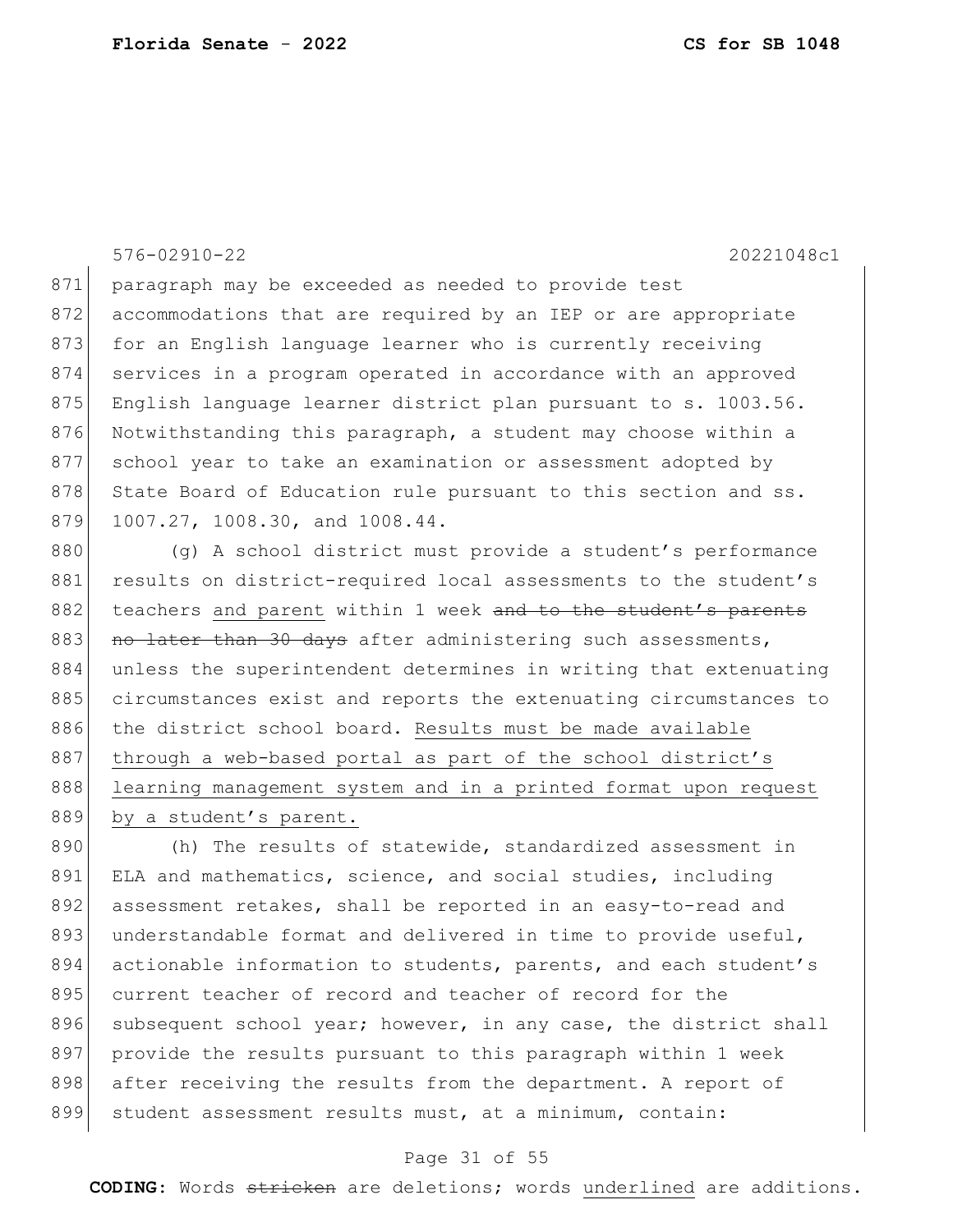|     | $576 - 02910 - 22$<br>20221048c1                                 |
|-----|------------------------------------------------------------------|
| 900 | 1. A clear explanation of the student's performance on the       |
| 901 | applicable statewide, standardized assessments.                  |
| 902 | 2. Information identifying the student's areas of strength       |
| 903 | and areas in need of improvement.                                |
| 904 | 3. Specific actions that may be taken, and the available         |
| 905 | resources that may be used, by the student's parent to assist    |
| 906 | his or her child based on the student's areas of strength and    |
| 907 | areas in need of improvement.                                    |
| 908 | 4. Longitudinal information, if available, on the student's      |
| 909 | progress in each subject area based on previous statewide,       |
| 910 | standardized assessment data.                                    |
| 911 | 5. Comparative information showing the student's score           |
| 912 | compared to other students in the school district, in the state, |
| 913 | or, if available, in other states.                               |
| 914 | 6. Predictive information, if available, showing the             |
| 915 | linkage between the scores attained by the student on the        |
| 916 | statewide, standardized assessments and the scores he or she may |
| 917 | potentially attain on nationally recognized college entrance     |
| 918 | examinations.                                                    |
| 919 |                                                                  |
| 920 | The information included under this paragraph relating to        |
| 921 | results from the statewide, standardized ELA assessments for     |
| 922 | grades 3 through 10 and Mathematics assessments for grades 3     |
| 923 | through 8 must be included in individual student reports under   |
| 924 | s. 1008.25(8)(c).                                                |
| 925 | (i) The State Board of Education shall adopt rules for the       |
| 926 | development of the uniform calendar that, at minimum, define     |
| 927 | terms that must be used in the calendar to describe various      |
| 928 | assessments, including the terms "progress monitoring,"          |

## Page 32 of 55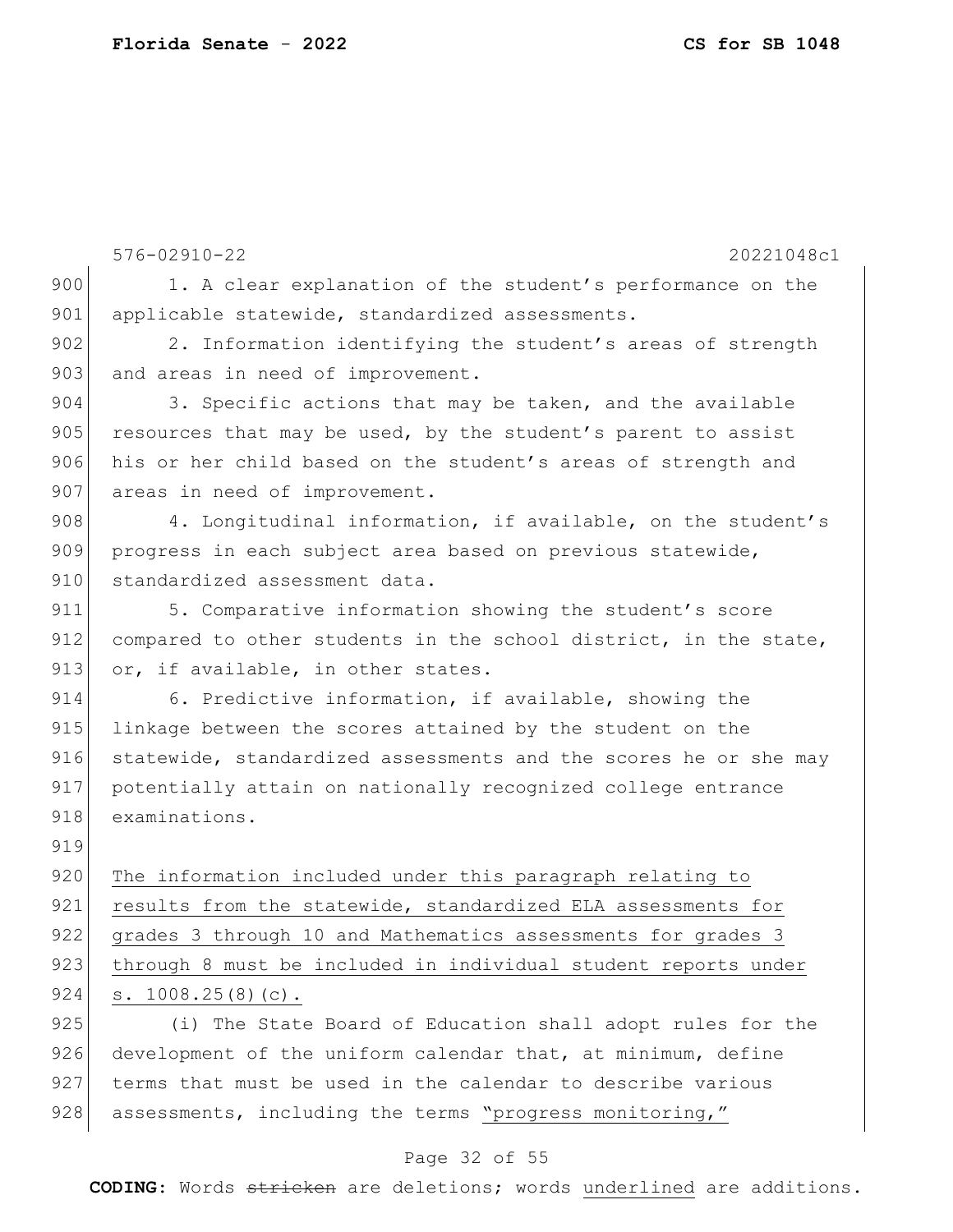|     | $576 - 02910 - 22$<br>20221048c1                                 |
|-----|------------------------------------------------------------------|
| 929 | "summative assessment," "formative assessment," and "interim     |
| 930 | assessment."                                                     |
| 931 |                                                                  |
|     | (13) INDEPENDENT REVIEW. - By January 31, 2025, the              |
| 932 | Commissioner of Education shall provide recommendations to the   |
| 933 | Governor, the President of the Senate, and the Speaker of the    |
| 934 | House of Representatives based on an independent review of the   |
| 935 | coordinated screening and progress monitoring system under s.    |
| 936 | 1008.25(8). At a minimum, the review and recommendations must    |
| 937 | address:                                                         |
| 938 | (a) The feasibility and validity of using results from           |
| 939 | either the first or second administration of progress            |
| 940 | monitoring, or both, in lieu of using the comprehensive, end-of- |
| 941 | year progress monitoring assessment for purposes of              |
| 942 | demonstrating a passing score, promotion to grade 4, meeting     |
| 943 | graduation requirements, and calculating school grades in        |
| 944 | accordance with s. 1008.34.                                      |
| 945 | (b) Options for further reducing the statewide,                  |
| 946 | standardized assessment footprint while maintaining valid and    |
| 947 | reliable data for purposes of school accountability and          |
| 948 | providing school and student supports, including the use of      |
| 949 | computer-adaptive assessments, consistent with the requirements  |
| 950 | of the federal Elementary and Secondary Education Act, 20 U.S.C. |
| 951 | ss. 6301 et seq. and its implementing regulations.               |
| 952 | (c) The feasibility and validity of remotely administering       |
| 953 | statewide, standardized assessments and the coordinated          |
| 954 | screening and progress monitoring system.                        |
| 955 | (d) Accelerating student progression based on results from       |
| 956 | the coordinated screening and progress monitoring system, as     |
| 957 | academically and developmentally appropriate.                    |
|     |                                                                  |

## Page 33 of 55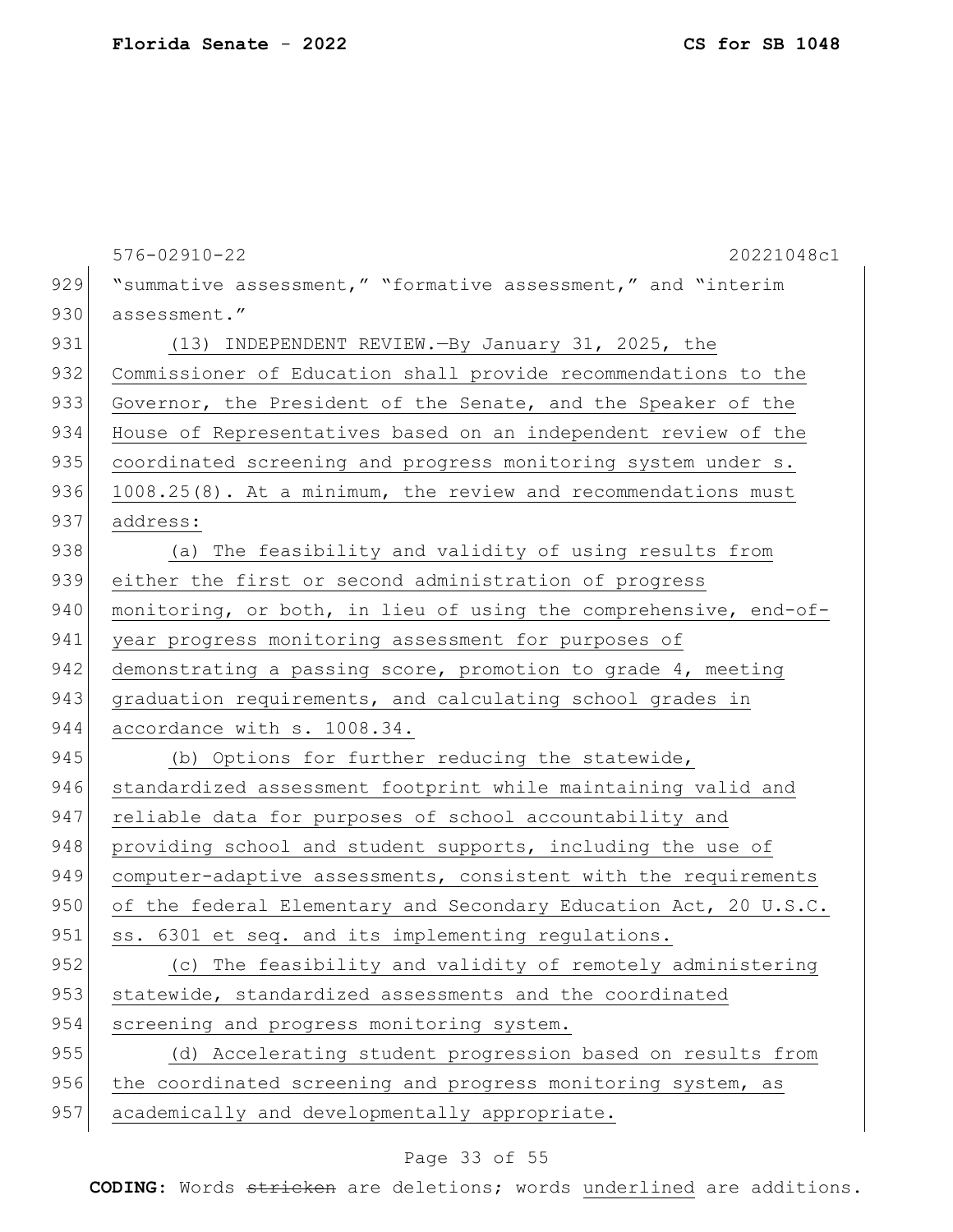965

576-02910-22 20221048c1 958 (e) The incorporation of content from ELA instructional 959 materials adopted by the Commissioner of Education pursuant to 960 s. 1006.34 in test items within the coordinated screening and 961 progress monitoring system under s. 1008.25(8). 962 (f) The impact of the coordinated screening and progress 963 monitoring system on student learning growth data as measured by 964 the formula approved under s. 1012.34(7). 966 This subsection is repealed July 1, 2025. 967 Section 13. Section 1008.25, Florida Statutes, is amended 968 to read: 969 1008.25 Public school student progression; student support; 970 coordinated screening and progress monitoring; reporting 971 requirements.-972 (1) INTENT.—It is the intent of the Legislature that each 973 student's progression from one grade to another be determined, 974 in part, upon satisfactory performance in English Language Arts, 975 social studies, science, and mathematics; that district school 976 board policies facilitate student achievement; that each student 977 and his or her parent be informed of that student's academic 978 progress; and that students have access to educational options 979 that provide academically challenging coursework or accelerated 980 instruction pursuant to s. 1002.3105. 981 (2) STUDENT PROGRESSION PLAN.—Each district school board

982 shall establish a comprehensive plan for student progression 983 which must provide for a student's progression from one grade to 984 another based on the student's mastery of the standards in s. 985 1003.41, specifically English Language Arts, mathematics, 986 science, and social studies standards. The plan must:

### Page 34 of 55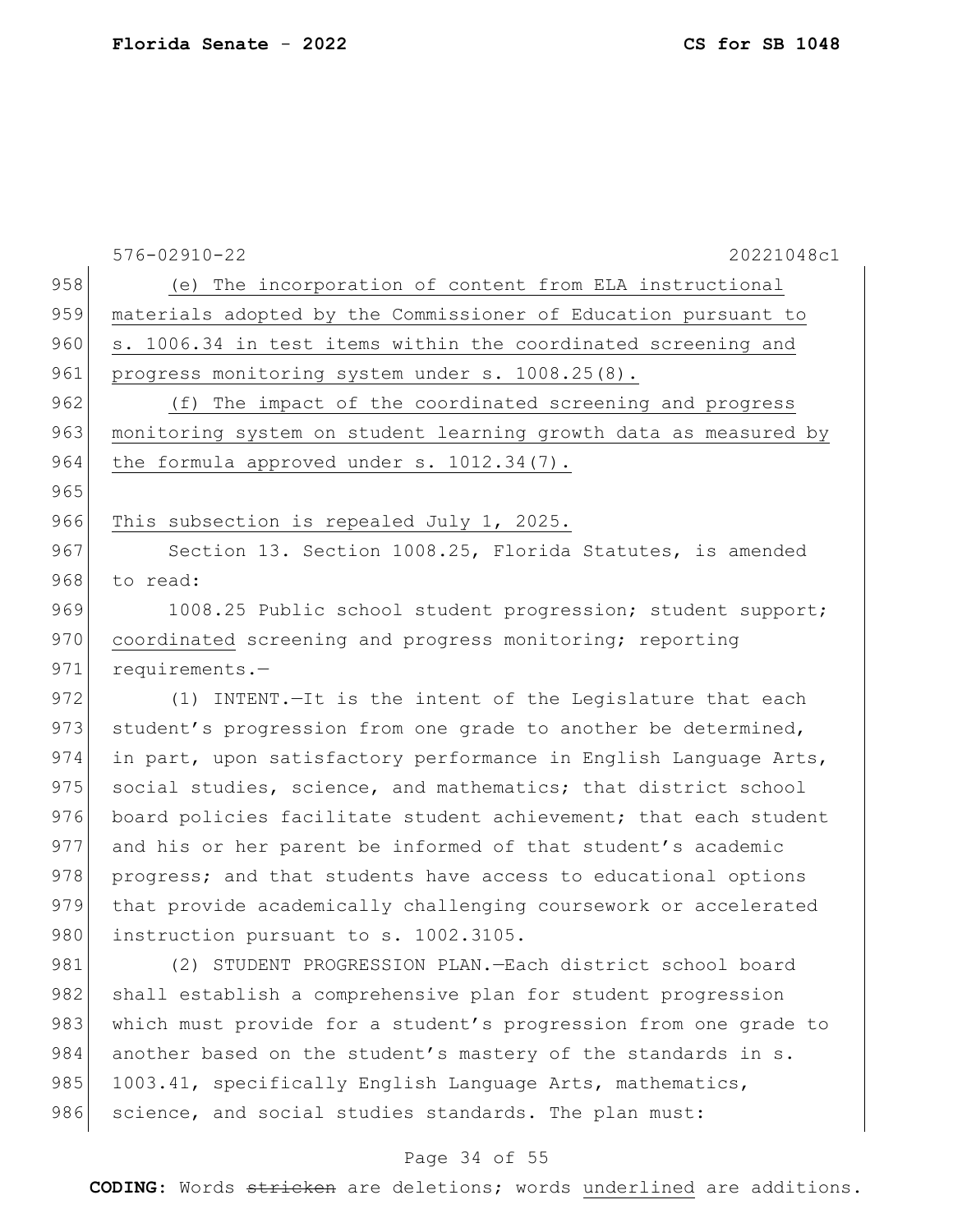576-02910-22 20221048c1 987 (a) Include criteria that emphasize student reading 988 proficiency in kindergarten through grade 3 and provide targeted 989 instructional support for students with identified deficiencies 990 in English Language Arts, mathematics, science, and social 991 studies. High schools shall use all available assessment 992 results, including the results of statewide, standardized 993 English Language Arts assessments and end-of-course assessments 994 for Algebra I and Geometry, to advise students of any identified 995 deficiencies and to provide appropriate postsecondary 996 preparatory instruction before high school graduation. The 997 results of evaluations used to monitor a student's progress in 998 grades K-12 must be provided to the student's teacher in a 999 timely manner and as otherwise required by law. Thereafter, 1000 evaluation results must be provided to the student's parent in a 1001 timely manner. When available, instructional personnel must be 1002 provided with information on student achievement of standards 1003 and benchmarks in order to improve instruction.

1004 (b)1. List the student eligibility and procedural 1005 requirements established by the school district for whole-grade 1006 promotion, midyear promotion, and subject-matter acceleration  $1007$  that would result in a student attending a different school, 1008 pursuant to s. 1002.3105(2)(b).

1009 2. Notify parents and students of the school district's 1010 process by which a parent may request student participation in 1011 whole-grade promotion, midyear promotion, or subject-matter 1012 acceleration that would result in a student attending a 1013 different school, pursuant to s.  $1002.3105(4)(b)2$ .

1014 (c)1. Advise parents and students that additional ACCEL 1015 options may be available at the student's school, pursuant to s.

### Page 35 of 55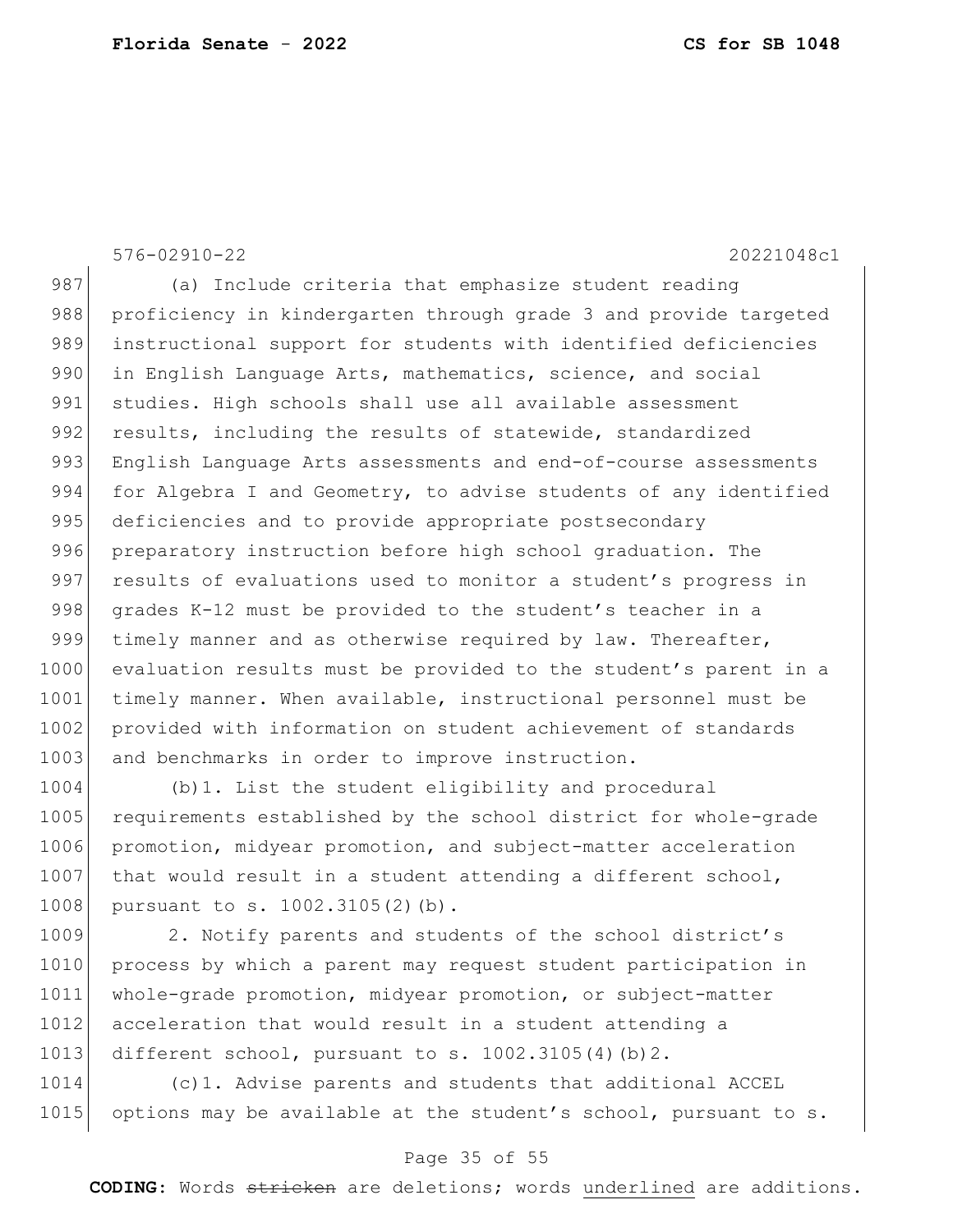576-02910-22 20221048c1

1016 1002.3105.

1017 2. Advise parents and students to contact the principal at 1018 the student's school for information related to student 1019 eligibility requirements for whole-grade promotion, midyear 1020 promotion, and subject-matter acceleration when the promotion or 1021 acceleration occurs within the principal's school; virtual 1022 instruction in higher grade level subjects; and any other ACCEL 1023 options offered by the principal, pursuant to s.  $1024$  1002.3105(2)(a).

1025 3. Advise parents and students to contact the principal at 1026 the student's school for information related to the school's 1027 process by which a parent may request student participation in 1028 whole-grade promotion, midyear promotion, and subject-matter 1029 acceleration when the promotion or acceleration occurs within 1030 the principal's school; virtual instruction in higher grade 1031 level subjects; and any other ACCEL options offered by the 1032 principal, pursuant to s. 1002.3105(4)(b)1.

1033 (d) Advise parents and students of the early graduation 1034 options under s. 1003.4281.

1035 (e) List, or incorporate by reference, all dual enrollment 1036 courses contained within the dual enrollment articulation 1037 | agreement established pursuant to s. 1007.271(21).

1038 (f) Provide instructional sequences by which students in 1039 kindergarten through high school may attain progressively higher 1040 levels of skill in the use of digital tools and applications. 1041 The instructional sequences must include participation in 1042 curricular and instructional options and the demonstration of 1043 competence of standards required pursuant to ss. 1003.41 and 1044 1003.4203 through attainment of industry certifications and

#### Page 36 of 55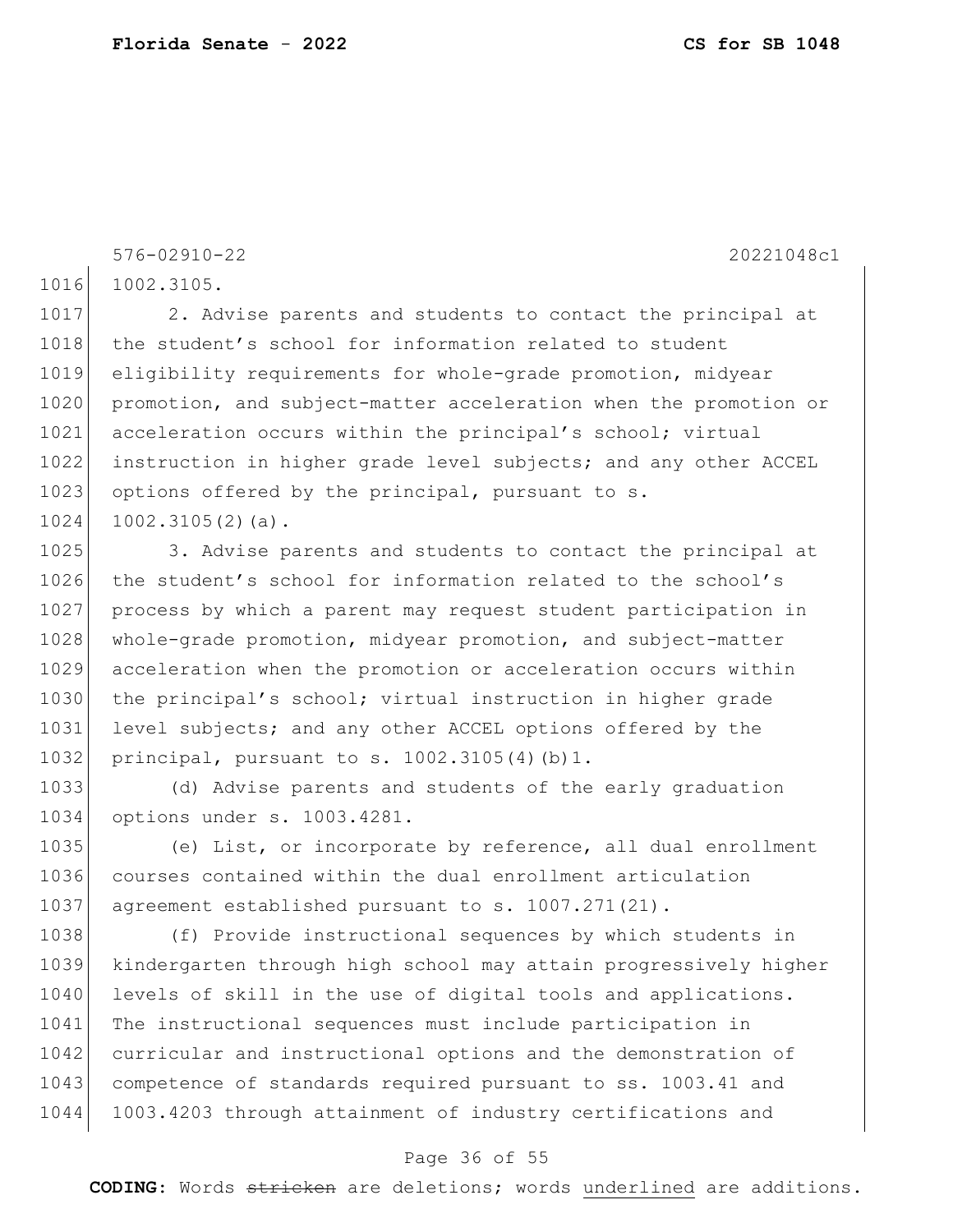576-02910-22 20221048c1 1045 other means of demonstrating credit requirements identified 1046 under ss. 1002.3105, 1003.4203, and 1003.4282. 1047 (3) ALLOCATION OF RESOURCES.—District school boards shall 1048 allocate remedial and supplemental instruction resources to 1049 students in the following priority: 1050 (a) Students in kindergarten through grade 3 who have a 1051 substantial deficiency in reading as determined in paragraph  $1052$  (5)(a). 1053 (b) Students who fail to meet performance levels required 1054 for promotion consistent with the district school board's plan 1055 for student progression required in subsection (2). 1056 (4) ASSESSMENT AND SUPPORT. 1057 (a) Each student must participate in the statewide, 1058 standardized assessment program required under s. 1008.22 and 1059 the Voluntary Prekindergarten Education Program through grade 8 1060 coordinated screening and progress monitoring system required 1061 under subsection (8). Each student who does not achieve a Level  $1062$  3 or above on the statewide, standardized English Language Arts 1063 assessment, the statewide, standardized Mathematics assessment, 1064 or the Algebra I EOC assessment must be evaluated to determine 1065 the nature of the student's difficulty, the areas of academic 1066 need, and strategies for providing academic supports to improve 1067 the student's performance. 1068 (b) A student who is not meeting the school district or

1069 state requirements for satisfactory performance in English 1070 Language Arts and mathematics must be covered by one of the 1071 following plans:

1072 1. A federally required student plan such as an individual 1073 education plan;

### Page 37 of 55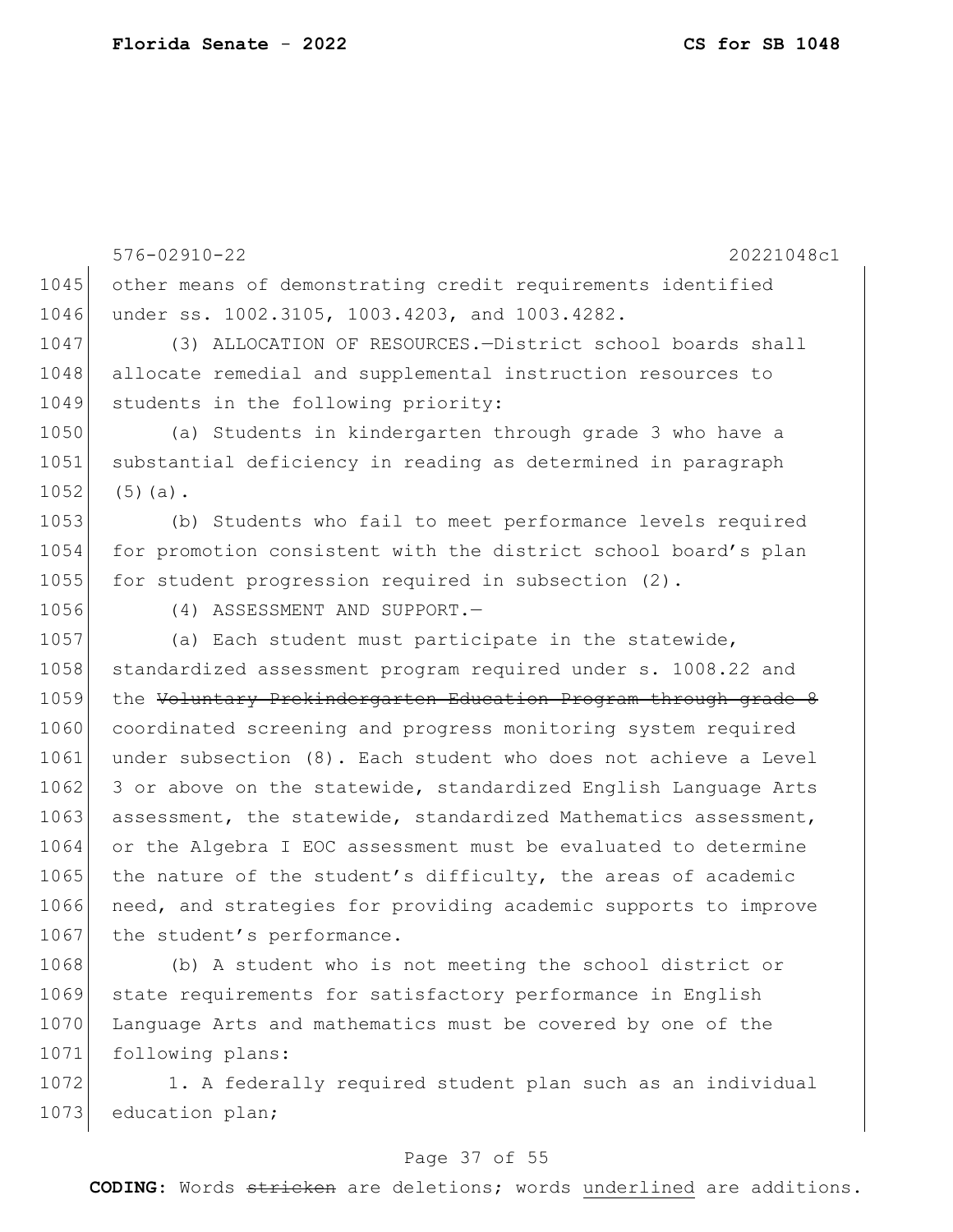576-02910-22 20221048c1 1074 2. A schoolwide system of progress monitoring for all 1075 students, except a student who scores Level 4 or above on the 1076 English Language Arts and Mathematics assessments may be 1077 exempted from participation by the principal; or 1078 3. An individualized progress monitoring plan. 1079 (c) A student who has a substantial reading deficiency as 1080 determined in paragraph (5)(a) must be covered by a federally 1081 required student plan, such as an individual education plan or 1082 an individualized progress monitoring plan, or both, as 1083 necessary. 1084 (5) READING DEFICIENCY AND PARENTAL NOTIFICATION. 1085 (a) Any student in kindergarten through grade 3 who 1086 exhibits a substantial deficiency in reading based upon 1087 screening, diagnostic, progress monitoring, or assessment data; 1088 statewide assessments; or teacher observations must be provided 1089 intensive, explicit, systematic, and multisensory reading 1090 interventions immediately following the identification of the 1091 reading deficiency. A school may not wait for a student to 1092 receive a failing grade at the end of a grading period to 1093 identify the student as having a substantial reading deficiency 1094 and initiate intensive reading interventions. In addition, a 1095 school may not wait until an evaluation conducted pursuant to s. 1096 1003.57 is completed to provide appropriate, evidence-based 1097 interventions for a student whose parent submits documentation 1098 from a professional licensed under chapter 490 which 1099 demonstrates that the student has been diagnosed with dyslexia. 1100 Such interventions must be initiated upon receipt of the 1101 documentation and based on the student's specific areas of 1102 difficulty as identified by the licensed professional. A

### Page 38 of 55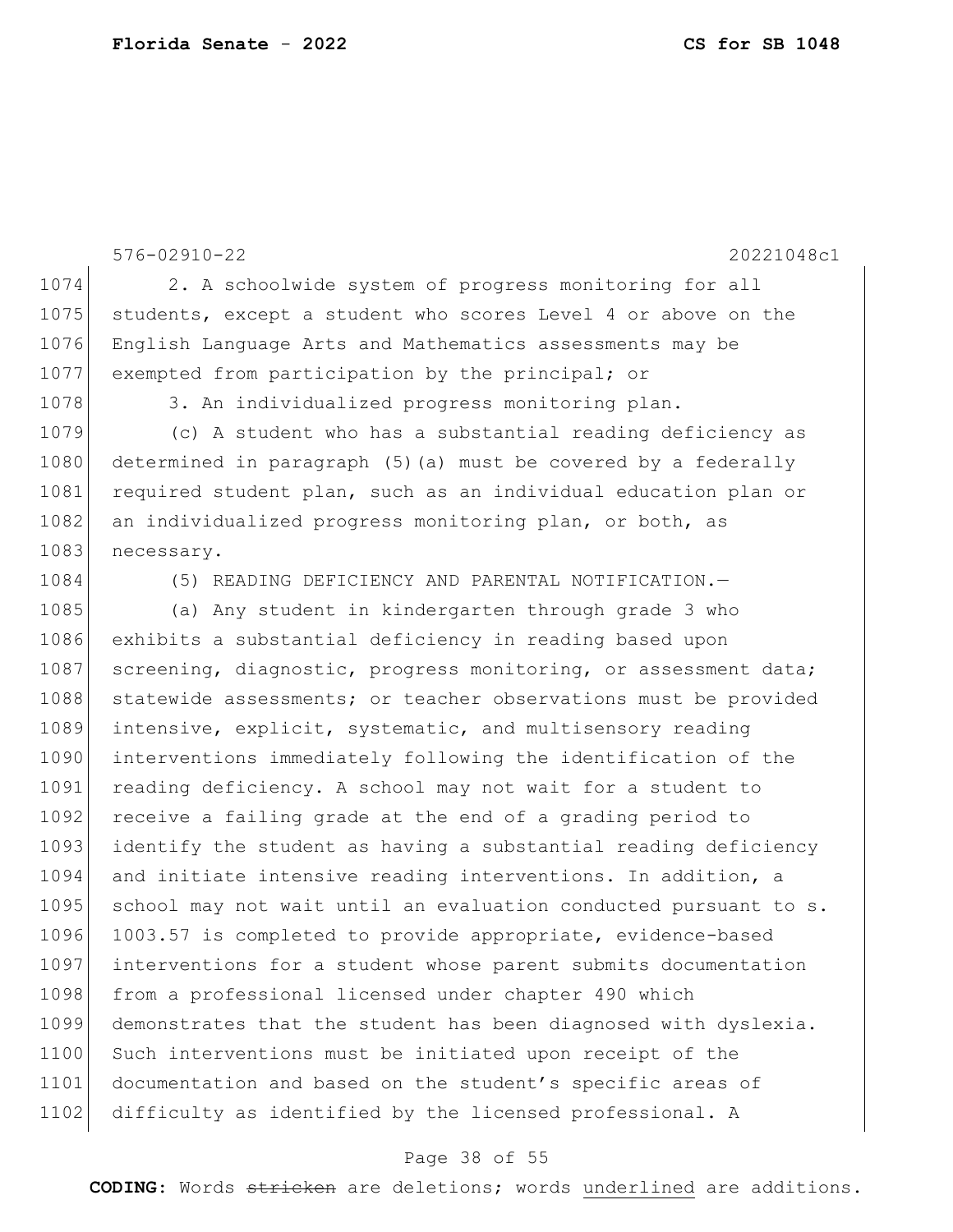576-02910-22 20221048c1

1103 student's reading proficiency must be monitored and the 1104 intensive interventions must continue until the student 1105 demonstrates grade level proficiency in a manner determined by 1106 the district, which may include achieving a Level 3 on the 1107 statewide, standardized English Language Arts assessment. The 1108 State Board of Education shall identify by rule guidelines for 1109 determining whether a student in kindergarten through grade 3 1110 has a substantial deficiency in reading.

1111 (b) A Voluntary Prekindergarten Education Program student 1112 who exhibits a substantial deficiency in early literacy skills 1113 in accordance with the standards under s.  $1002.67(1)$  (a) and 1114 based upon the results of the administration of the final 1115 coordinated screening and progress monitoring under subsection 1116 (8) <del>s. 1008.2125</del> shall be referred to the local school district 1117 and may be eligible to receive intensive reading interventions 1118 before participating in kindergarten. Such intensive reading 1119 interventions shall be paid for using funds from the district's 1120 evidence-based research-based reading instruction allocation in 1121 accordance with s. 1011.62(8) <del>s. 1011.62(9)</del>.

1122 (c) To be promoted to grade 4, a student must score a Level 1123 2 or higher on the statewide, standardized English Language Arts 1124 assessment required under s. 1008.22 for grade 3. If a student's 1125 reading deficiency is not remedied by the end of grade 3, as 1126 demonstrated by scoring Level 2 or higher on the statewide, 1127 standardized assessment required under s. 1008.22 for grade 3, 1128 the student must be retained.

1129 (d) The parent of any student who exhibits a substantial 1130 deficiency in reading, as described in paragraph (a), must be 1131 notified in writing of the following:

### Page 39 of 55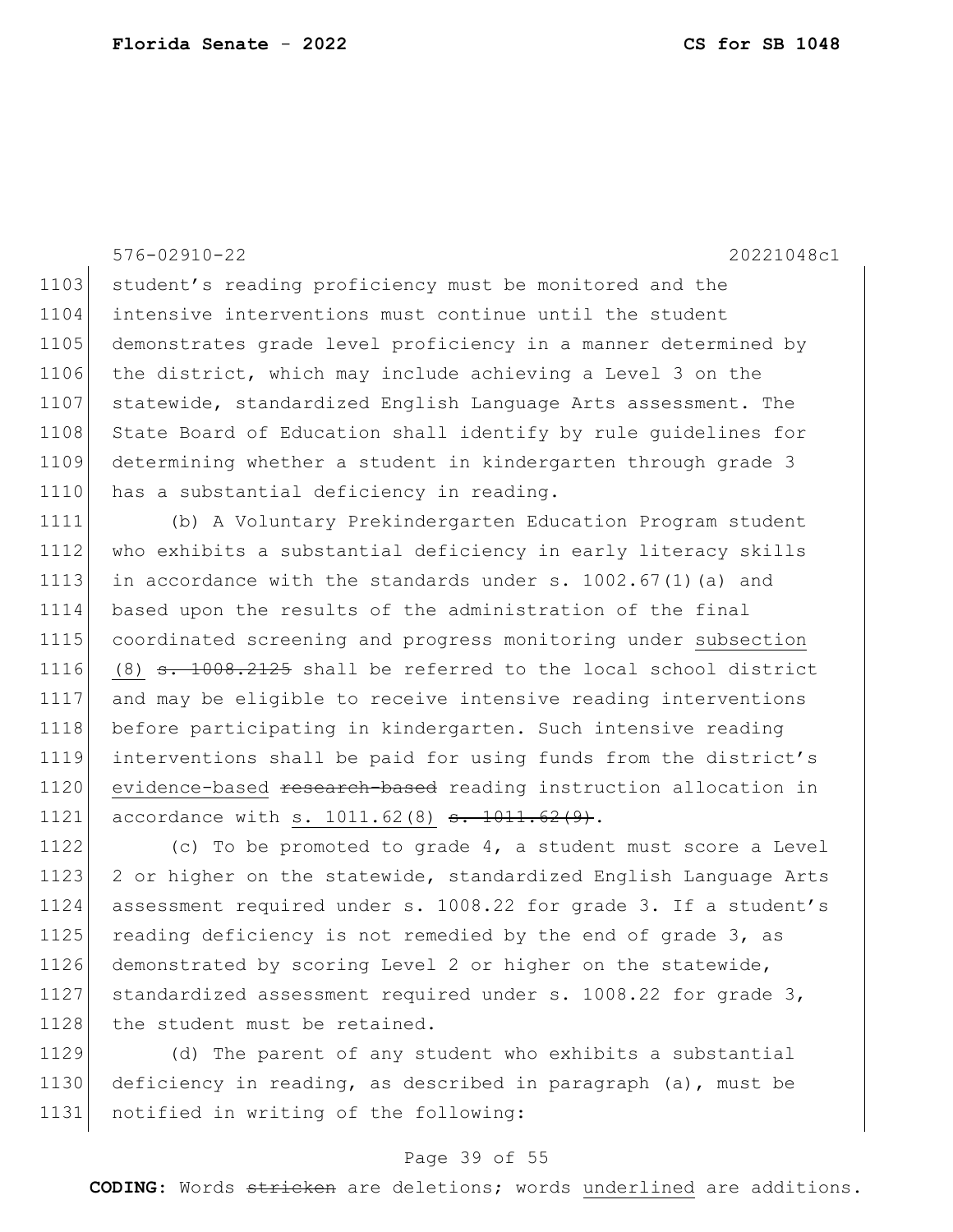576-02910-22 20221048c1 1132 1. That his or her child has been identified as having a 1133 substantial deficiency in reading, including a description and 1134 explanation, in terms understandable to the parent, of the exact 1135 | nature of the student's difficulty in learning and lack of 1136 achievement in reading. 1137 2. A description of the current services that are provided 1138 to the child. 1139 3. A description of the proposed intensive interventions 1140 and supports that will be provided to the child that are 1141 designed to remediate the identified area of reading deficiency. 1142 4. That if the child's reading deficiency is not remediated 1143 by the end of grade 3, the child must be retained unless he or 1144 she is exempt from mandatory retention for good cause. 1145 5. Strategies, including multisensory strategies, through a 1146 read-at-home plan the parent can use in helping his or her child 1147 succeed in reading. The read-at-home plan must provide access to 1148 the resources identified in paragraph (e)  $\frac{1148}{1000}$  (d). 1149 6. That the statewide, standardized English Language Arts 1150 assessment is not the sole determiner of promotion and that 1151 additional evaluations, portfolio reviews, and assessments are 1152 available to the child to assist parents and the school district 1153 in knowing when a child is reading at or above grade level and 1154 ready for grade promotion. 1155 7. The district's specific criteria and policies for a 1156 portfolio as provided in subparagraph (6)(b)4. and the evidence 1157 required for a student to demonstrate mastery of Florida's 1158 academic standards for English Language Arts. A school must 1159 immediately begin collecting evidence for a portfolio when a 1160 student in grade 3 is identified as being at risk of retention

### Page 40 of 55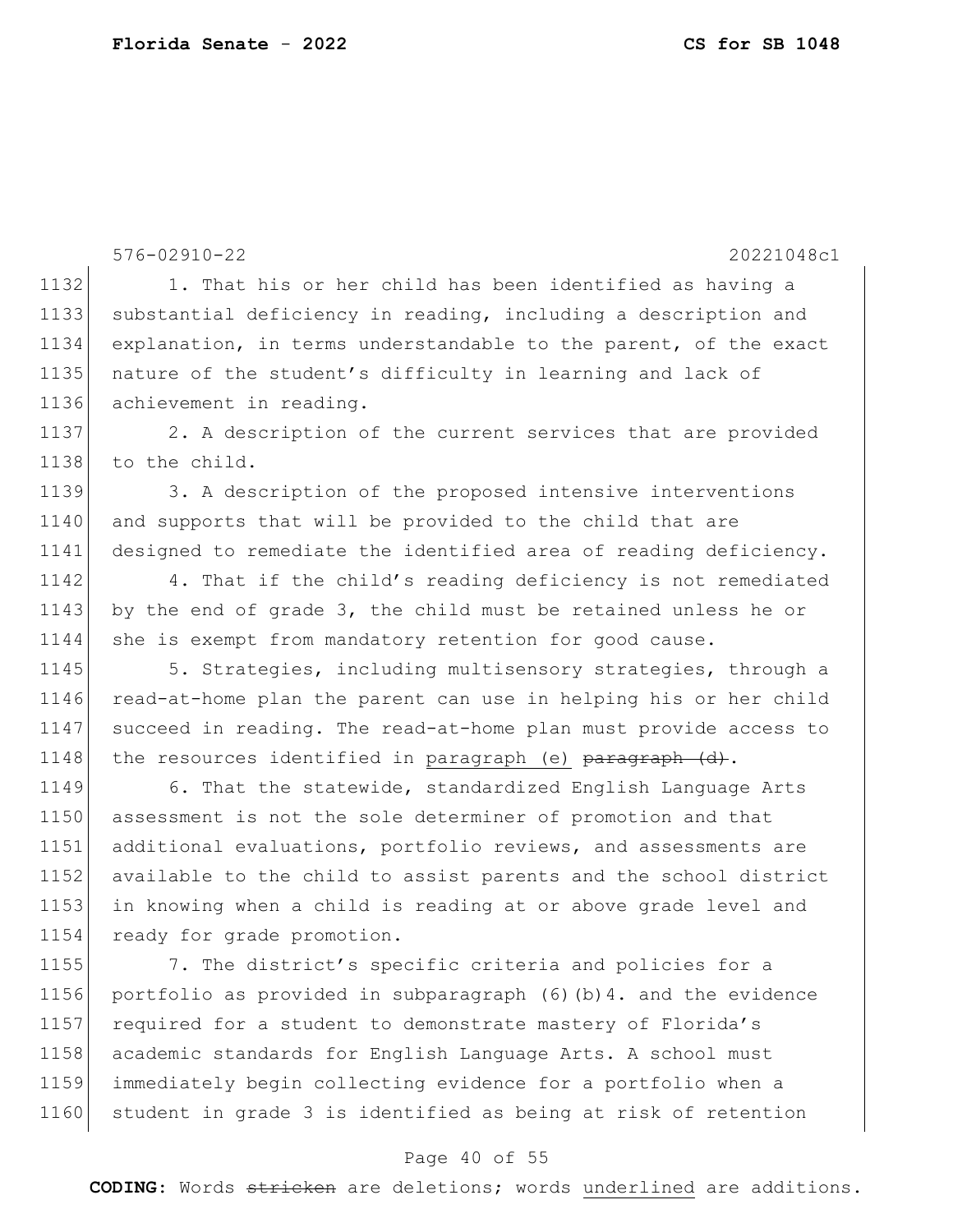1184 following:

576-02910-22 20221048c1 1161 or upon the request of the parent, whichever occurs first. 1162 8. The district's specific criteria and policies for 1163 midyear promotion. Midyear promotion means promotion of a 1164 retained student at any time during the year of retention once 1165 the student has demonstrated ability to read at grade level. 1166 9. Information about the student's eligibility for the New 1167 Worlds Reading Initiative under s. 1003.485 and information on 1168 parent training modules and other reading engagement resources 1169 available through the initiative. 1170 1171 After initial notification, the school shall apprise the parent 1172 at least monthly of the student's progress in response to the 1173 intensive interventions and supports. Such communications must 1174 be in writing and must explain any additional interventions or 1175 supports that will be implemented to accelerate the student's 1176 progress if the interventions and supports already being 1177 implemented have not resulted in improvement. 1178 (e) The Department of Education shall compile resources 1179 that each school district must incorporate into a read-at-home 1180 plan provided to the parent of a student who is identified as 1181 having a substantial reading deficiency pursuant to paragraph 1182 (d)  $\frac{182}{182}$  (d)  $\frac{182}{182}$  (d)  $\frac{182}{182}$  (d)  $\frac{182}{182}$  (d)  $\frac{182}{182}$  (d) 1183 electronic format that is accessible online and must include the

1185 1. Developmentally appropriate, evidence-based strategies 1186 and programming, including links to video training modules and 1187 opportunities to sign up for at-home reading tips delivered 1188 periodically via text and e-mail, which a parent can use to help 1189 improve his or her child's literacy skills.

#### Page 41 of 55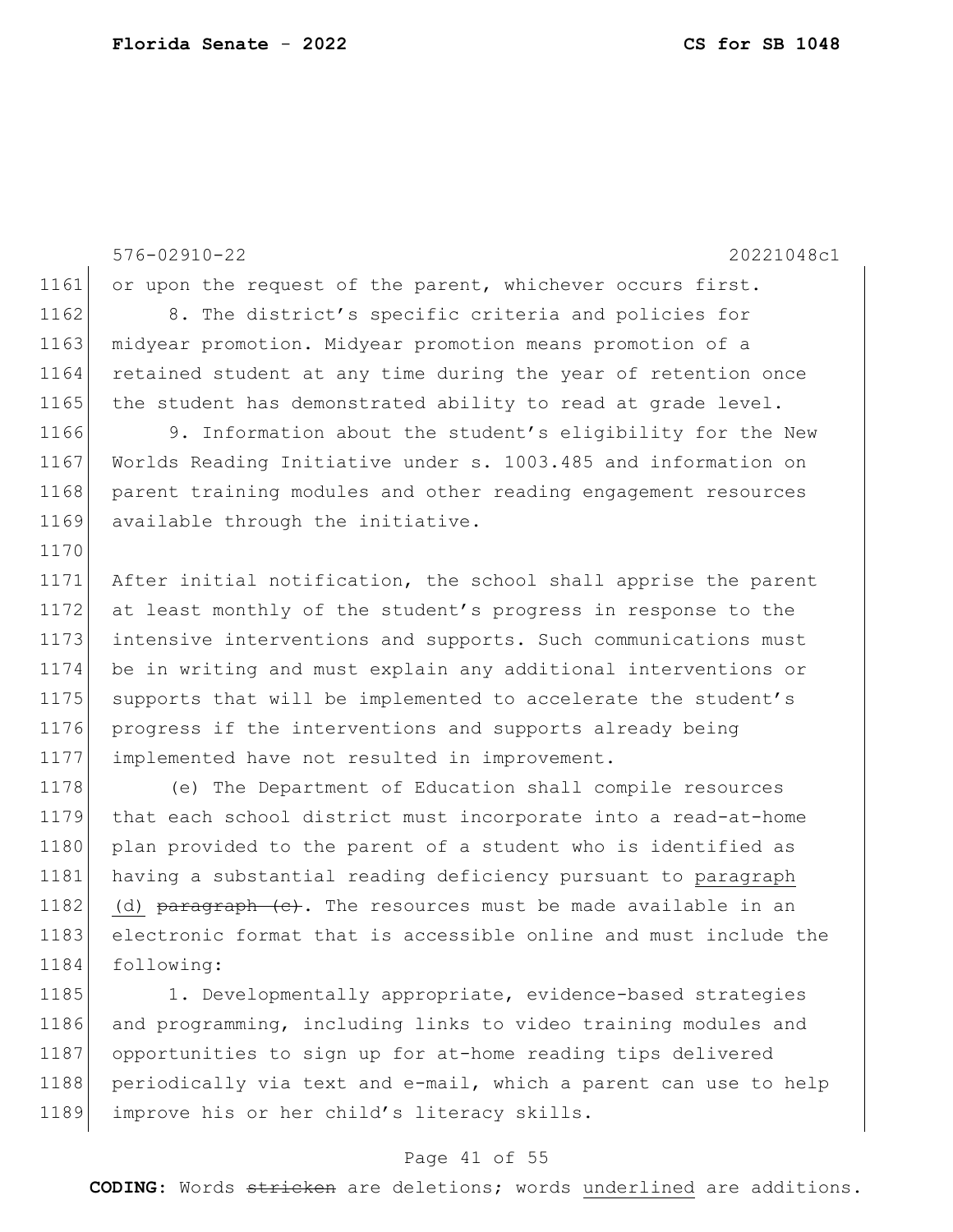576-02910-22 20221048c1 1190 2. An overview of the types of assessments used to identify 1191 reading deficiencies and what those assessments measure or do 1192 not measure, the frequency with which the assessments are 1193 administered, and the requirements for interventions and 1194 supports that districts must provide to students who do not make 1195 adequate academic progress. 1196 3. An overview of the process for initiating and conducting 1197 evaluations for exceptional education eligibility. The overview 1198 must include an explanation that a diagnosis of a medical 1199 condition alone is not sufficient to establish exceptional 1200 education eligibility but may be used to document how that 1201 condition relates to the student's eligibility determination and 1202 may be disclosed in an eligible student's individual education 1203 plan when necessary to inform school personnel responsible for 1204 implementing the plan. 1205 4. Characteristics of conditions associated with learning 1206 disorders, including dyslexia, dysgraphia, dyscalculia, and 1207 developmental aphasia. 1208 5. A list of resources that support informed parent 1209 involvement in decisionmaking processes for students who have 1210 difficulty in learning. 1211 1212 Upon the request of a parent, resources meeting the requirements 1213 of this paragraph must be provided to the parent in a hardcopy 1214 format. 1215 (6) ELIMINATION OF SOCIAL PROMOTION. 1216 (a) No student may be assigned to a grade level based 1217 solely on age or other factors that constitute social promotion. 1218 (b) The district school board may only exempt students from

#### Page 42 of 55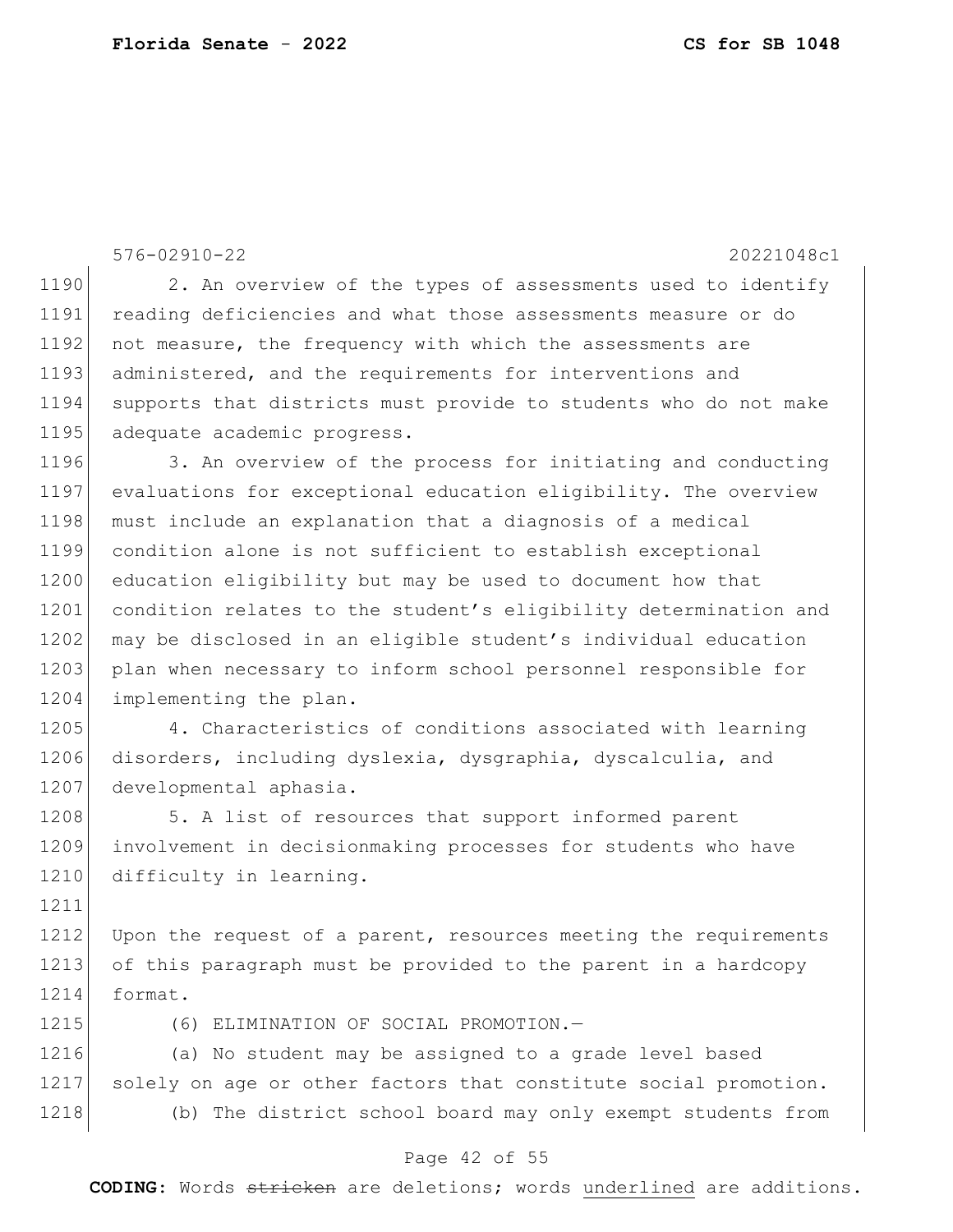576-02910-22 20221048c1 1219 mandatory retention, as provided in paragraph  $(5)$  (c), for good 1220 cause. A student who is promoted to grade 4 with a good cause 1221 exemption shall be provided intensive reading instruction and 1222 intervention that include specialized diagnostic information and 1223 specific reading strategies to meet the needs of each student so 1224 promoted. The school district shall assist schools and teachers 1225 with the implementation of explicit, systematic, and 1226 multisensory reading instruction and intervention strategies for 1227 students promoted with a good cause exemption which research has 1228 shown to be successful in improving reading among students who 1229 have reading difficulties. Good cause exemptions are limited to 1230 the following:

1231 1. Limited English proficient students who have had less 1232 than 2 years of instruction in an English for Speakers of Other 1233 Languages program based on the initial date of entry into a 1234 school in the United States.

1235 2. Students with disabilities whose individual education 1236 plan indicates that participation in the statewide assessment 1237 program is not appropriate, consistent with the requirements of 1238 s. 1008.212.

1239 3. Students who demonstrate an acceptable level of 1240 performance on an alternative standardized reading or English 1241 Language Arts assessment approved by the State Board of 1242 Education.

1243 4. A student who demonstrates through a student portfolio 1244 that he or she is performing at least at Level 2 on the 1245 | statewide, standardized English Language Arts assessment.

1246 5. Students with disabilities who take the statewide, 1247 standardized English Language Arts assessment and who have an

#### Page 43 of 55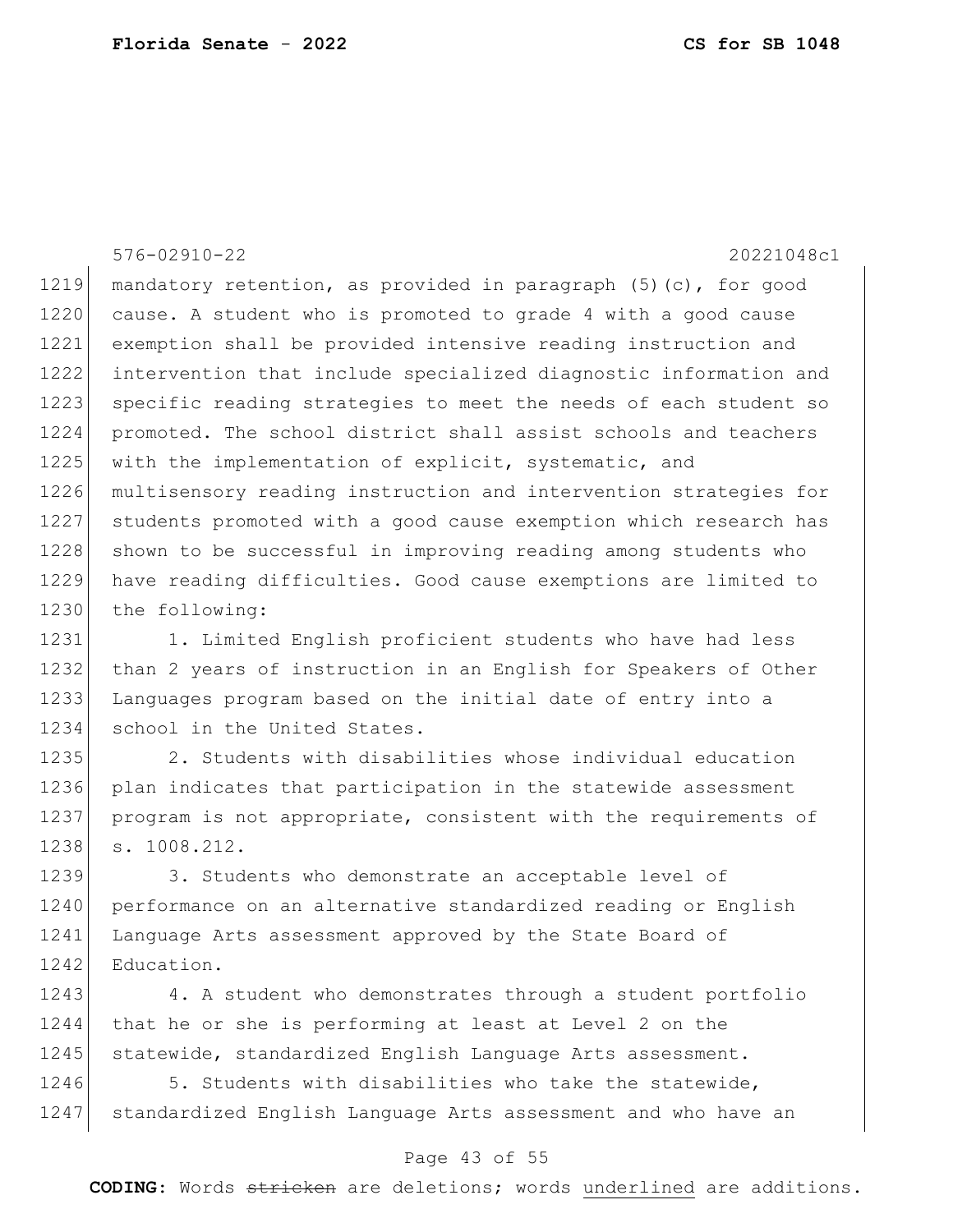576-02910-22 20221048c1 1248 individual education plan or a Section 504 plan that reflects 1249 that the student has received intensive instruction in reading 1250 or English Language Arts for more than 2 years but still 1251 demonstrates a deficiency and was previously retained in 1252 kindergarten, grade 1, grade 2, or grade 3. 1253 6. Students who have received intensive reading 1254 intervention for 2 or more years but still demonstrate a 1255 deficiency in reading and who were previously retained in 1256 kindergarten, grade 1, grade 2, or grade 3 for a total of 2 1257 years. A student may not be retained more than once in grade 3. 1258 (c) Requests for good cause exemptions for students from 1259 the mandatory retention requirement as described in 1260 subparagraphs (b)3. and 4. shall be made consistent with the 1261 following: 1262 1. Documentation shall be submitted from the student's 1263 teacher to the school principal that indicates that the 1264 promotion of the student is appropriate and is based upon the 1265 student's academic record. In order to minimize paperwork 1266 requirements, such documentation shall consist only of the 1267 existing progress monitoring plan, individual educational plan, 1268 if applicable, report card, or student portfolio. 1269 2. The school principal shall review and discuss such 1270 recommendation with the teacher and make the determination as to 1271 whether the student should be promoted or retained. If the 1272 school principal determines that the student should be promoted, 1273 the school principal shall make such recommendation in writing 1274 to the district school superintendent. The district school 1275 superintendent shall accept or reject the school principal's 1276 recommendation in writing.

### Page 44 of 55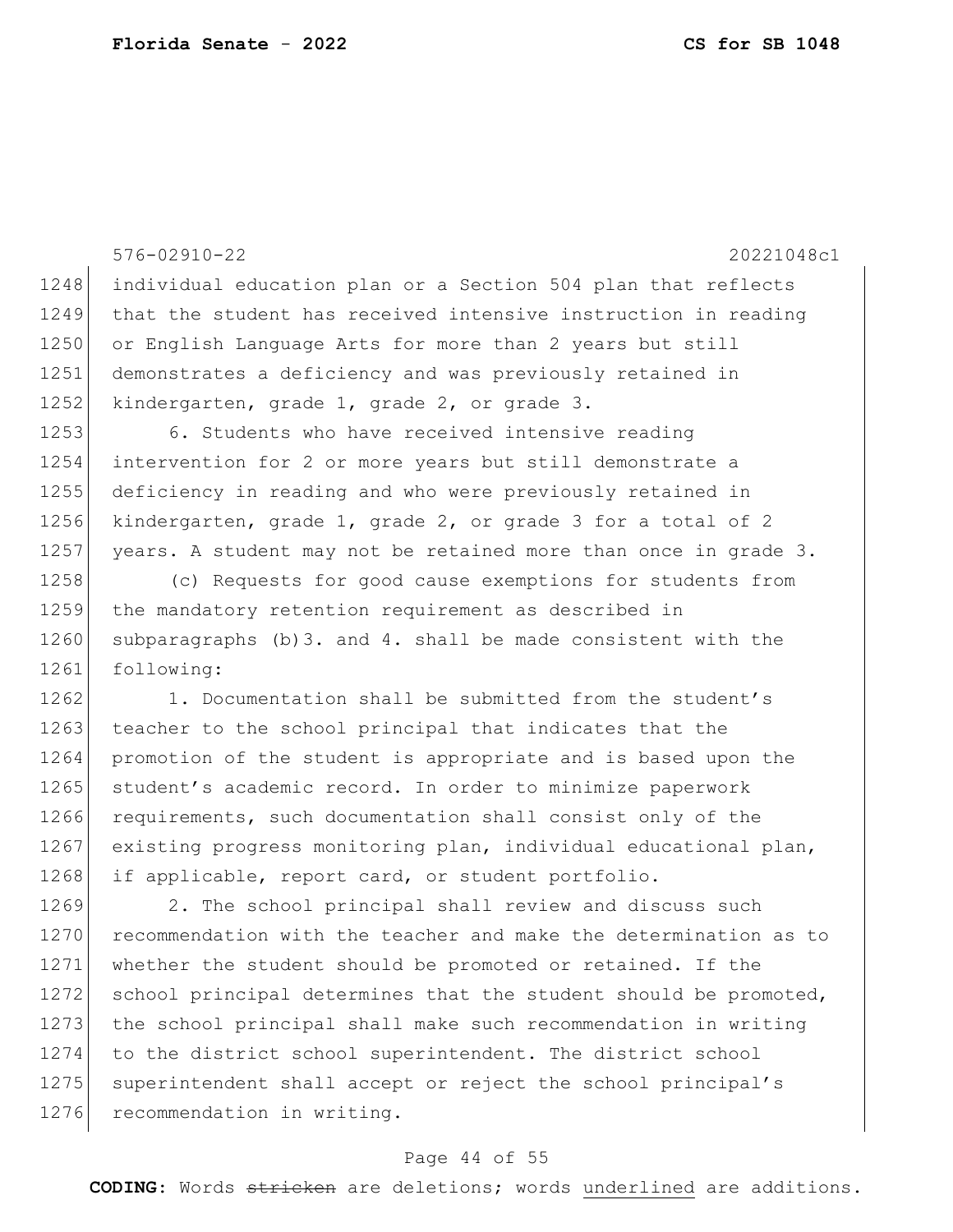576-02910-22 20221048c1 1277 (7) SUCCESSFUL PROGRESSION FOR RETAINED THIRD GRADE 1278 STUDENTS.-1279 (a) Students retained under paragraph (5)(c) must be 1280 provided intensive interventions in reading to ameliorate the 1281 student's specific reading deficiency and prepare the student 1282 for promotion to the next grade. These interventions must 1283 include: 1284 1. Evidence-based, explicit, systematic, and multisensory 1285 reading instruction in phonemic awareness, phonics, fluency, 1286 vocabulary, and comprehension and other strategies prescribed by 1287 the school district. 1288 2. Participation in the school district's summer reading 1289 camp, which must incorporate the instructional and intervention 1290 strategies under subparagraph 1. 1291 3. A minimum of 90 minutes of daily, uninterrupted reading 1292 instruction incorporating the instructional and intervention 1293 strategies under subparagraph 1. This instruction may include: 1294 a. Coordinated integration of content-rich texts in science 1295 and civic literacy within the 90-minute block. 1296 b. Small group instruction. 1297 c. Reduced teacher-student ratios. 1298 d. More frequent progress monitoring. 1299 e. Tutoring or mentoring. 1300 f. Transition classes containing 3rd and 4th grade 1301 students. 1302 g. Extended school day, week, or year. 1303 (b) Each school district shall: 1304 1. Provide written notification to the parent of a student 1305 who is retained under paragraph (5) (c) that his or her child has

### Page 45 of 55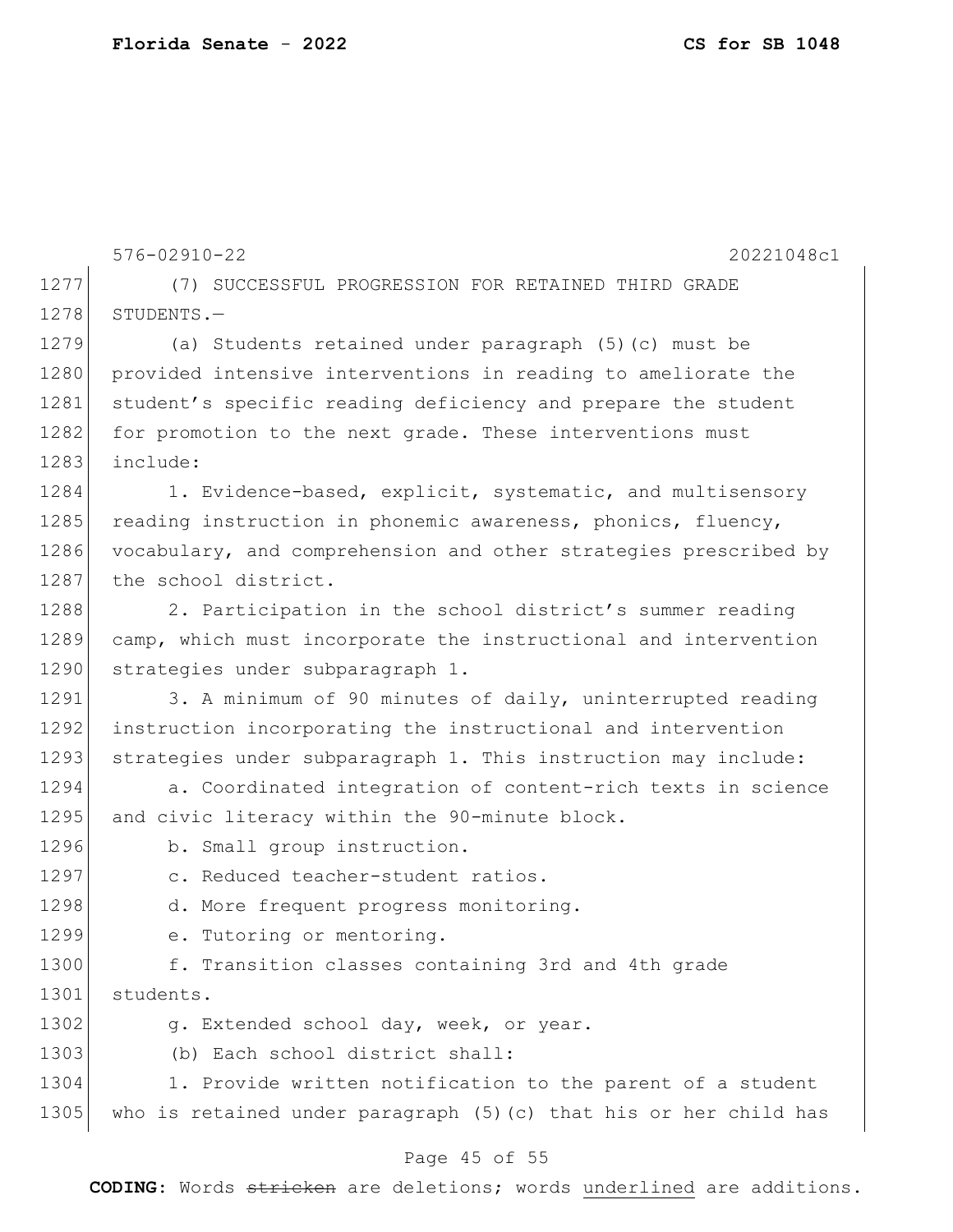|      | $576 - 02910 - 22$<br>20221048c1                                  |
|------|-------------------------------------------------------------------|
| 1306 | not met the achievement proficiency level required for promotion  |
| 1307 | and the reasons the child is not eligible for a good cause        |
| 1308 | exemption as provided in paragraph (6)(b). The notification must  |
| 1309 | comply with paragraph (5) (d) and must include a description of   |
| 1310 | proposed interventions and supports that will be provided to the  |
| 1311 | child to remediate the identified areas of reading deficiency.    |
| 1312 | 2. Implement a policy for the midyear promotion of a              |
| 1313 | student retained under paragraph (5) (c) who can demonstrate that |
| 1314 | he or she is a successful and independent reader and performing   |
| 1315 | at or above grade level in reading or, upon implementation of     |
| 1316 | English Language Arts assessments, performing at or above grade   |
| 1317 | level in English Language Arts. Tools that school districts may   |
| 1318 | use in reevaluating a student retained may include subsequent     |
| 1319 | assessments, alternative assessments, and portfolio reviews, in   |
| 1320 | accordance with rules of the State Board of Education. Students   |
| 1321 | promoted during the school year after November 1 must             |
| 1322 | demonstrate achievement proficiency levels in reading equivalent  |
| 1323 | to the level necessary for the beginning of grade 4. The rules    |
| 1324 | adopted by the State Board of Education must include standards    |
| 1325 | that provide a reasonable expectation that the student's          |
| 1326 | progress is sufficient to master appropriate grade 4 level        |
| 1327 | reading skills.                                                   |
| 1328 | 3. Provide students who are retained under paragraph              |
| 1329 | $(5)$ (c), including students participating in the school         |
| 1330 | district's summer reading camp under subparagraph (a) 2., with a  |
| 1331 | highly effective teacher who is certified or endorsed in reading  |
| 1332 | and is rated highly effective as determined by the teacher's      |
| 1333 | performance evaluation under s. 1012.34, and, beginning July 1,   |
| 1334 | 2020, the teacher must also be certified or endorsed in reading.  |

## Page 46 of 55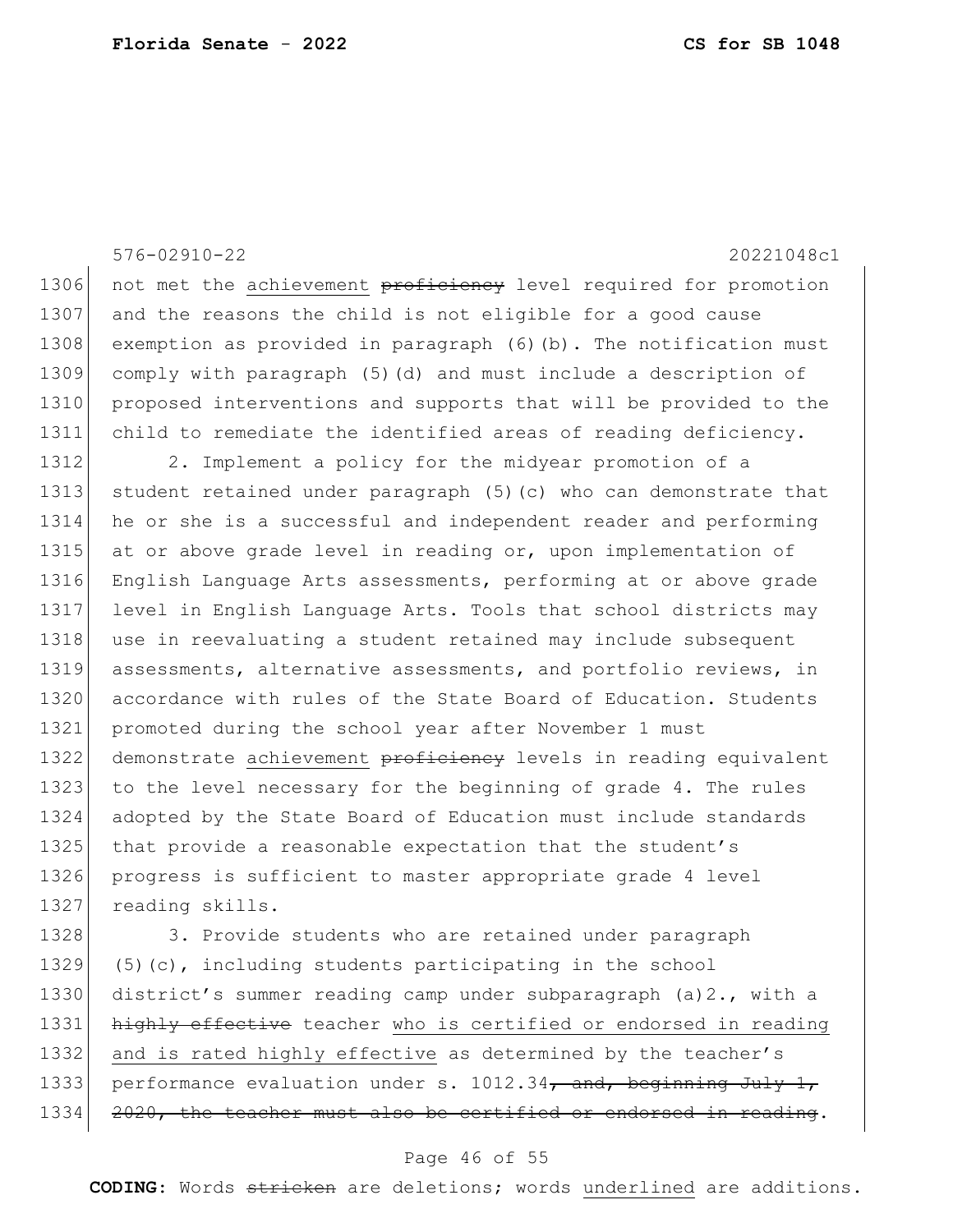576-02910-22 20221048c1 1335 4. Establish at each school, when applicable, an intensive 1336 reading acceleration course for any student retained in grade 3 1337 who was previously retained in kindergarten, grade 1, or grade 1338 2. The intensive reading acceleration course must provide the 1339 following: 1340 a. Uninterrupted reading instruction for the majority of 1341 student contact time each day and opportunities to master the 1342 grade 4 Next Generation Sunshine state academic standards in 1343 other core subject areas through content-rich texts. 1344 b. Small group instruction. 1345 c. Reduced teacher-student ratios. 1346 d. The use of explicit, systematic, and multisensory 1347 reading interventions, including intensive language, phonics, 1348 and vocabulary instruction, and use of a speech-language 1349 therapist if necessary, that have proven results in accelerating 1350 student reading achievement within the same school year. 1351 e. A read-at-home plan. 1352 (8) COORDINATED SCREENING AND PROGRESS MONITORING SYSTEM. 1353 (a) The Department of Education, in collaboration with the 1354 Office of Early Learning, shall procure and require the use of a 1355 statewide, standardized coordinated screening and progress 1356 monitoring system for the Voluntary Prekindergarten Education 1357 Program and public schools serving kindergarten through grade 8 1358 students. The system must: 1359 1. Measure student progress in the Voluntary 1360 Prekindergarten Education Program through grade 8 in meeting the 1361 appropriate expectations in early literacy and mathematics 1362 skills and in English Language Arts and mathematics standards as

#### Page 47 of 55

1363 required by ss.  $1002.67(1)$  (a) and  $1003.41$  and identify the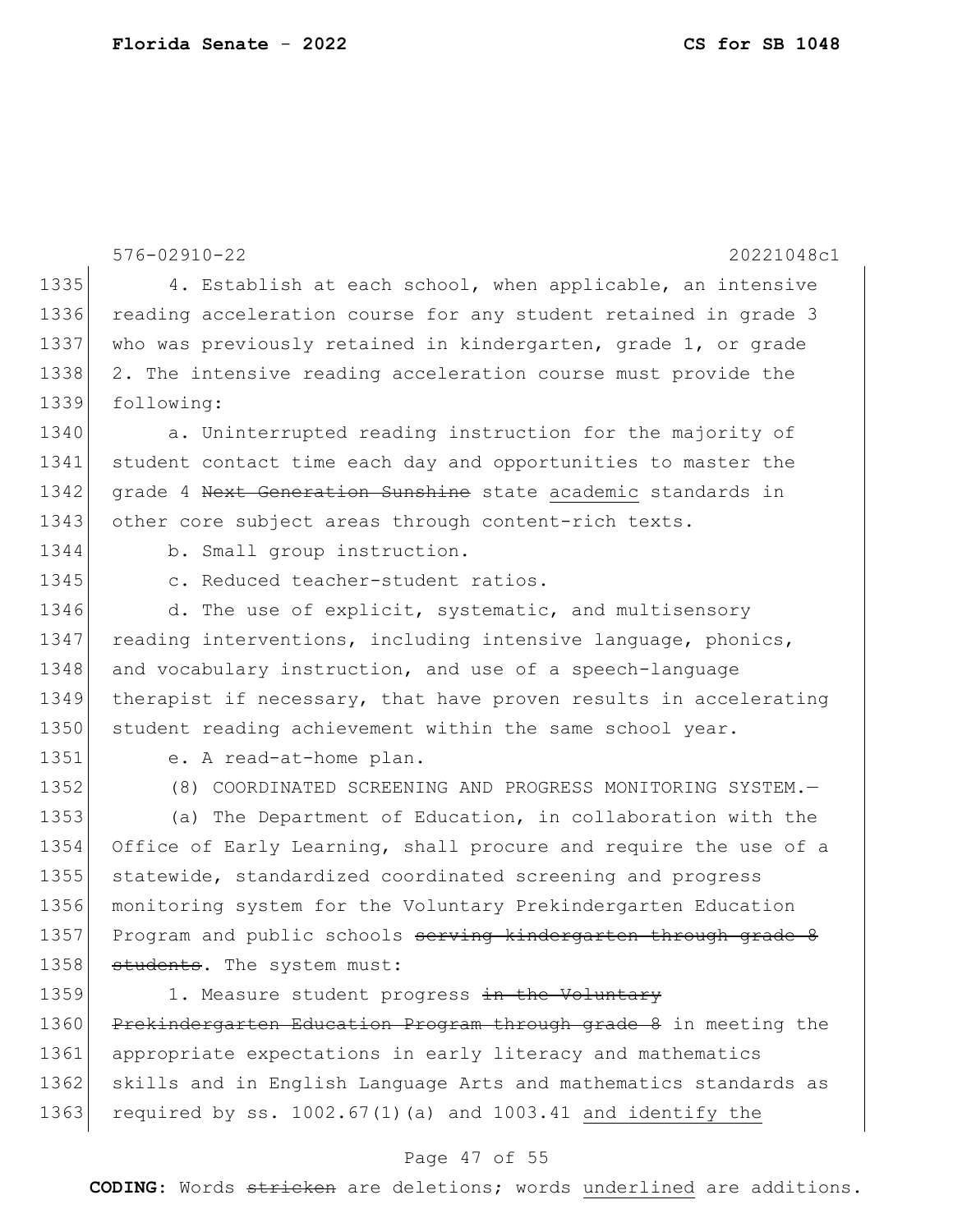576-02910-22 20221048c1

1364 educational strengths and needs of students.

1365 2. For students in the Voluntary Prekindergarten Education 1366 Program through grade 3, measure student performance in oral 1367 language development, phonological and phonemic awareness, 1368 knowledge of print and letters, decoding, fluency, vocabulary, 1369 and comprehension, as applicable by grade level, and, at a 1370 minimum, provide interval level and norm-referenced data that 1371 measures equivalent levels of growth.

1372 3. Be a valid, reliable, and developmentally appropriate 1373 computer-based computer-adaptive direct instrument that provides 1374 screening and diagnostic capabilities for monitoring student 1375 progress; identifies students who have a substantial deficiency 1376 in reading, including identifying students with characteristics 1377 of dyslexia and other learning disorders; and informs 1378 instruction. Beginning with the 2023-2024 school year, the 1379 coordinated screening and progress monitoring system must be 1380 computer-adaptive.

1381 4. Provide data for Voluntary Prekindergarten Education 1382 Program accountability as required under s. 1002.68 s. 1002.67.

1383 5. Provide Voluntary Prekindergarten Education Program 1384 providers, school districts, schools, and teachers, and parents 1385 with data and resources that enhance differentiated instruction 1386 and parent communication.

1387 6. Provide baseline data to the department of each 1388 student's readiness for kindergarten. The determination of 1389 kindergarten readiness must be based on the results of each 1390 student's initial progress monitoring assessment in 1391 kindergarten. The methodology for determining a student's 1392 readiness for kindergarten must be developed by the department

#### Page 48 of 55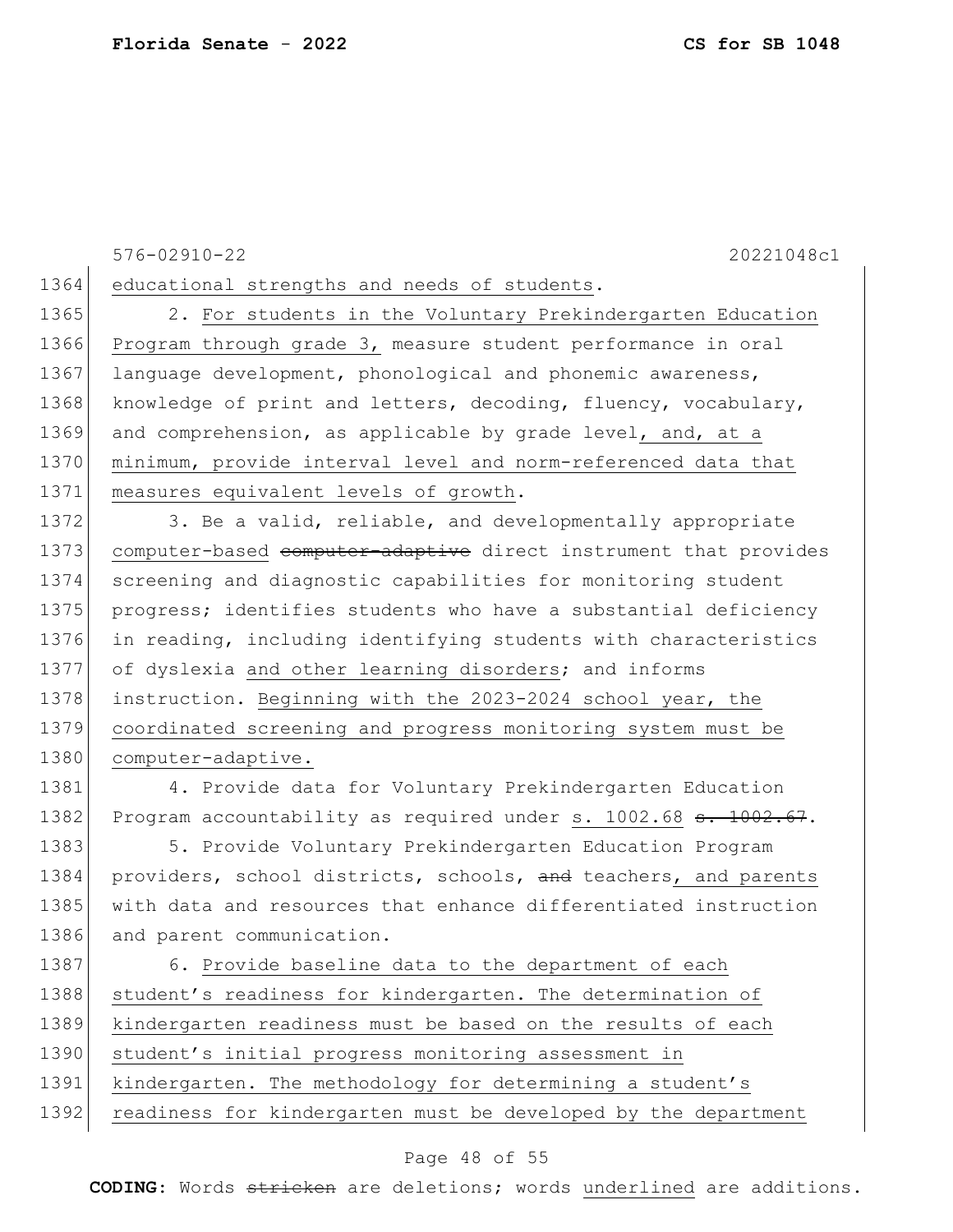1393 and aligned to the methodology adopted pursuant to s. 1394 1002.68(4). 1395 7. Assess how well educational goals and curricular 1396 standards are met at the provider, school, district, and state 1397 levels and provide information to the department to aid in the 1398 development of educational programs, policies, and supports for 1399 providers, districts, and schools. 1400 (b) Beginning with the 2022-2023 school year, private 1401 Voluntary Prekindergarten Education Program providers and public 1402 schools must participate in the coordinated screening and 1403 progress monitoring system pursuant to this paragraph. 1404 1. For students in the Voluntary Prekindergarten Education 1405 Program through grade 2, the coordinated screening and progress 1406 monitoring system must be administered at least three times 1407 within a program year or school year, as applicable, with the 1408 first administration occurring no later than the first 30 1409 instructional days after a student's enrollment or the start of 1410 the program year or school year, the second administration 1411 occurring midyear, and the third administration occurring within 1412 the last 30 days of the program or school year pursuant to state 1413 board rule. The state board may adopt alternate timeframes to 1414 address nontraditional school year calendars or summer programs 1415 to ensure the coordinated screening and progress monitoring 1416 program is administered a minimum of three times within a year 1417 or program. 1418 2. For grades 3 through 10 English Language Arts and grades 1419 3 through 8 Mathematics, the coordinated screening and progress 1420 | monitoring system must be administered at the beginning, middle,

576-02910-22 20221048c1

1421 and end of the school year pursuant to state board rule. The

#### Page 49 of 55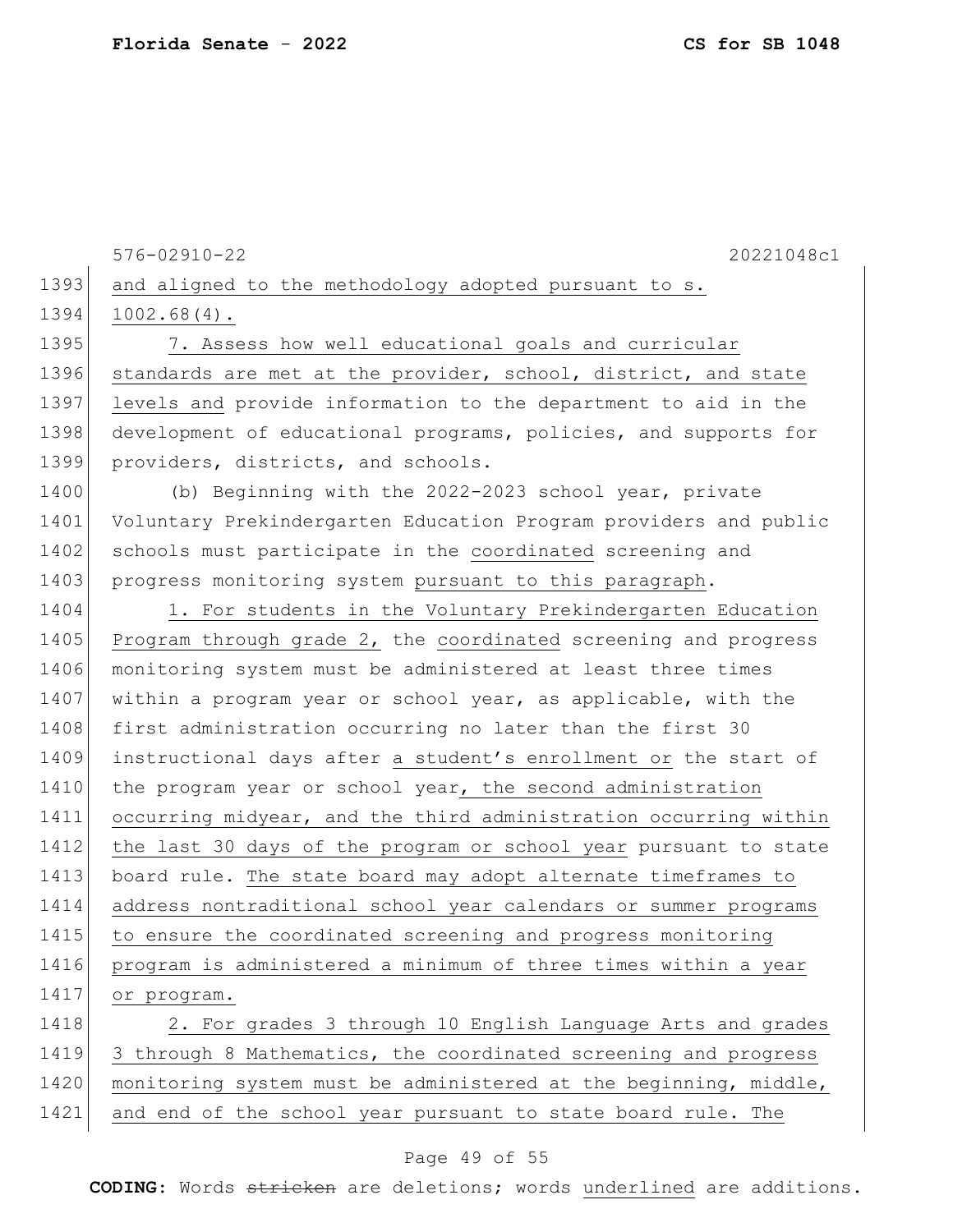|      | $576 - 02910 - 22$<br>20221048c1                                 |
|------|------------------------------------------------------------------|
| 1422 | end-of-year administration of the coordinated screening and      |
| 1423 | progress monitoring system must be a comprehensive progress      |
| 1424 | monitoring assessment administered in accordance with the        |
| 1425 | scheduling requirements under s. 1008.22(7)(c).                  |
| 1426 | (c) To facilitate timely interventions and supports              |
| 1427 | pursuant to subsection (4), the system must provide results from |
| 1428 | the first two administrations of the progress monitoring to a    |
| 1429 | student's teacher within 1 week and to the student's parent      |
| 1430 | within 2 weeks of the administration of the progress monitoring. |
| 1431 | Delivery of results from the comprehensive, end-of-year progress |
| 1432 | monitoring ELA assessment for grades 3 through 10 and            |
| 1433 | Mathematics assessment for grades 3 through 8 must be in         |
| 1434 | accordance with $s. 1008.22(7)$ (h).                             |
| 1435 | 1. A student's results from the coordinated screening and        |
| 1436 | progress monitoring system must be recorded in a written, easy-  |
| 1437 | to-comprehend individual student report. Each school district    |
| 1438 | shall provide a parent secure access to his or her child's       |
| 1439 | individual student reports through a web-based portal as part of |
| 1440 | its learning management system. Each early learning coalition    |
| 1441 | shall provide parents the individual student report in a format  |
| 1442 | determined by state board rule.                                  |
| 1443 | 2. In addition to the information under subparagraph (a) 5.,     |
| 1444 | the report must also include parent resources that explain the   |
| 1445 | purpose of progress monitoring, assist the parent in             |
| 1446 | interpreting progress monitoring results, and support informed   |
| 1447 | parent involvement. Parent resources may include personalized    |
| 1448 | video formats.                                                   |
| 1449 | 3. The department shall annually update school districts         |
| 1450 | and early learning coalitions on new system features and         |

## Page 50 of 55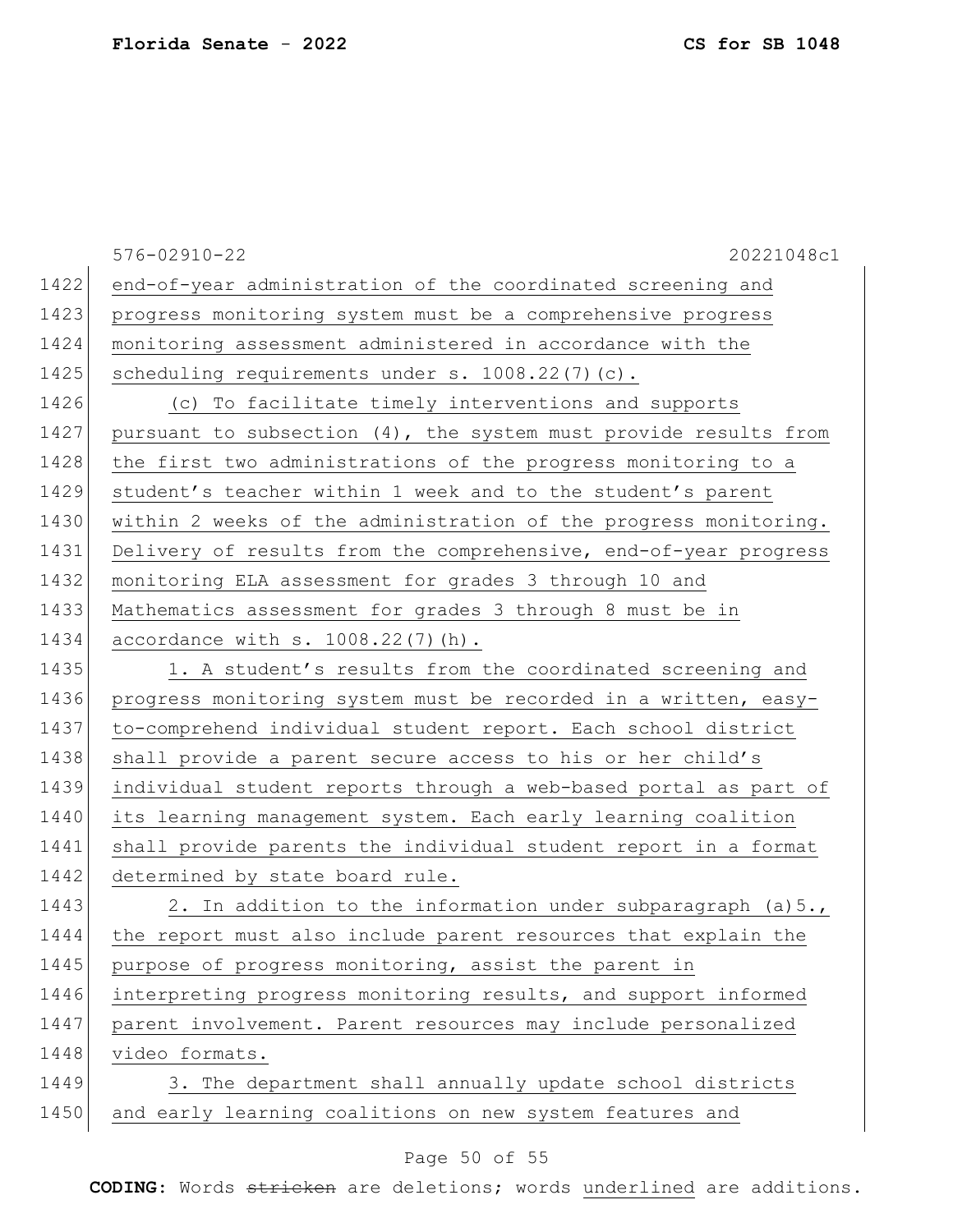|      | $576 - 02910 - 22$<br>20221048c1                                 |
|------|------------------------------------------------------------------|
| 1451 | functionality and collaboratively identify with school districts |
| 1452 | and early learning coalitions strategies for meaningfully        |
| 1453 | reporting to parents results from the coordinated screening and  |
| 1454 | progress monitoring system.                                      |
| 1455 | 4. An individual student report must be provided in a            |
| 1456 | printed format upon a parent's request                           |
| 1457 | (c) A Voluntary Prekindergarten Education Program student        |
| 1458 | who is at risk of being identified as having a substantial       |
| 1459 | deficiency in early literacy skills, based upon results under    |
| 1460 | this subsection, must be referred to the school district in      |
| 1461 | which he or she resides and may be eligible to receive early     |
| 1462 | literacy instruction and interventions after program completion  |
| 1463 | and before participating in kindergarten. Such instruction and   |
| 1464 | interventions may be paid for using funds from the school        |
| 1465 | district's evidence-based reading instruction allocation in      |
| 1466 | accordance with s. 1011.62(9).                                   |
| 1467 | (d) Screening and progress monitoring system results,            |

1468 including the number of students who demonstrate characteristics 1469 of dyslexia, shall be reported to the department pursuant to 1470 state board rule and maintained in the department's Education 1471 Data Warehouse. Results must be provided to a student's teacher 1472 and parent in a timely manner as required in s. 1008.22(7)(g).

1473 (e) The department, in collaboration with the Office of 1474 Early Learning, shall provide training and support for effective 1475 implementation of the screening and progress monitoring system.

1476 (9) ANNUAL REPORT.

1477 (a) In addition to the requirements in paragraph  $(5)(c)$ , 1478 each district school board must annually report to the parent of 1479 each student the progress of the student toward achieving state

#### Page 51 of 55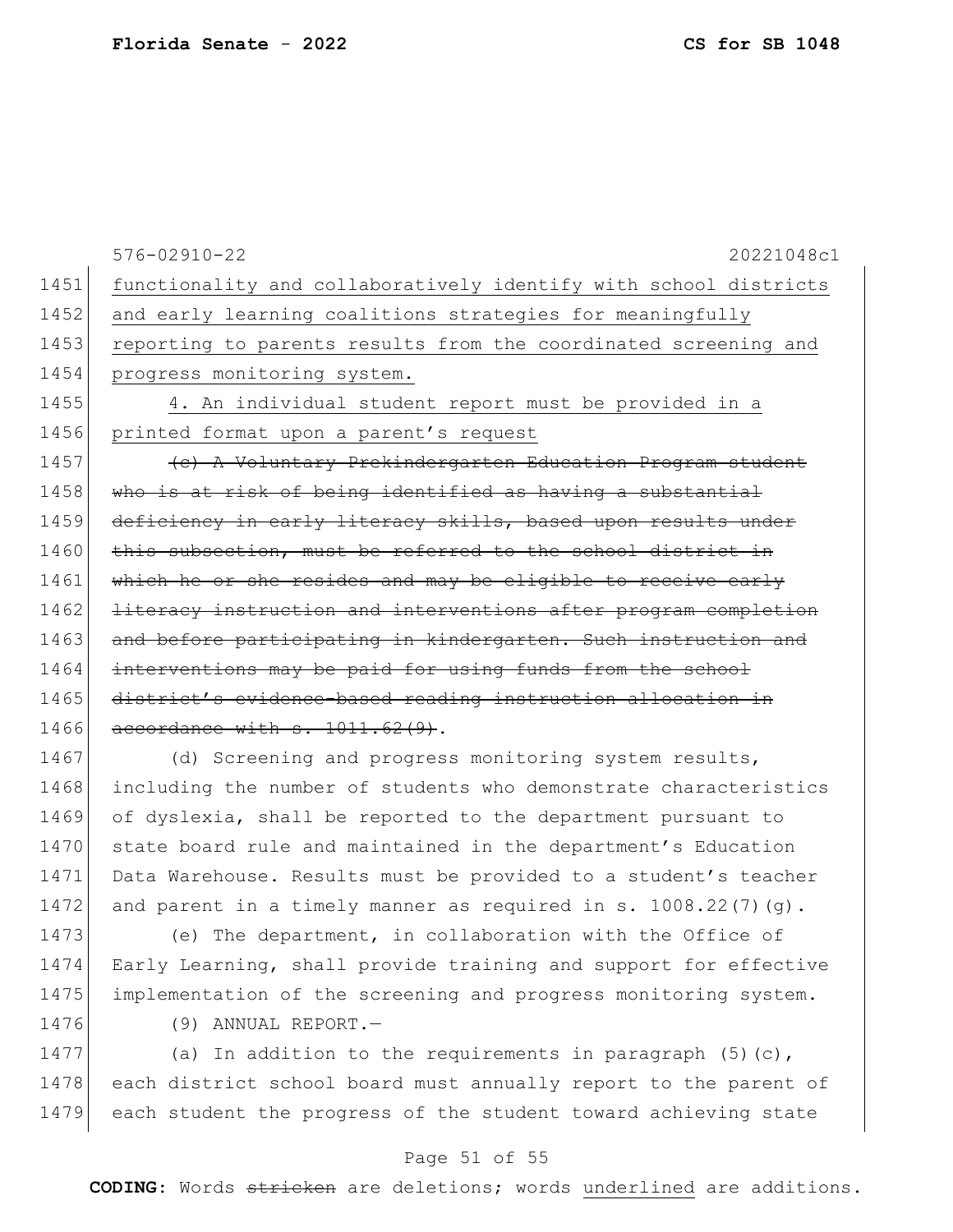576-02910-22 20221048c1 1480 and district expectations for proficiency in English Language 1481 Arts, science, social studies, and mathematics. The district 1482 school board must report to the parent the student's results on 1483 each statewide, standardized assessment and the coordinated 1484 screening and progress monitoring system under subsection (8). 1485 The evaluation of each student's progress must be based upon the 1486 student's classroom work, observations, tests, district and 1487 state assessments, response to intensive interventions provided 1488 under paragraph (5)(a), and other relevant information. Progress 1489 reporting must be provided to the parent in writing in a format 1490 adopted by the district school board and must be accessible 1491 through secure, web-based options.

1492 (b) Each district school board must annually publish on the 1493 district website and in the local newspaper the following 1494 information on the prior school year:

1495 1. The provisions of this section relating to public school 1496 student progression and the district school board's policies and 1497 procedures on student retention and promotion.

1498 2. By grade, the number and percentage of all students in 1499 grades 3 through 10 performing at Levels 1 and 2 on the 1500 statewide, standardized English Language Arts assessment.

1501 3. By grade, the number and percentage of all students 1502 retained in kindergarten through grade 10.

1503 4. Information on the total number of students who were 1504 promoted for good cause, by each category of good cause as 1505 specified in paragraph (6)(b).

1506 5. Any revisions to the district school board's policies 1507 and procedures on student retention and promotion from the prior 1508 year.

### Page 52 of 55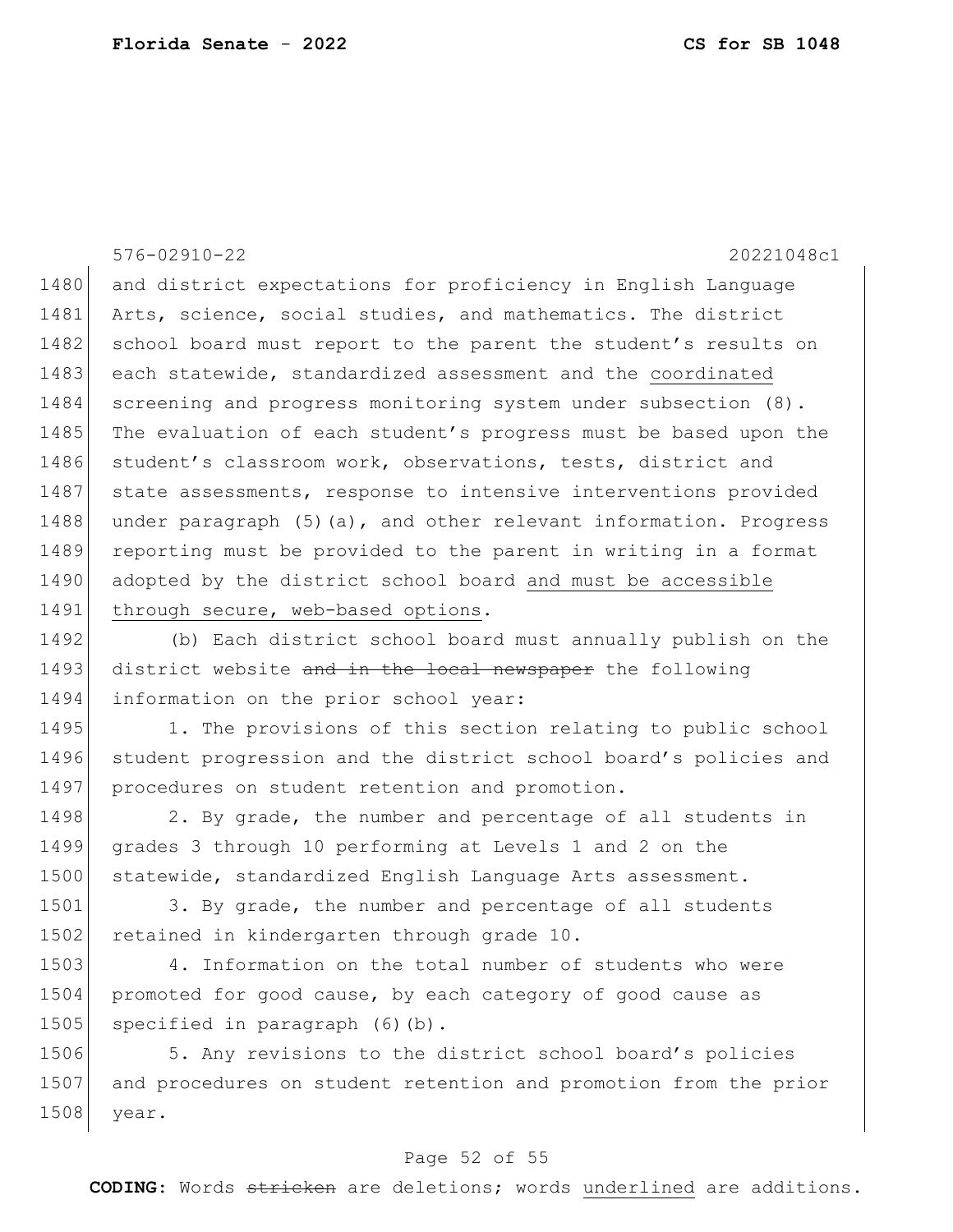|      | $576 - 02910 - 22$<br>20221048c1                                  |
|------|-------------------------------------------------------------------|
| 1509 | (10) RULEMAKING. - The State Board of Education shall adopt       |
| 1510 | rules pursuant to ss. 120.536(1) and 120.54 for the               |
| 1511 | administration of this section.                                   |
| 1512 | Section 14. Subsection (7) is added to section $1008.34$ ,        |
| 1513 | Florida Statutes, to read:                                        |
| 1514 | 1008.34 School grading system; school report cards;               |
| 1515 | district grade.-                                                  |
| 1516 | (7) TRANSITION. To assist in the transition to 2022-2023          |
| 1517 | school grades and district grades calculated based on the         |
| 1518 | comprehensive, end-of-year progress monitoring assessment under   |
| 1519 | s. $1008.25(8)$ , the 2022-2023 school grades and district grades |
| 1520 | shall serve as an informational baseline for schools and          |
| 1521 | districts to work toward improved performance in future years.    |
| 1522 | Accordingly, notwithstanding any other provision of law:          |
| 1523 | (a) Due to the absence of learning gains data in the 2022-        |
| 1524 | 2023 school year, the initial school grading scale for the 2022-  |
| 1525 | 2023 informational baseline grades shall be set so that the       |
| 1526 | percentage of schools that earn an "A," "B," "C," "D," and "F"    |
| 1527 | is statistically equivalent to the 2021-2022 school grades        |
| 1528 | results. When learning gains data becomes available in the 2023-  |
| 1529 | 2024 school year, the State Board of Education shall review the   |
| 1530 | school grading scale and determine if the scale should be         |
| 1531 | adjusted.                                                         |
| 1532 | (b) A school may not be required to select and implement a        |
| 1533 | turnaround option pursuant to s. 1008.33 in the 2023-2024 school  |
| 1534 | year based on the school's 2022-2023 grade. The benefits of s.    |
| 1535 | 1008.33(4)(c), relating to a school being released from           |
| 1536 | implementation of the turnaround option, and s. $1008.33(4)(d)$ , |
| 1537 | relating to a school implementing strategies identified in its    |

## Page 53 of 55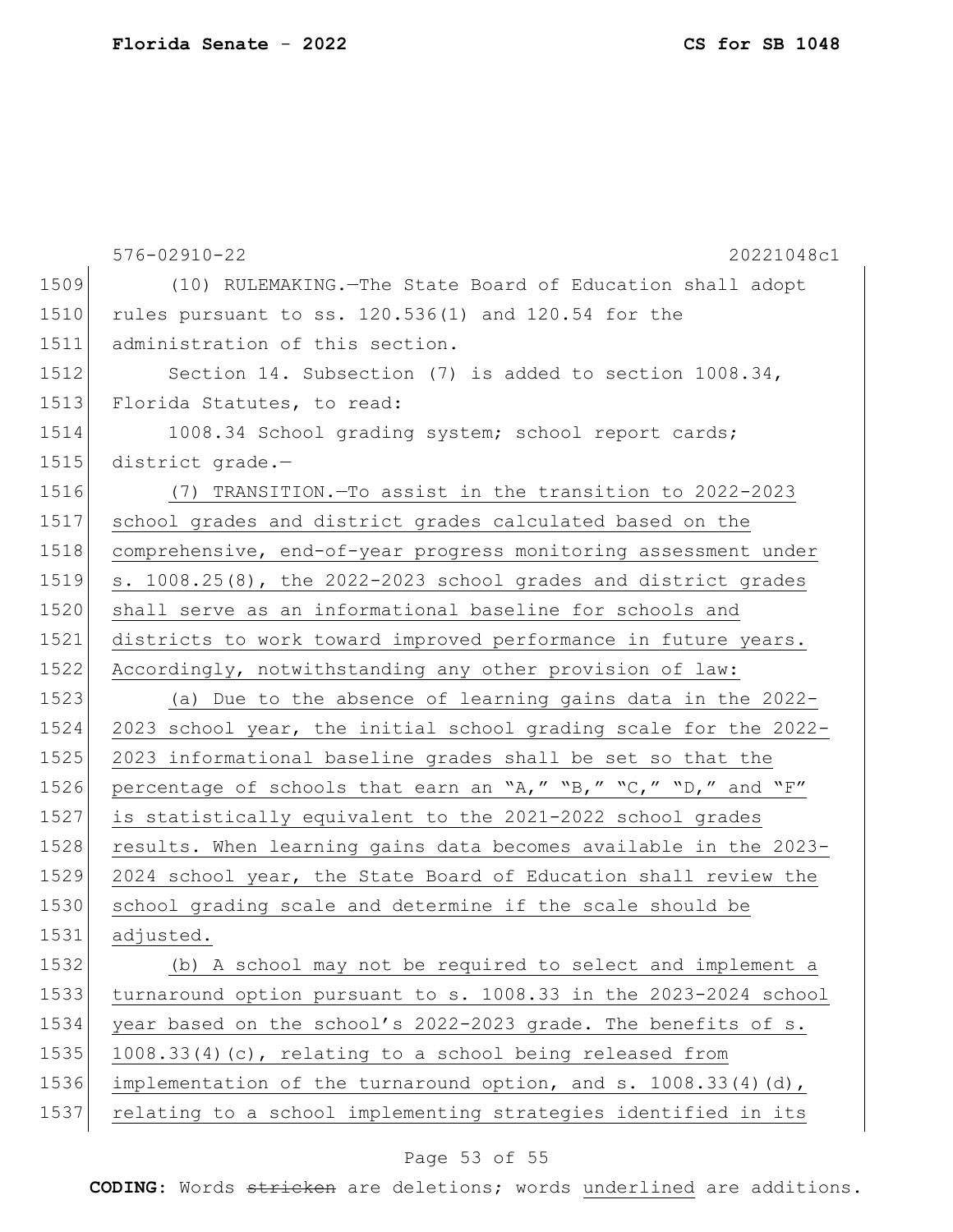|      | $576 - 02910 - 22$<br>20221048c1                                   |
|------|--------------------------------------------------------------------|
| 1538 | school improvement plan, apply to a school using turnaround        |
| 1539 | options pursuant to s. 1008.33 which improves to a grade of "C"    |
| 1540 | or higher during the 2022-2023 school year.                        |
| 1541 | (c) A school or approved provider under s. 1002.45 which           |
| 1542 | receives the same or lower school grade for the 2022-2023 school   |
| 1543 | year compared to the 2021-2022 school year is not subject to       |
| 1544 | sanctions or penalties that would otherwise occur as a result of   |
| 1545 | the 2022-2023 school grade or rating. A charter school system or   |
| 1546 | school district designated as high performing may not lose the     |
| 1547 | designation based on the 2022-2023 school grades of any of the     |
| 1548 | schools within the charter school system or school district or     |
| 1549 | based on the 2022-2023 district grade, as applicable.              |
| 1550 | (d) For purposes of determining grade 3 retention pursuant         |
| 1551 | to s. 1008.25(5) and high school graduation pursuant to s.         |
| 1552 | 1003.4282, student performance on the 2022-2023 comprehensive,     |
| 1553 | end-of-year progress monitoring assessment under s. 1008.25(8)     |
| 1554 | shall be linked to 2021-2022 student performance expectations.     |
| 1555 | In addition to the good cause exemptions under s. $1008.25(6)$ , a |
| 1556 | student may be promoted to grade 4 for the 2023-2024 school year   |
| 1557 | if the student demonstrates an acceptable level of performance     |
| 1558 | through means reasonably calculated by the school district to      |
| 1559 | provide reliable evidence of the student's performance.            |
| 1560 |                                                                    |
| 1561 | This subsection is repealed July 1, 2025.                          |
| 1562 | Section 15. Subsection (7) is added to section 1008.341,           |
| 1563 | Florida Statutes, to read:                                         |
| 1564 | 1008.341 School improvement rating for alternative                 |
| 1565 | schools.-                                                          |
| 1566 | (7) TRANSITION.-Due to the absence of learning gains data          |
|      |                                                                    |

### Page 54 of 55